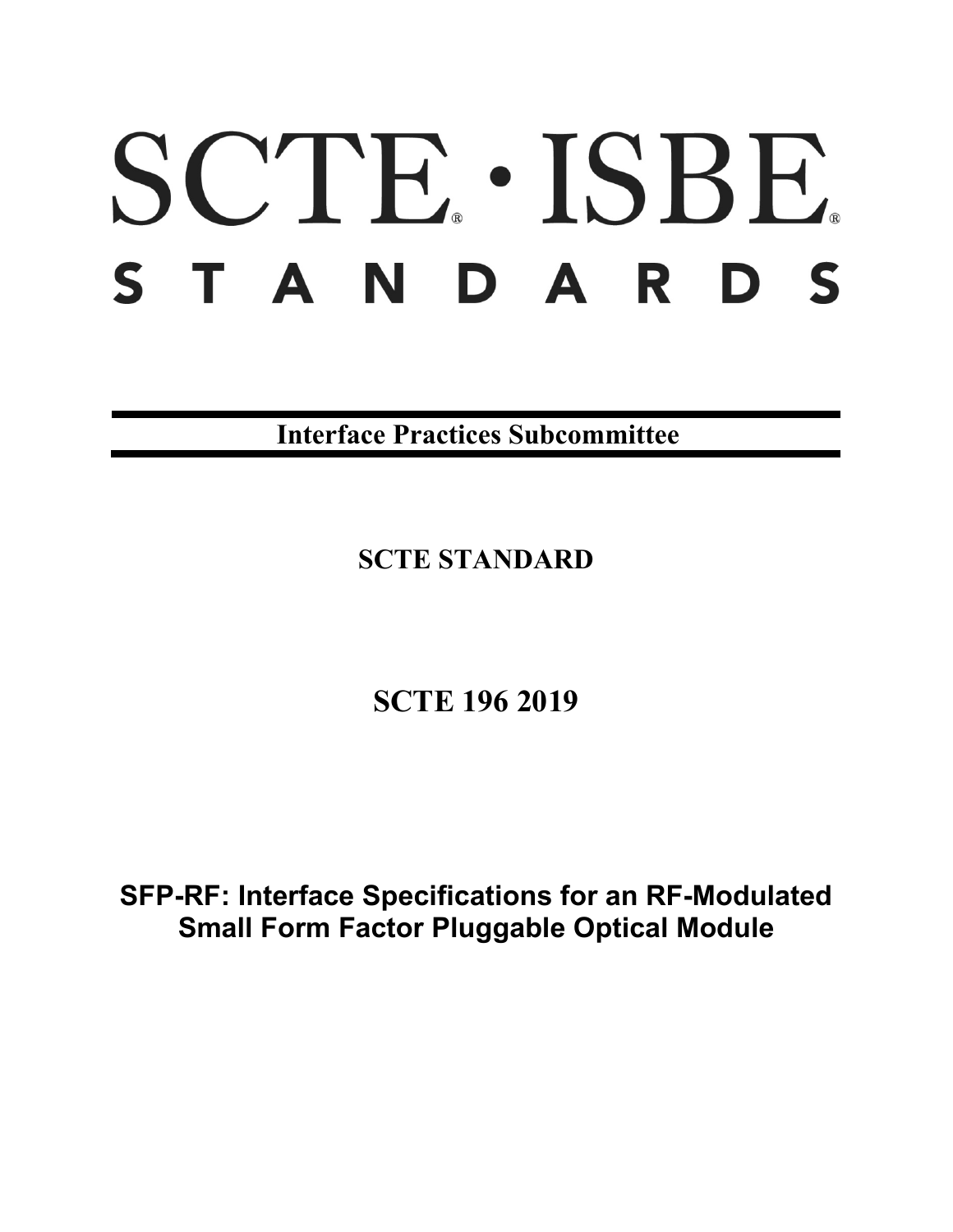# **NOTICE**

The Society of Cable Telecommunications Engineers (SCTE) / International Society of Broadband Experts (ISBE) Standards and Operational Practices (hereafter called "documents") are intended to serve the public interest by providing specifications, test methods and procedures that promote uniformity of product, interchangeability, best practices and ultimately the longterm reliability of broadband communications facilities. These documents shall not in any way preclude any member or non-member of SCTE•ISBE from manufacturing or selling products not conforming to such documents, nor shall the existence of such standards preclude their voluntary use by those other than SCTE•ISBE members.

SCTE•ISBE assumes no obligations or liability whatsoever to any party who may adopt the documents. Such adopting party assumes all risks associated with adoption of these documents, and accepts full responsibility for any damage and/or claims arising from the adoption of such documents.

Attention is called to the possibility that implementation of this document may require the use of subject matter covered by patent rights. By publication of this document, no position is taken with respect to the existence or validity of any patent rights in connection therewith. SCTE•ISBE shall not be responsible for identifying patents for which a license may be required or for conducting inquiries into the legal validity or scope of those patents that are brought to its attention.

Patent holders who believe that they hold patents which are essential to the implementation of this document have been requested to provide information about those patents and any related licensing terms and conditions. Any such declarations made before or after publication of this document are available on the SCTE•ISBE web site at [http://www.scte.org.](http://www.scte.org/)

All Rights Reserved

© Society of Cable Telecommunications Engineers, Inc. 2019 140 Philips Road Exton, PA 19341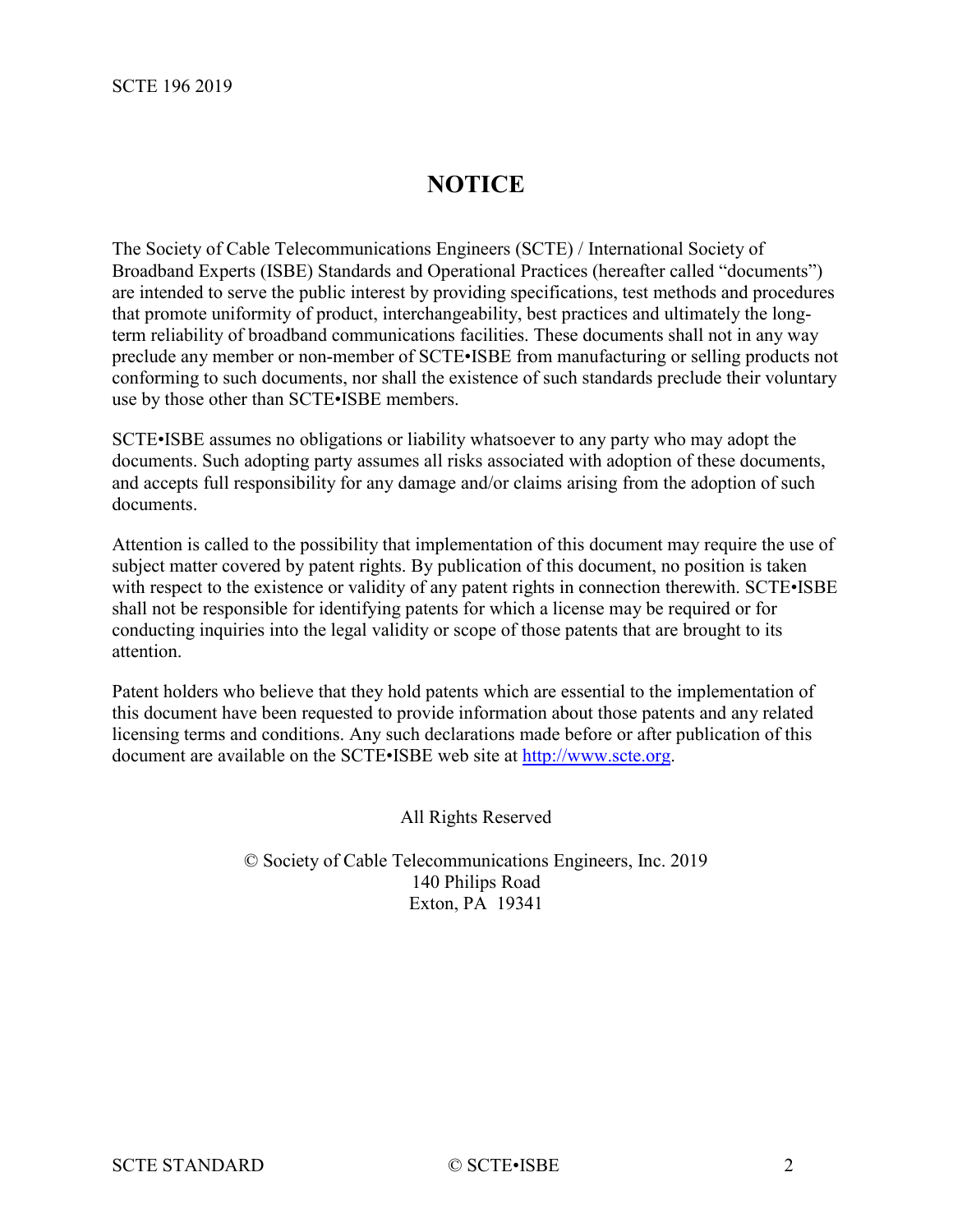# **TABLE OF CONTENTS**

| 1.0 |       |  |  |
|-----|-------|--|--|
| 2.0 |       |  |  |
| 3.0 |       |  |  |
|     | 3.1   |  |  |
|     | 3.2   |  |  |
| 4.0 |       |  |  |
| 5.0 |       |  |  |
| 6.0 |       |  |  |
|     | 6.1   |  |  |
|     | 6.2   |  |  |
|     | 6.2.1 |  |  |
|     | 6.2.2 |  |  |
|     | 6.2.3 |  |  |
|     | 6.2.4 |  |  |
|     | 6.2.5 |  |  |
|     | 6.3   |  |  |
|     | 6.4   |  |  |
|     | 6.4.1 |  |  |
|     |       |  |  |
|     | 6.4.3 |  |  |
| 7.0 |       |  |  |
|     | 7.1   |  |  |
|     | 7.2   |  |  |
|     | 7.2.1 |  |  |
|     | 7.3   |  |  |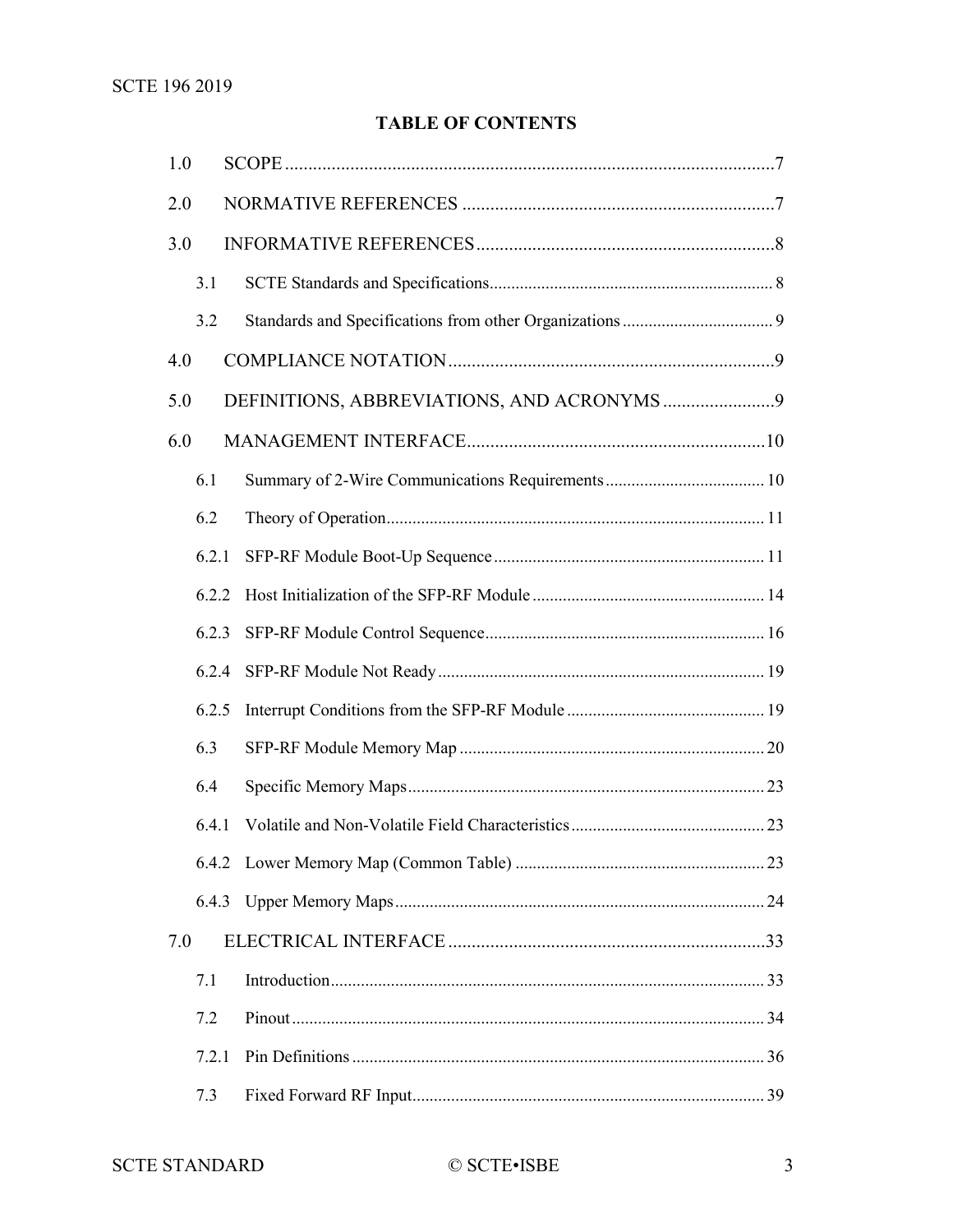|     | 7.3.2 |                                                                   |  |
|-----|-------|-------------------------------------------------------------------|--|
|     | 7.3.3 |                                                                   |  |
|     | 7.3.4 |                                                                   |  |
|     | 7.3.5 |                                                                   |  |
|     | 7.3.6 |                                                                   |  |
|     | 7.4   |                                                                   |  |
|     | 7.4.1 |                                                                   |  |
|     | 7.4.2 |                                                                   |  |
|     | 7.5   |                                                                   |  |
|     | 7.6   |                                                                   |  |
|     | 7.7   | Wavelength and Power Protection during Startup for DWDM SFP-RF    |  |
|     | 7.7.1 |                                                                   |  |
|     | 7.7.2 |                                                                   |  |
|     | 7.7.3 |                                                                   |  |
|     | 7.7.4 |                                                                   |  |
|     | 7.7.5 |                                                                   |  |
| 8.0 |       |                                                                   |  |
|     | 8.1   |                                                                   |  |
|     | 8.2   | SFP-RF Module Mechanical and Labeling Requirements 49             |  |
|     | 8.3   | Mating of SFP-RF Module PCB to the Host Electrical Connector  50  |  |
|     | 8.4   |                                                                   |  |
|     | 8.5   | Insertion, Extraction and Retention Forces for SFP-RF Modules  50 |  |
|     | 8.6   |                                                                   |  |
|     | 8.7   |                                                                   |  |
|     | 8.8   |                                                                   |  |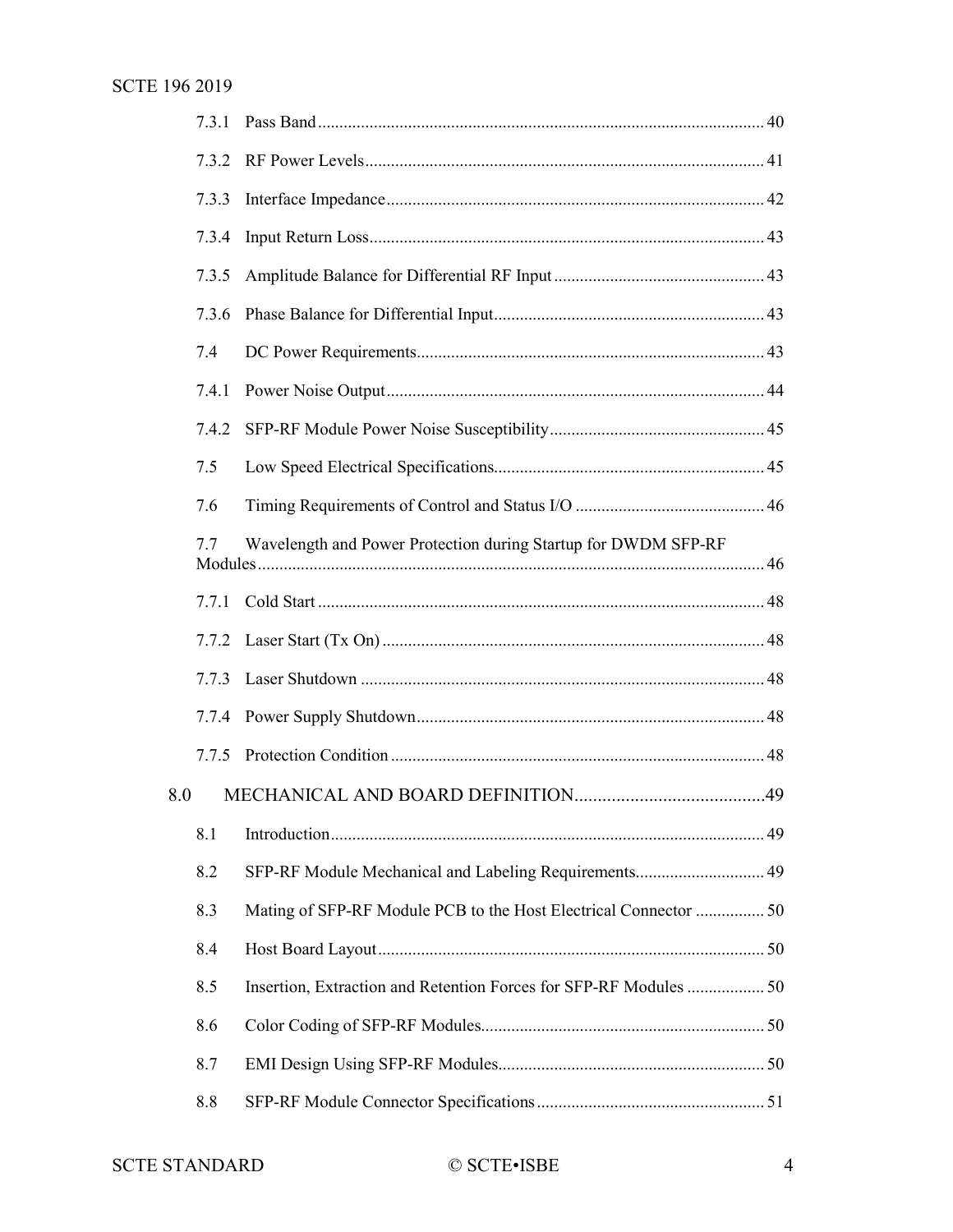|  | 8.13 SFP-RF Module Fiber-Optic End-Face Finish and Connector Geometry 51                               |  |
|--|--------------------------------------------------------------------------------------------------------|--|
|  | APPENDIX A: POWER DIFFERENCES DUE TO NUMBER OF ACTIVE                                                  |  |
|  | APPENDIX B: EXAMPLE POWER CHANGES INTO THE MODULE AS A<br>FUNCTION OF THE NUMBER OF ACTIVE CHANNELS 59 |  |
|  |                                                                                                        |  |

# *LIST OF FIGURES*

| FIGURE 1 - SFP-RF MODULE BOOT SEQUENCE                                  | 13 |
|-------------------------------------------------------------------------|----|
| FIGURE 2 - HOST SFP-RF MODULE INITIALIZATION                            | 15 |
| FIGURE 3 - MODULE CONTROL SEQUENCE                                      | 17 |
| FIGURE 4 - SFP-RF MODULE MEMORY LAYOUT                                  | 22 |
| FIGURE 5-DIAGRAM OF HOST BOARD CONNECTOR BLOCK PIN<br>NUMBERS AND NAMES | 34 |
| FIGURE 6 – EXAMPLE SFP-RF MODULE DIFFERENTIAL BLOCK<br><b>DIAGRAM</b>   | 40 |
| FIGURE 7 – EXAMPLE SFP-RF MODULE SINGLE-ENDED BLOCK<br><b>DIAGRAM</b>   | 40 |
| FIGURE 8 - EXAMPLE OF MULTIPLE INPUTS INTO THE SFP-RF<br><b>MODULE</b>  | 41 |
| FIGURE 9 - EXAMPLE SFP-RF MODULE DIFFERENTIAL INPUT<br><b>INTERFACE</b> | 43 |
| FIGURE 10 - WAVELENGTH / POWER STARTUP MASKS                            | 47 |
| FIGURE 11 - EXAMPLE MODULE WITH DRFI-COMPLIANT INPUT                    | 52 |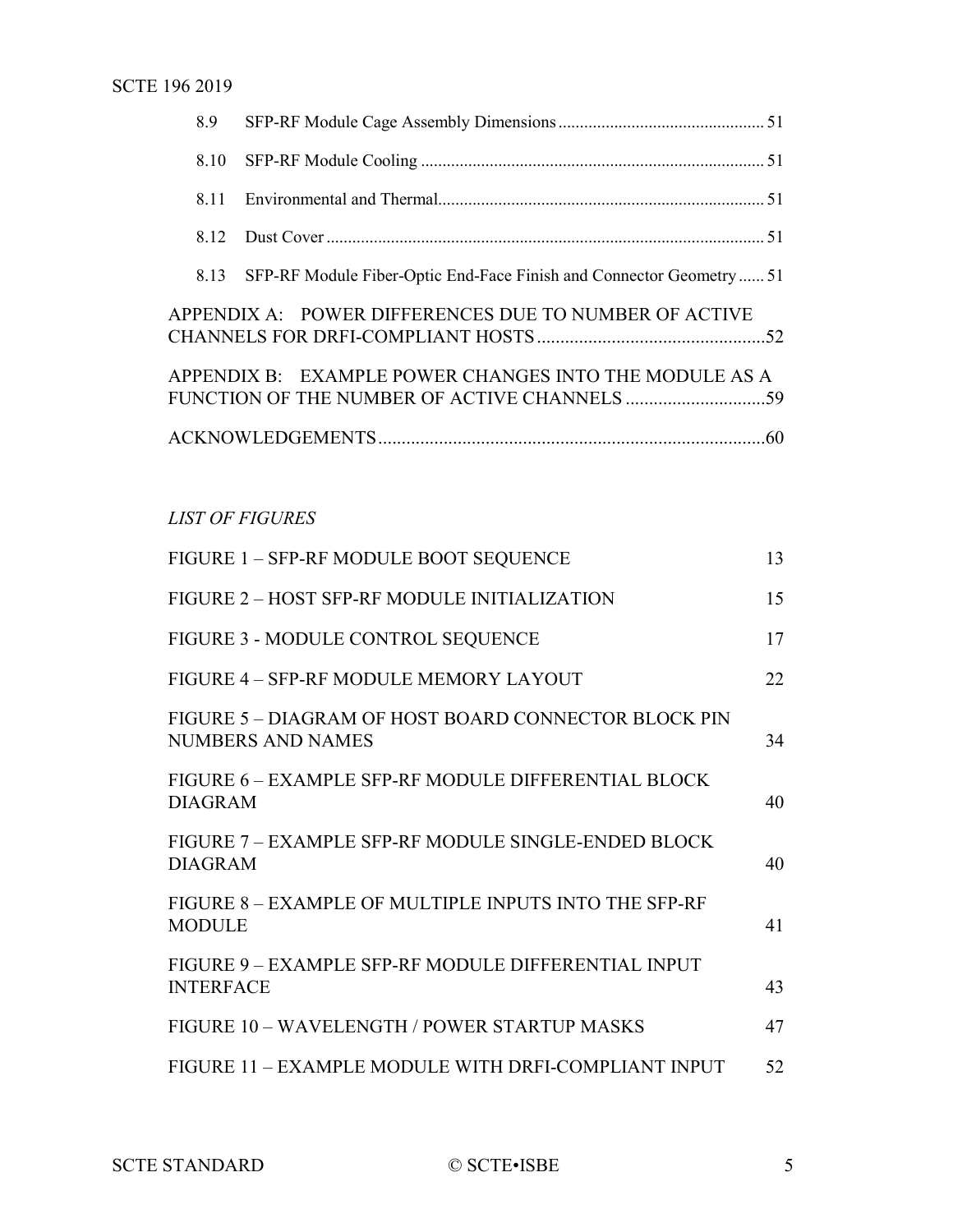LIST OF TABLES

| <b>TABLE 1 - MAXIMUM CURRENT FIELDS</b>                                             | 25 |
|-------------------------------------------------------------------------------------|----|
| <b>TABLE 2 - AUXILIARY INPUT TYPES</b>                                              | 25 |
| <b>TABLE 3 - TABLE 70H READ ONLY VALUES</b>                                         | 28 |
| TABLE 4 - TABLE 70H WRITABLE VALUES                                                 | 31 |
| <b>TABLE 5 – SFP MODULE ELECTRICAL PIN DEFINITION</b>                               | 34 |
| TABLE 6 – COMMANDED STEP SIZE AND STEP SIZE ACCURACY                                | 42 |
| TABLE 7 – EXAMPLE POWER LEVELS AND STEP SIZES                                       | 42 |
| <b>TABLE 8 - POWER PER RAIL</b>                                                     | 44 |
| TABLE 9 - LOW SPEED CONTROL AND SENSE SIGNALS, ELECTRONIC<br><b>CHARACTERISTICS</b> | 45 |
| TABLE 10 - TIMING PARAMETERS FOR SFP-RF MANAGEMENT                                  | 46 |
| TABLE 11 – NUMBER OF CHANNELS IMPACT ON POWER PER<br><b>CHANNEL</b>                 | 53 |
| TABLE 12 - DRFI OUTPUT COMPOSITE POWER COMPARISON                                   | 54 |
| TABLE $13 -$ COMPOSITE POWER WHEN PMAX = 3 DBM                                      | 59 |
| TABLE $14$ – COMPOSITE POWER WHEN PMAX = 6 DBM                                      | 59 |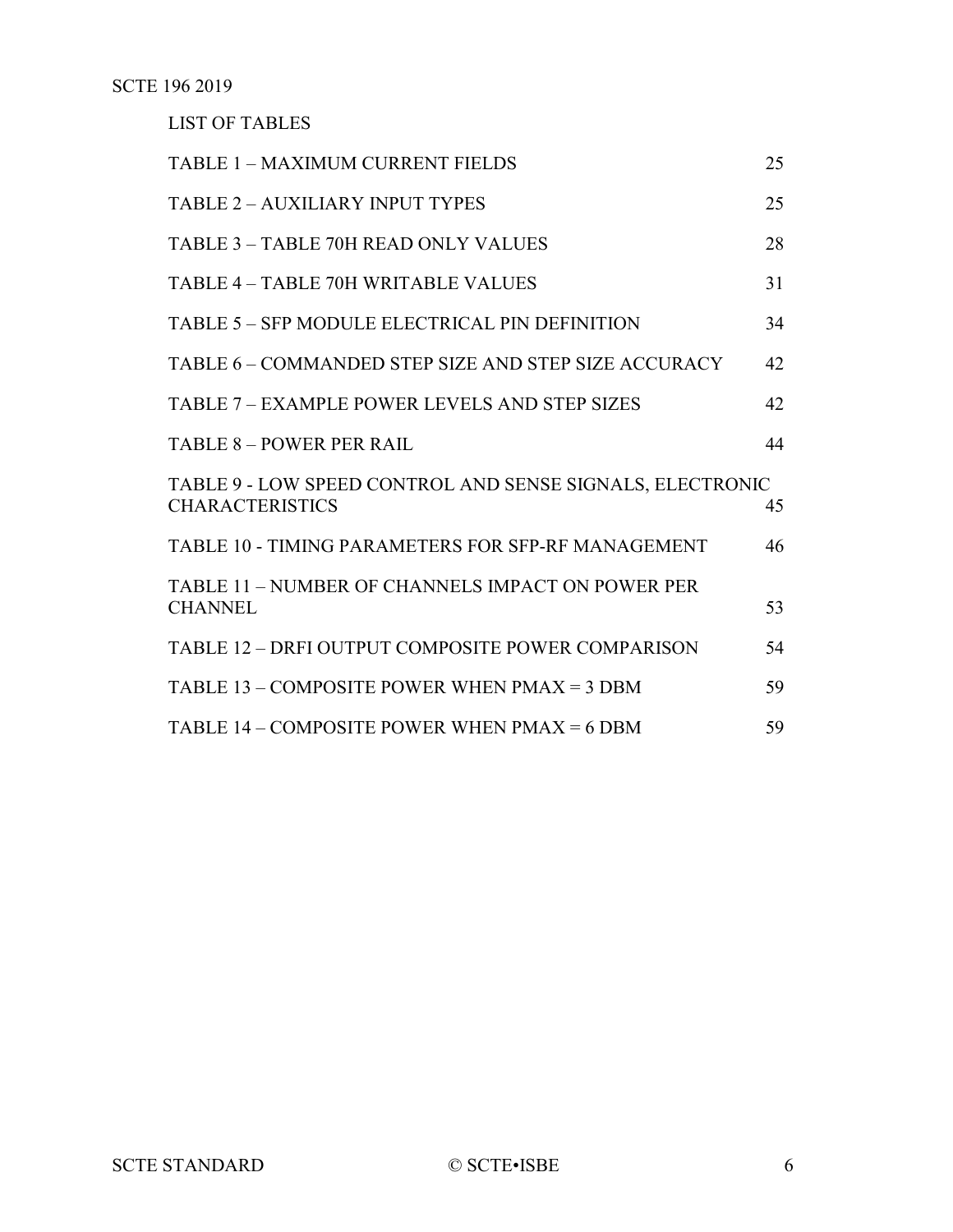# <span id="page-6-0"></span>**1.0 SCOPE**

This document is identical to SCTE 196 2013 except for informative components which may have been updated such as the title page, NOTICE text, headers and footers. No normative changes have been made to this document.

The standardization and deployment of optical interfaces for headend equipment offer cost and power savings to MSOs. However, implementing optical interfaces in these devices presents significant technical challenges, since the lack of standardization may result in too many combinations of interfaces to support effectively in a headend device (power, wavelengths, cards, etc.).

Because of this challenge, the following specification proposes a standard for the interfaces between a downstream laser transmitter module and its host. The module is based on the [\[SFF-8431\],](#page-7-3) but the input will consist of RF-modulated signals that will be amplitude modulated onto an optical carrier. For the purpose of this specification, this module is referred to as SFP-RF. This SFP-RF optical transmitter module could be integrated into headend equipment, such as a Converged Cable Access Platform (CCAP), a Cable Modem Termination System (CMTS), an Edge QAM, or a forward optical transmitter shelf, reducing the need for devices dedicated to forward lasers. The SFP-RF optical transmitter module will function as a downstream laser for the output of cable edge devices. The primary difference between the SFP-RF optical transmitter module and the XFP-RF optical transmitter module is the size of the module and the link lengths supported.

This standard will focus on the communications, electrical, and mechanical interfaces for the SFP-RF optical transmitter module. Unless otherwise noted, requirements held within this standard apply both to the transmitter module and its host.

# <span id="page-6-1"></span>**2.0 NORMATIVE REFERENCES**

The following documents contain provisions, which, through reference in this text, constitute provisions of the standard. At the time of Subcommittee approval, the editions indicated were valid. All standards are subject to revision; and while parties to any agreement based on this standard are encouraged to investigate the possibility of applying the most recent editions of the documents listed below, they are reminded that newer editions of those documents may not be compatible with the referenced version.

<span id="page-6-2"></span>

| Reference | <b>Description</b>                                                                 |
|-----------|------------------------------------------------------------------------------------|
|           | [IEC 61755-3-1]   IEC 61755-3-1:2006, ed. 1.0, July 1, 2006, Fibre optic connector |
|           | optical interfaces – Part 3-1: Optical interface, 2,5 mm and 1,25                  |
|           | mm diameter cylindrical full zirconia PC ferrule, single mode                      |
|           | fibre. IEC Sub-committee 86B                                                       |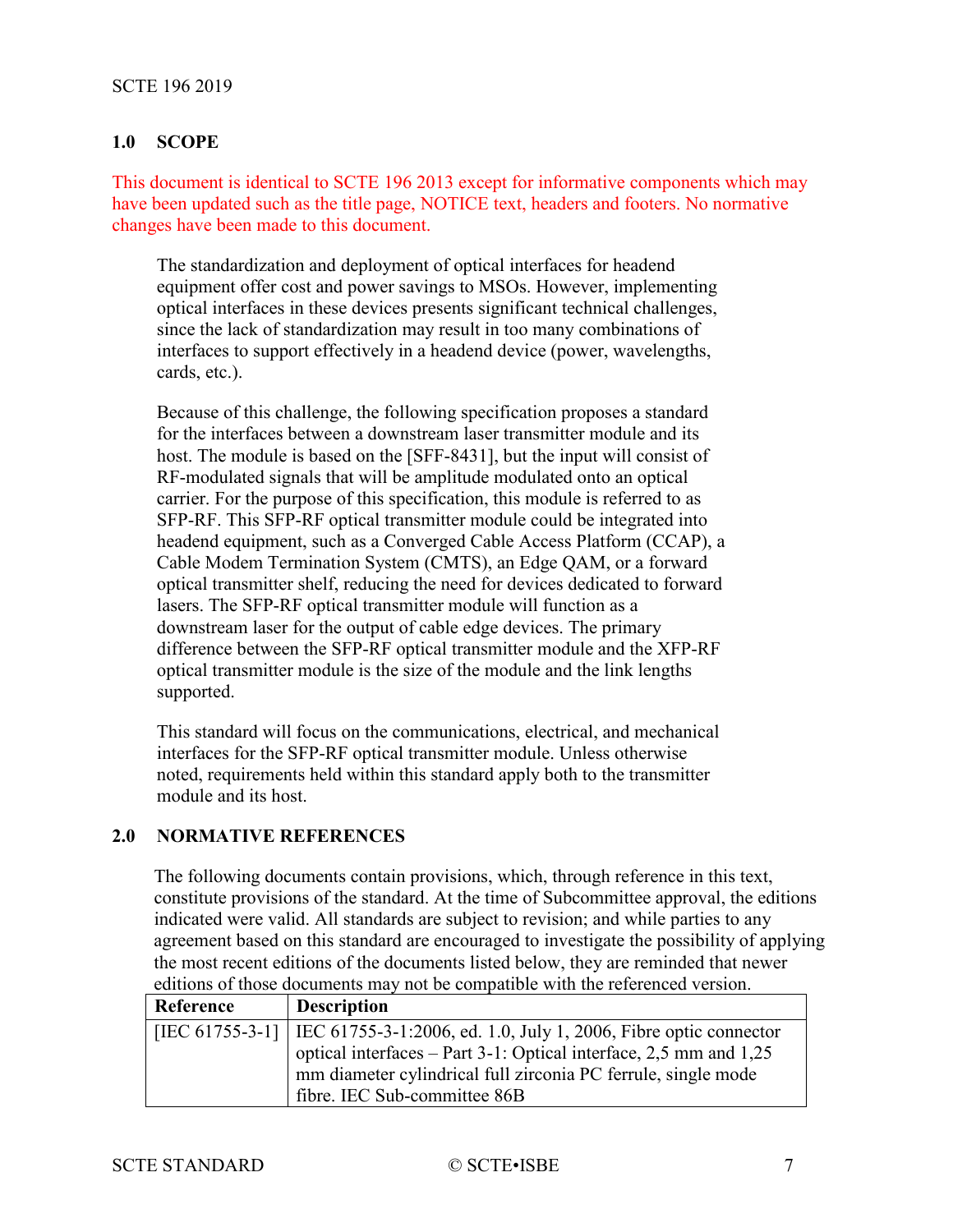<span id="page-7-14"></span><span id="page-7-13"></span><span id="page-7-10"></span><span id="page-7-4"></span><span id="page-7-2"></span>

| [IEC 61755-3-2] | IEC 61755-3-2, ed. 1.0, July 12, 2006, Fibre optic connector      |
|-----------------|-------------------------------------------------------------------|
|                 | optical interfaces - Part 3-2: Optical interface, 2,5 mm and 1,25 |
|                 | mm diameter cylindrical full zirconia ferrules for 8 degrees      |
|                 | angled-PC single mode fibres, IEC Sub-committee 86B               |
| [FINISH]        | IEC 61300-3-35, ed. 1.0, November 20, 2009, Fibre optic           |
|                 | interconnecting devices and passive components - Basic test and   |
|                 | measurement procedures - Part 3-35: Examinations and              |
|                 | measurements - Fibre optic connector endface visual and           |
|                 | automated inspection, IEC Sub-committee 86B                       |
| [INF-8074]      | INF-8074i, Revision 1.0, May 12, 2001, Specification for SFP      |
|                 | (Small Formfactor Pluggable) Transceiver, SFF Committee,          |
|                 | http://www.sffcommittee.com/                                      |
| [XFP MSA]       | INF-8077i, Revision 4.5, August 31, 2005, 10 Gigabit Small Form   |
|                 | Factor Pluggable Module, SFF Committee,                           |
|                 | http://www.sffcommittee.com/                                      |
| [SFF-8083]      | SFF-8083, Revision 2.5, January 19, 2010, 0.8mm Card Edge         |
|                 | Connector for 8/10 Gb/s Applications, SFF Committee,              |
|                 | http://www.sffcommittee.com/                                      |
| $[SFF-8431]$    | SFF-8431, Revision 4.1, July 6, 2009, Enhanced Small Form         |
|                 | Pluggable Module SFP+, SFF Committee,                             |
|                 | http://www.sffcommittee.com/                                      |
| $[SFF-8432]$    | SFF-8432, Revision 5.0, July 16, 2007, Improved Pluggable         |
|                 | Formfactor, SFF Committee, http://www.sffcommittee.com/           |
| $[SFF-8433]$    | SFF-8433, Revision 0.7, June 5, 2009, Improved Pluggable          |
|                 | Formfactor (IPF) for SFP+ Ganged Cages, SFF Committee,            |
|                 | http://www.sffcommittee.com/                                      |
| [SFF-8477]      | SFF-8477, Revision 1.4, December 4, 2009, Tunable XFP for ITU     |
|                 | Frequency Grid Applications, SFF Committee,                       |
|                 | http://www.sffcommittee.com/                                      |

# <span id="page-7-12"></span><span id="page-7-11"></span><span id="page-7-9"></span><span id="page-7-5"></span><span id="page-7-3"></span><span id="page-7-0"></span>**3.0 INFORMATIVE REFERENCES**

The following documents may provide valuable information to the reader but are not required when complying with this specification.

<span id="page-7-1"></span>

| 3.1 |  |  | <b>SCTE</b> Standards and Specifications |
|-----|--|--|------------------------------------------|
|-----|--|--|------------------------------------------|

<span id="page-7-8"></span><span id="page-7-7"></span><span id="page-7-6"></span>

| Reference     | <b>Description</b>                                            |
|---------------|---------------------------------------------------------------|
| [DRFI]        | ANSI/SCTE 133 2010 Downstream RF Interface for Cable Modem    |
|               | <b>Termination Systems</b>                                    |
| $[SCTE 55-1]$ | ANSI/SCTE 55-1 2009 Digital Broadband Delivery System: Out of |
|               | Band Transport Part 1: Mode A                                 |
| $[SCTE 55-2]$ | ANSI/SCTE 55-2 2008 Digital Broadband Delivery System: Out of |
|               | Band Transport Part 2: Mode B                                 |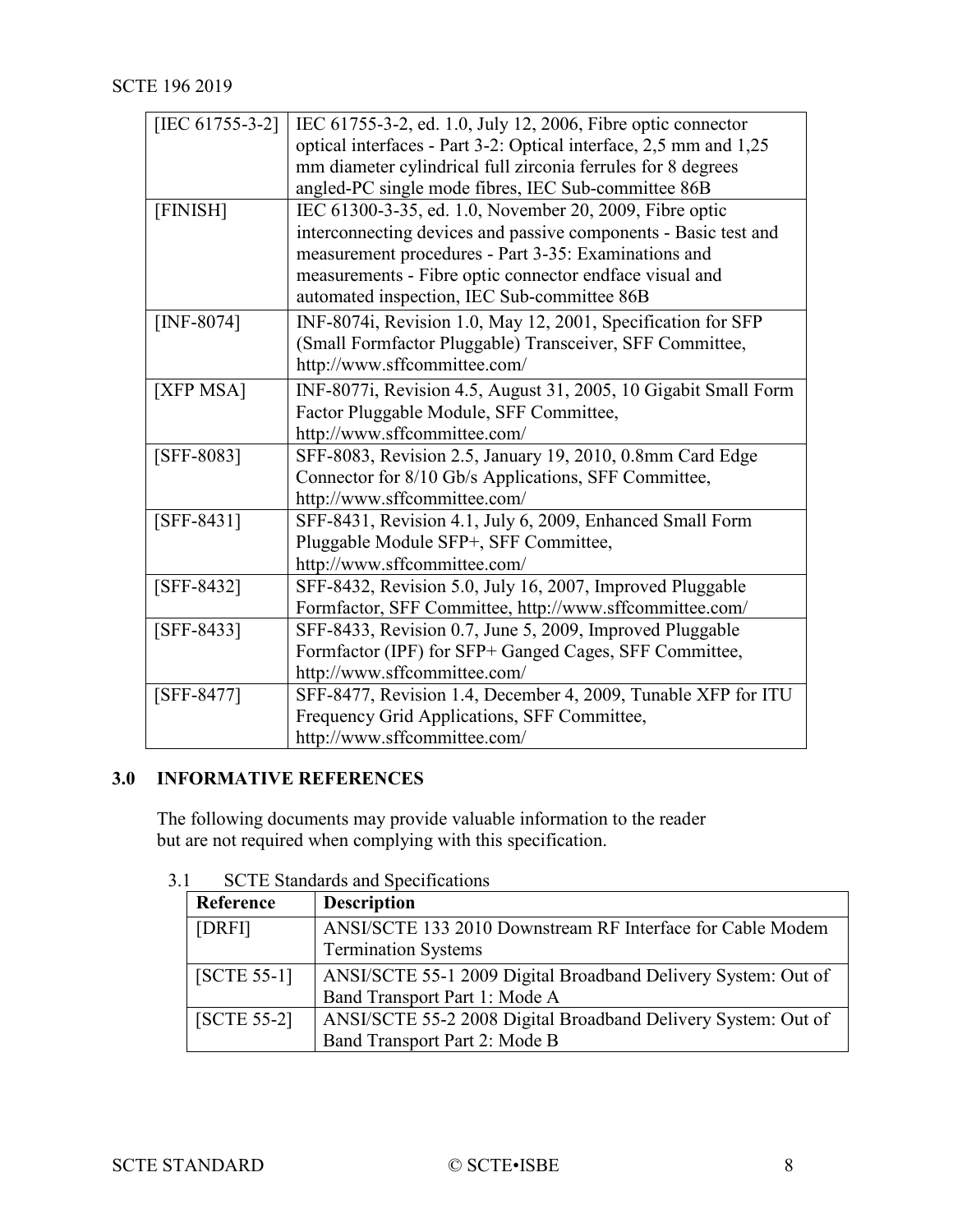3.2 Standards and Specifications from other Organizations

<span id="page-8-2"></span>

| --- | Reference | $\sim$ with $\sim$ with $\sim$ $\sim$ . Then the set of $\sim$ in $\sim$ is $\sim$ . The set of $\sim$<br><b>Description</b> |
|-----|-----------|------------------------------------------------------------------------------------------------------------------------------|
|     | [UM10204] | UM10204, Version 4.0, February 13 2012, The I2C-Bus<br>specification and user manual, NXP Semiconductors                     |

# <span id="page-8-0"></span>**4.0 COMPLIANCE NOTATION**

| "SHALL"      | This word or the adjective "REQUIRED" means that the item is an          |
|--------------|--------------------------------------------------------------------------|
|              | absolute requirement of this specification.                              |
| "SHALL NOT"  | This phrase means that the item is an absolute prohibition of this       |
|              | specification.                                                           |
| "SHOULD"     | This word or the adjective "RECOMMENDED" means that there may            |
|              | exist valid reasons in particular circumstances to ignore this item, but |
|              | the full implications should be understood and the case carefully        |
|              | weighted before choosing a different course.                             |
| "SHOULD NOT" | This phrase means that there may exist valid reasons in particular       |
|              | circumstances when the listed behavior is acceptable or even useful,     |
|              | but the full implications should be understood and the case carefully    |
|              | weighed before implementing any behavior described with this label.      |
| "MAY"        | This word or the adjective "OPTIONAL" means that this item is truly      |
|              | optional. One vendor may choose to include the item because a            |
|              | particular marketplace requires it or because it enhances the product,   |
|              | for example; another vendor may omit the same item.                      |

# <span id="page-8-1"></span>**5.0 DEFINITIONS, ABBREVIATIONS, AND ACRONYMS**

| <b>Term</b>   | <b>Definition</b>                                            |
|---------------|--------------------------------------------------------------|
| <b>ADC</b>    | Analog-to-Digital Converter                                  |
| <b>AGC</b>    | <b>Automatic Gain Control</b>                                |
| <b>APC</b>    | <b>Angled Physical Contact</b>                               |
| <b>APD</b>    | Avalanche Photodiode                                         |
| balun         | A device or component that provides a transition between a   |
|               | balanced transmission line, circuit, source, or load, and an |
|               | unbalanced transmission line, circuit, source, or load.      |
| <b>CLEI</b>   | Common Language Equipment Identification                     |
| <b>EEPROM</b> | Electrically Erasable Programmable Read-Only Memory          |
| host          | The device into which the optical module is integrated.      |
| $\rm I/O$     | Input/Output                                                 |
| $I^2C$        | Inter-Integrated Circuit, a 2-wire communication interface   |
| <b>ITU</b>    | International Telecommunication Union                        |
| <b>NVRAM</b>  | Non-Volatile Random-Access Memory                            |
| Pmax          | Maximum Composite Power                                      |
| Pref          | Reference composite power level that produces the optimal    |
|               | performance of the SFP-RF module                             |
| R/W           | Read/Write                                                   |
| RF            | Radio Frequency                                              |
| <b>RX</b>     | Receive                                                      |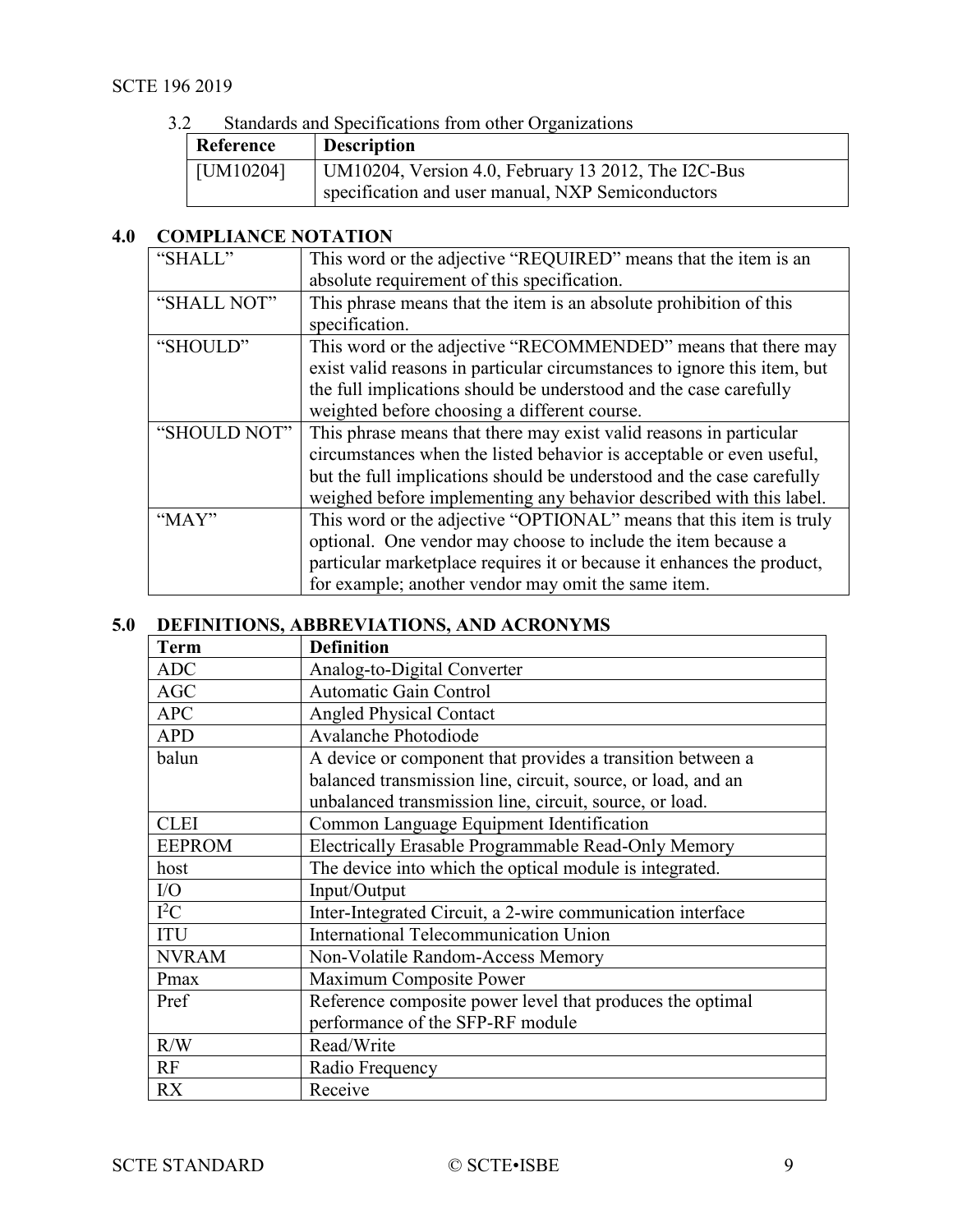| <b>Term</b>   | <b>Definition</b>                                                 |
|---------------|-------------------------------------------------------------------|
| <b>SCL</b>    | Serial Clock                                                      |
| <b>SDA</b>    | Serial Data                                                       |
| <b>SFP</b>    | <b>Small Formfactor Pluggable</b>                                 |
| <b>SFP-RF</b> | Downstream optical transmitter module, based on the SFP and       |
|               | SFP-Plus MSAs, that transmits RF-modulated signals.               |
| <b>SNR</b>    | Signal-to-Noise Ratio                                             |
| <b>TEC</b>    | Thermo-Electric Cooler                                            |
| <b>TX</b>     | Transmit                                                          |
| <b>UPC</b>    | <b>Ultra Physical Contact</b>                                     |
| <b>XFP</b>    | 10 Gigabit Small Form Factor Pluggable; a standard for an optical |
|               | transceiver. See [XFP MSA].                                       |
| <b>XFP-RF</b> | Downstream optical transmitter module, based on the XFP MSA,      |
|               | that transmits RF-modulated signals.                              |

# <span id="page-9-0"></span>**6.0 MANAGEMENT INTERFACE**

2-Wire Communications  $(I<sup>2</sup>C)$  for the SFP-RF module are based upon [XFP [MSA\].](#page-7-4) I²C is an implementation of the NXP (formerly Philips) I²C [\[UM10204\]](#page-8-2) specification with mapped memory address locations (also known as "well-known addresses") for diagnostics and operations. The SFF Committee specifies the I²C common memory mapping in [\[XFP MSA\]](#page-7-4) and [\[SFF-8477\]](#page-7-5) for SFP and XFP, as well as additional physical layer requirements. This specification uses the same well-known memory map locations (addresses) for functions that are the same or substantially similar. Because the SFP-RF is a RF transmitter (and not a digital transceiver), some memory map fields from [\[XFP MSA\]](#page-7-4) and [\[SFF-8477\]](#page-7-5) are re-allocated or not used; in addition, some memory map fields have been added.

The SFP-RF module shall implement the  $I<sup>2</sup>C$  requirements specified in [\[XFP MSA\],](#page-7-4) except where specified differently in the following sections.

<span id="page-9-1"></span>6.1 Summary of 2-Wire Communications Requirements

In [\[XFP MSA\]](#page-7-4) 2-wire communication requirements are spread across several sections, including Section 4.2 and Table 26, Section 2.6 and Table 3. The following bullets summarize these requirements; refer to [\[XFP MSA\]](#page-7-4) for complete details.

- I²C communications may not be available for up to 300 ms after power up or reset
- The Mod DeSel Pin functions as defined in section 4.2 of [XFP] [MSA\].](#page-7-4) Note, if the I²C interface bus is not shared, the Mod\_DeSel Pin may be pulled *low* permanently. Note that such a "chip select" pin is new to the SFP-RF and was not included in the [\[SFF-8431\].](#page-7-3)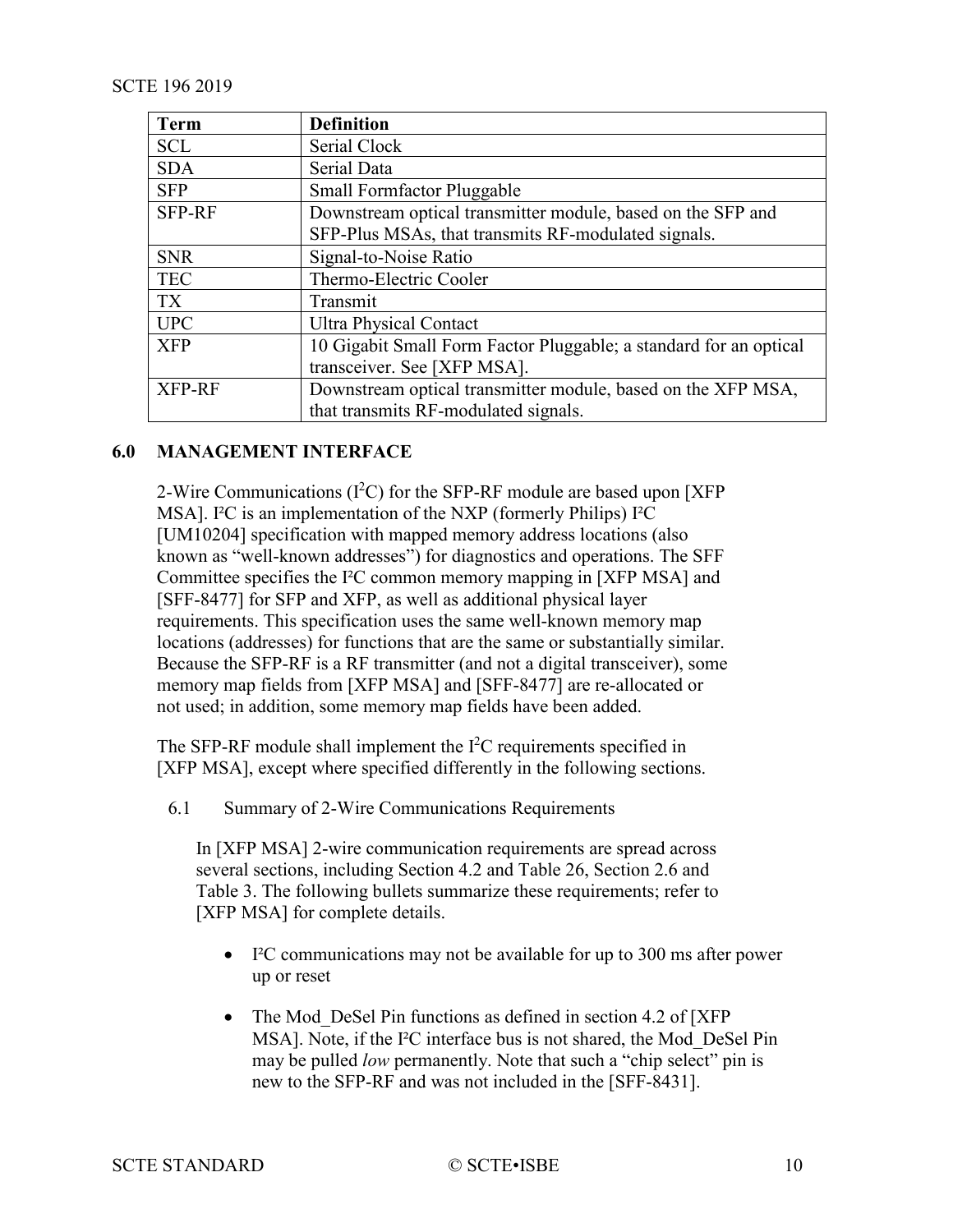- There must be at least 20 µs between the STOP signal and the next START signal for a particular module.
- The clock rate can be as high as 400 kHz (I<sup>2</sup>C fast mode).
- Up to two START signals per command are allowed (the second START is also known as a RESTART signal).
- Only one STOP signal is allowed per command.
- Multiple master systems are not supported.
- Host boards shall accommodate SFP-RF modules which hold the SCL line low (clock stretching) for up to a maximum of 500 µs during an I²C read or write operation.
- After a write from the host to the module, the module may not respond to further I²C commands for up to 40 ms (typically this would be for writing non-volatile values). The phrase "not respond" means that the device address given immediately after the START signal from the host is not acknowledged by the module.
- I<sup>2</sup>C packet error checking protocol is optional as defined in the [XFP] [MSA\].](#page-7-4)
- <span id="page-10-0"></span>6.2 Theory of Operation

The operations of the SFP-RF module are based on Chapter 5: Management Interface of [\[XFP MSA\].](#page-7-4) The following sections define the operation of the SFP-RF module I²C interface that is used for serial ID, digital diagnostics and other control/monitoring functions.

<span id="page-10-1"></span>6.2.1 SFP-RF Module Boot-Up Sequence

When a SFP-RF module is plugged in, the host needs to perform a number of initialization steps in a particular order with a particular timing. Some of these involve the SFP-RF module pins, including the RF input, and some involve I²C communications. As most of these are documented in the [\[XFP](#page-7-4)  [MSA\]](#page-7-4) or are implied by stated dependencies, a reference to the location(s) in that document will accompany each step in the following sequence descriptions.

Before the boot-up sequence can be discussed, communications and host requirements need to be understood.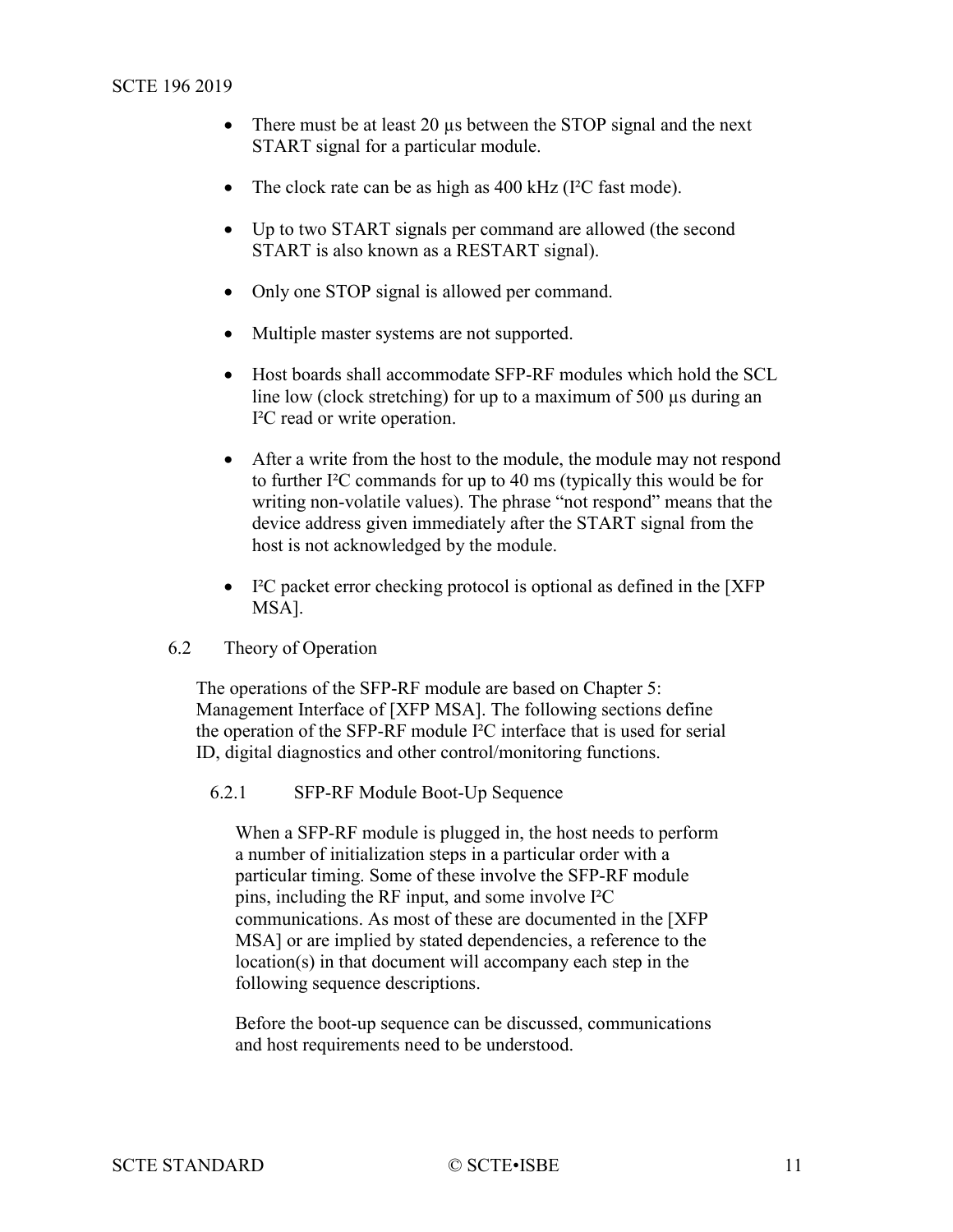## 6.2.1.1 I²C Communications Requirements

Once I²C is operational, the host shall adhere to the following timing and pin requirements (see [\[XFP MSA\]](#page-7-4) Section 4.2, Table 26):

- The host shall pull Mod\_DeSel *low* for a minimum of 2 ms before issuing the START signal (Host select setup).
- While Mod DeSel is *low*, the host shall wait at least 20 µs after the previous STOP signal before issuing a new  $STAT$  signal (t<sub>BUF</sub>).

If the SFP-RF module is not sharing the I²C interface bus with other SFP-RF modules, the Mod\_DeSel pin may be left *low* indefinitely. Otherwise, it shall be pulled *high* for at least 2 ms before another command is executed on the shared bus (presumably to a different SFP-RF module).

Write operations may cause the SFP-RF module to not respond to further I²C signals or messages for up to 40 ms (twk in Section 4.3, Table 27, and Section 4.5.7 of [XFP] [MSA\]\)](#page-7-4). The specification does not restrict this to EEPROM writes. This applies for writes from one to four bytes (the limit for a write is four bytes).

The SFP-RF module may perform a clock stretch of up to 500 µs during read or write operations (T\_clock\_hold, [\[XFP MSA\]](#page-7-4) Section 4.3, Table 27). This is distinct from unresponsiveness after a write operation  $(t_{WR})$ .

#### 6.2.1.2 Pin State Prior to SFP-RF Module Boot Up

Before a SFP-RF module can begin boot up, the host shall meet the following pin requirements.

The voltages listed for pins 12 (VEE5), 15 (VCC3\_DIGITAL), and 16 (VCC3\_ANALOG) in [Table](#page-33-2) 5 – [SFP Module Electrical Pin Definition](#page-33-2) shall be available.

The value of pin 7 (P\_Down/RST) should be set to *low* to allow the SFP-RF module to run in full power (power level 2), although a setting of *high* may be used to limit the SFP-RF module to low power consumption ( $\leq 1.0$  watts). Refer to section 2.4.7.3, Module Behavior During Power Down and Reset of [\[XFP MSA\]](#page-7-4) for further details.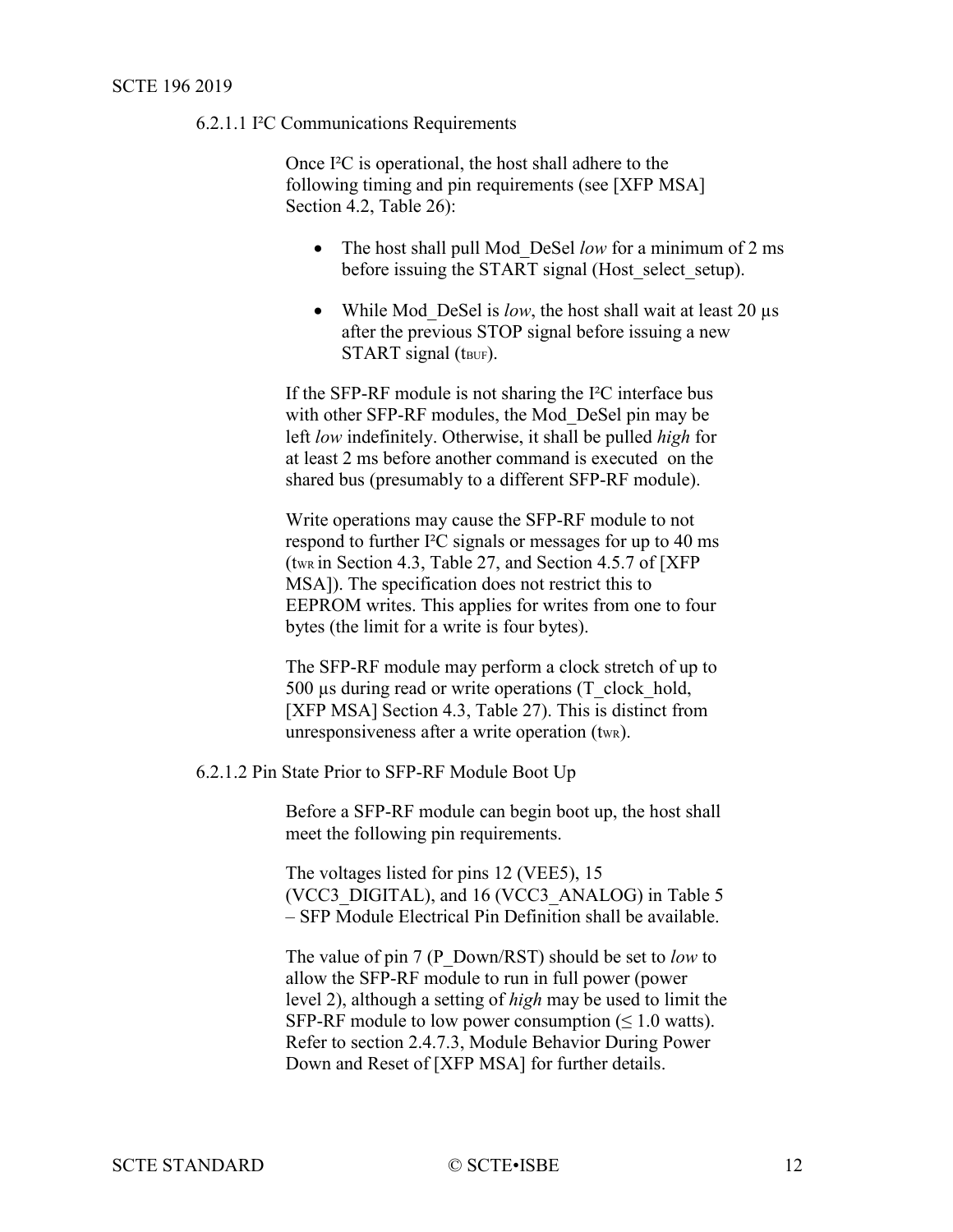Pin 8 (Interrupt) shall be pulled *high* by the host. If an unmasked error, alarm or warning condition is encountered during operation, the SFP-RF module shall pull this value *low*.

6.2.1.3 Initial SFP-RF Module Boot Sequence

Once the SFP-RF module is inserted, it goes through its initialization sequence, as shown in the following flow chart.



#### <span id="page-12-0"></span>**Figure 1 – SFP-RF Module Boot Sequence**

This series of actions is described here.

- 1. The SFP-RF module shall indicate its presence to the host by grounding pin 6 (Mod\_Abs) upon insertion.
- 2. After 300 ms, SFP-RF module initialization (aka *Reset Complete*, described in Section 2.4.7.3, Table 39 of [\[XFP](#page-7-4)  [MSA\]\)](#page-7-4) shall be finished (t\_init, [\[XFP MSA\]](#page-7-4) Section 2.6, Table 3).
- 3. The SFP-RF module shall assert pin 8 (Interrupt ) to *low* and set corresponding *Reset Complete* flag [\(\[XFP MSA\]](#page-7-4) Section 2.4.7.3, Table 39). *Reset Complete* can be detected by the host via an Interrupt signal (pin 8 pulled *low*) with a corresponding *Reset Complete* flag being set.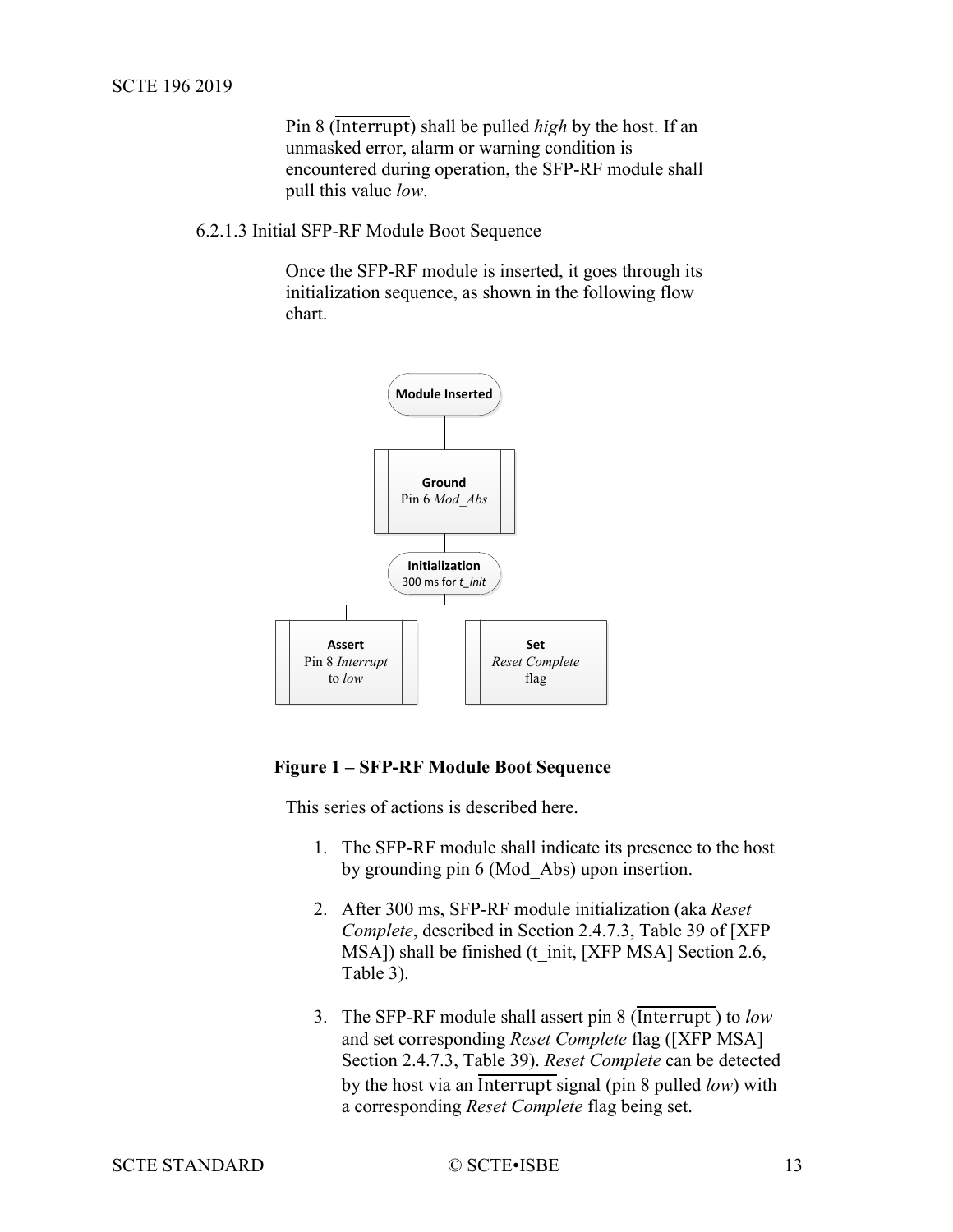Note that until the boot sequence is complete, pin signals may not be valid and the SFP-RF module shall not assert the Interrupt pin spuriously, as detailed in Section 2.4.7.3 of [\[XFP MSA\].](#page-7-4)

Note that completing these steps does not imply that the SFP-RF transmitter module is ready—the Mod\_NR pin is a better indicator of that condition. The *Reset Complete* flag also does not imply that registers are valid; the module sets the *Data\_Not\_Ready* flag (from Table 42 in [\[XFP MSA\]\)](#page-7-4) to *low* to indicate that register contents are valid and can be read.

<span id="page-13-0"></span>6.2.2 Host Initialization of the SFP-RF Module

After completion of the SFP-RF module boot sequence, the host shall initialize the module, including interrupt masks, RF control, and miscellaneous parameters, as detailed in the following flow chart.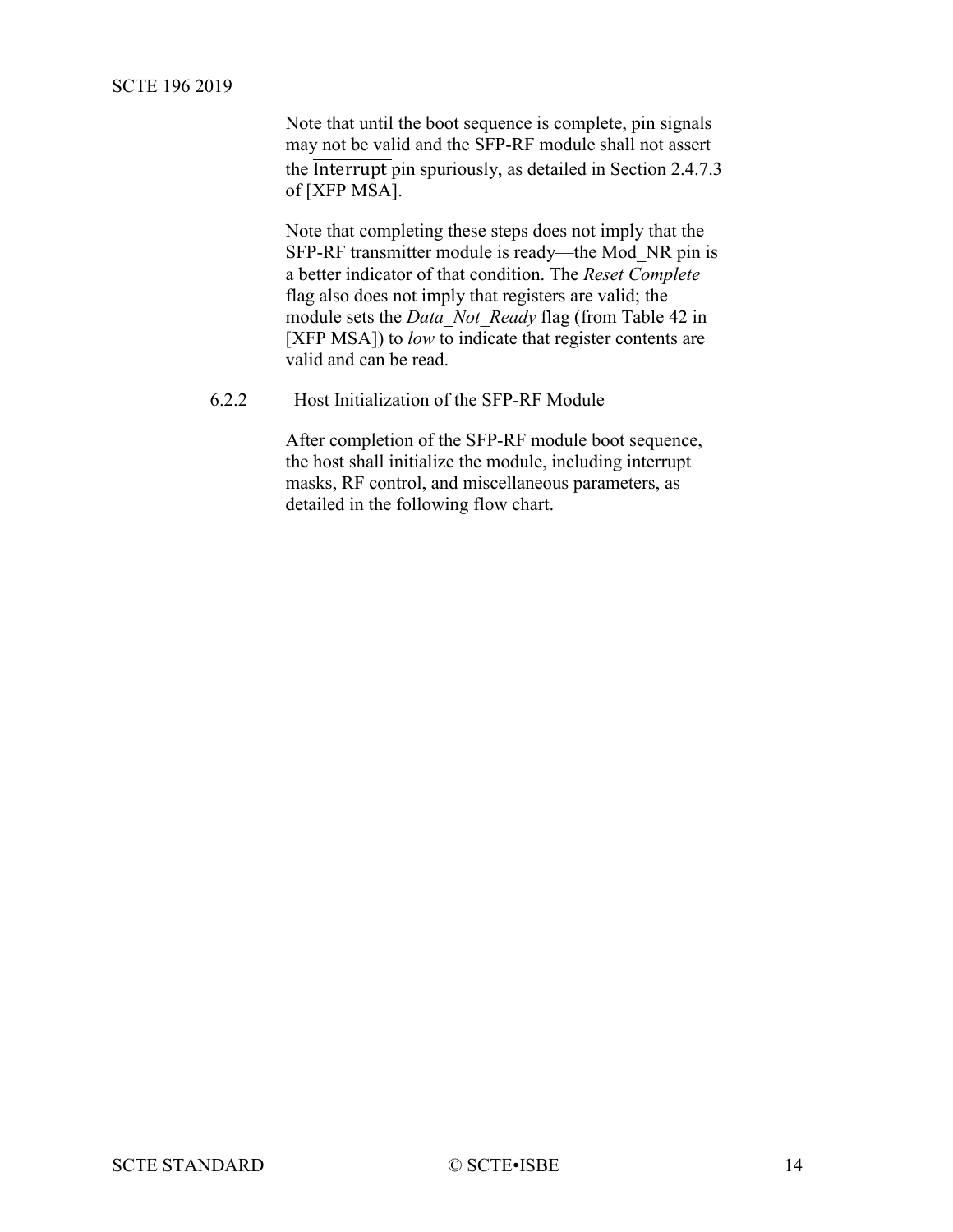

# <span id="page-14-0"></span>**Figure 2 – Host SFP-RF Module Initialization**

This series of actions is described here.

- 1. The host can set alarm and warning masks for any events of interest. These can be found in Table 40 in Section 5.11.1 of [\[XFP MSA\]](#page-7-4) with the exception of those alarms and warnings listed in section [6.4.2, Lower Memory](#page-22-1) Map [\(Common Table\).](#page-22-1) By default none of these is masked. In particular, the *Reset Complete* status bit (and its corresponding Interrupt ) is not masked. At a minimum, the host should set the masking bits for:
	- Receiver values (RX Power, RX\_NR Status, RX LOS, RX CDR Loss of Lock)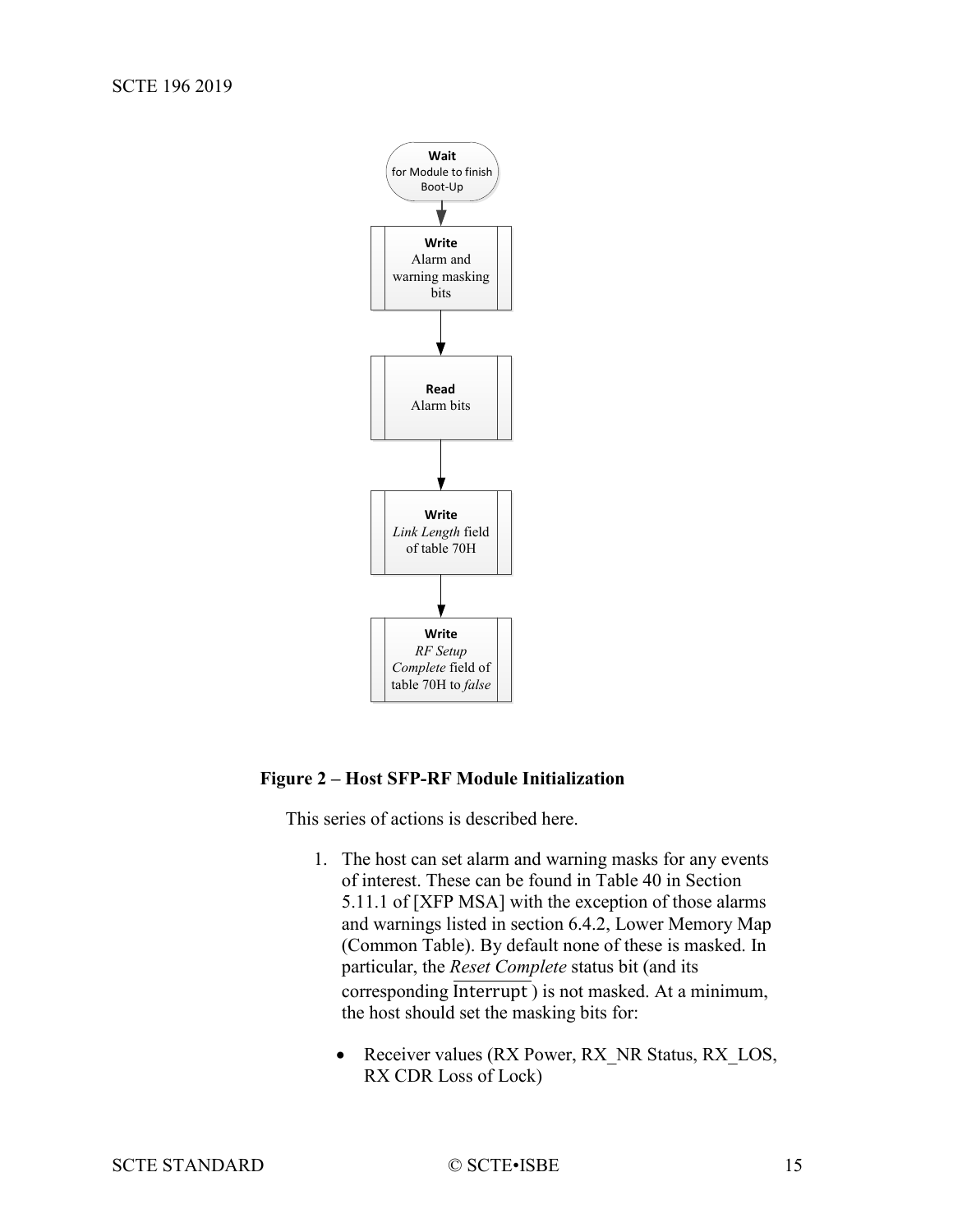- APD Supply (which is not supported)
- Wavelength Unlocked
- 2. The host can clear any existing latched alarms by reading those alarm bits (the alarm bits are listed in Table 39 in Section 5.11.1 of [\[XFP MSA\]\)](#page-7-4). As these flags are latched, their initial presence does not necessarily indicate a continuing fault. For example, the presence of the *Reset Complete* flag upon insertion of the module is not a fault. During initialization the SFP-RF module may not have set the TX Bias and TX Power before testing for errors. Among those that can be reasonably expected are:
	- TX NR Status
	- Receiver values as listed above
	- Reset Complete
	- Wavelength Unlocked
	- TX Bias Low
	- TX Power Low
- 3. In Table 70h in upper memory, the host should update the *Link Length* field. This is a non-volatile field.
- 4. In Table 70h in upper memory, the host shall set the *RF Input Initialization Complete* flag to *false*. Once all RF input level tweaking is done, this flag shall be set to *true* by the host, whereupon the SFP-RF module can make any further internal adjustments that may have interfered with the host or taken a long time.

Table 70h is a new table described in section [6.4.3.3](#page-25-0) of this document.

#### <span id="page-15-0"></span>6.2.3 SFP-RF Module Control Sequence

Once the boot-up sequence is complete and the module has indicated that it is ready, or when the host needs to change the RF input level (e.g. to add channels), the host and module exchange information through a series of read and write actions to the module's non-volatile and volatile memory, as shown in [Figure](#page-16-0)  [3.](#page-16-0) These actions are written from the host's point of view.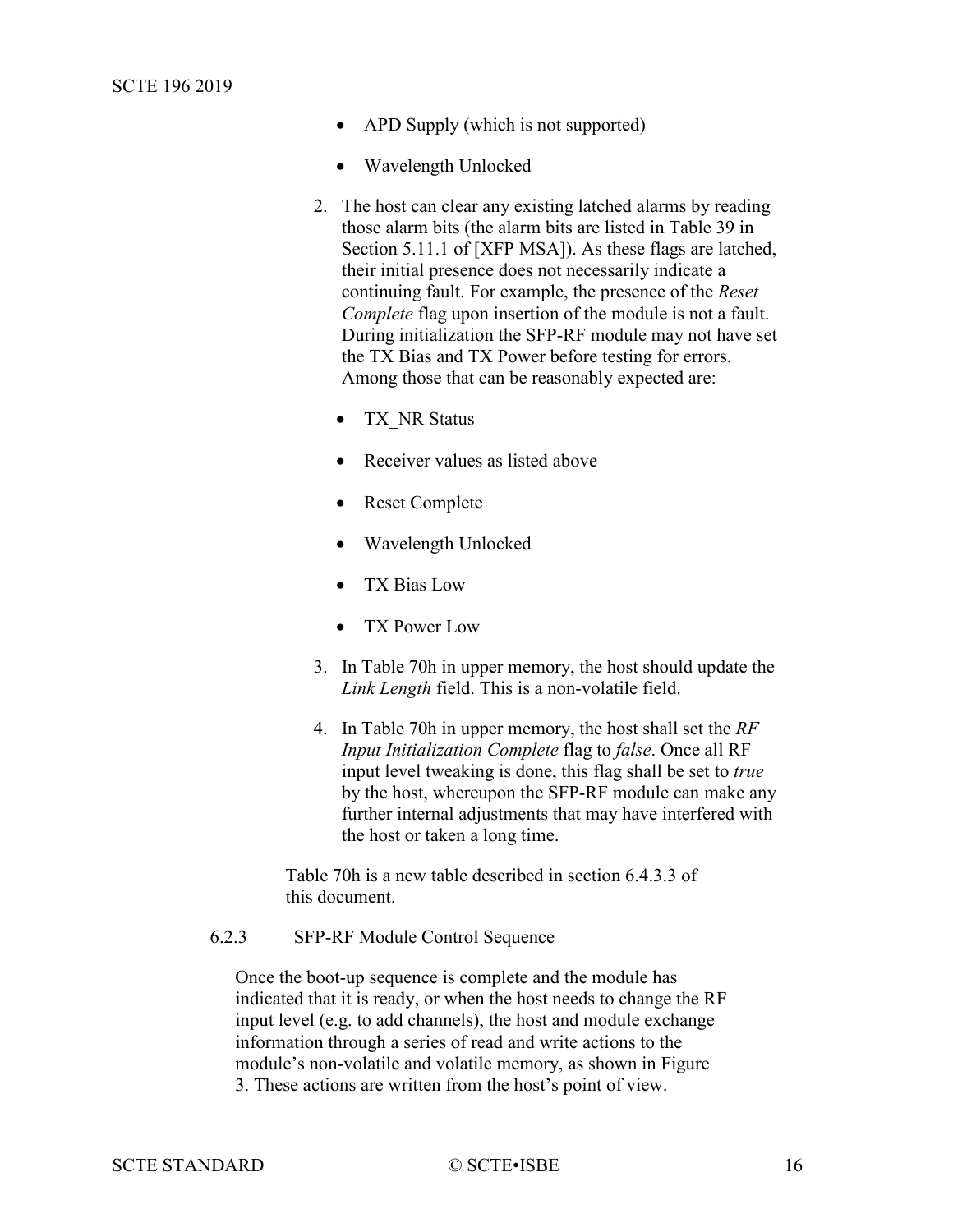

# **Figure 3 - Module Control Sequence**

<span id="page-16-0"></span>This series of actions by the host is described here. Note that if the RF level is being changed while the module is in operation, the flow begins at step 2.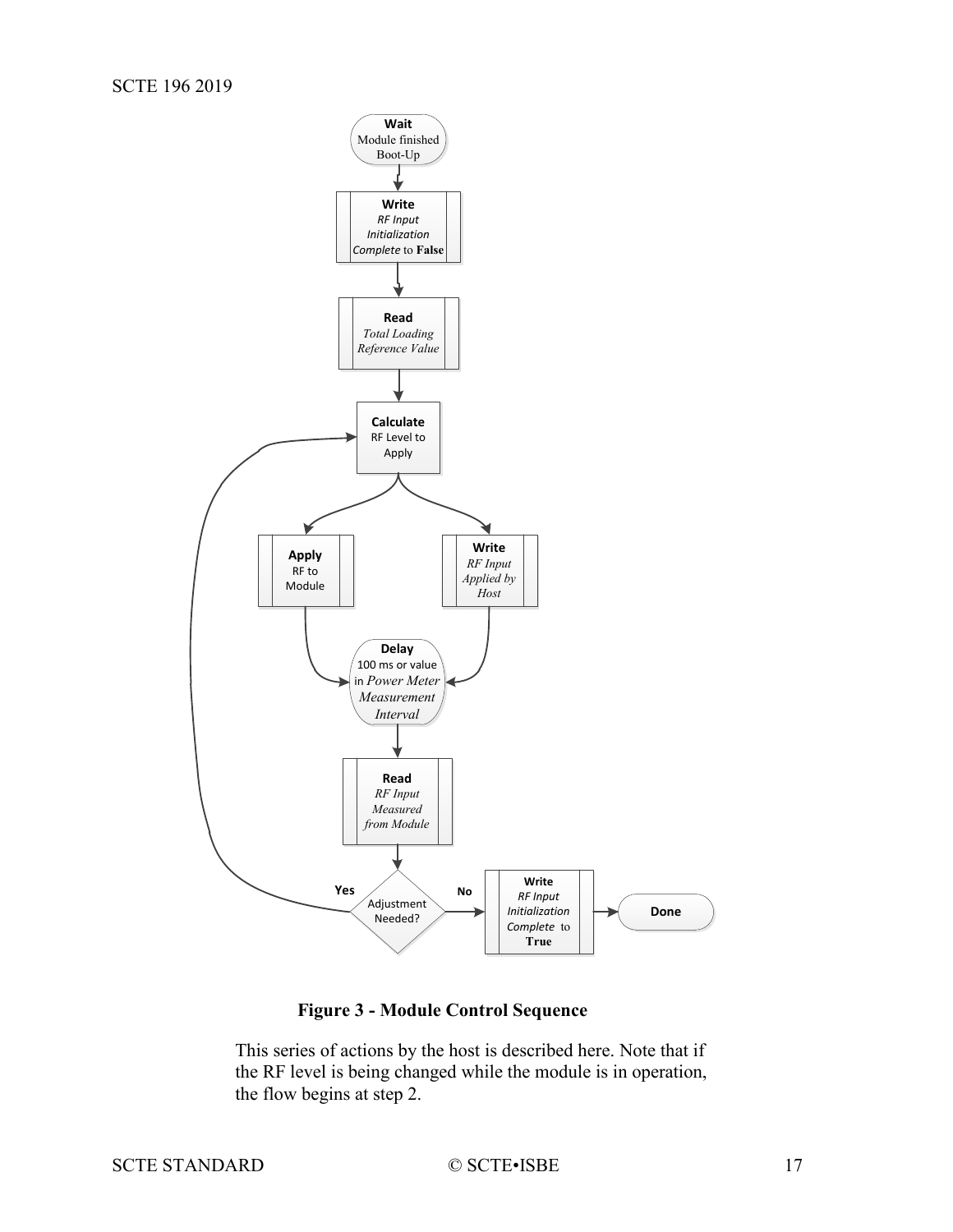- 1. After boot up, the host shall wait for the SFP-RF module power-up or reset initialization (at least 300 ms).
- 2. The host shall read the *Pref* value from the SFP-RF module. This value reflects the RF power level required for optimal performance.
- 3. The host shall write false to *RF Input Initialization Complete* in the SFP-RF module.
- 4. Using the *Pref* value, as well as other values known to the host (such as channel plan, RF offset, etc.), the host calculates RF level to apply. The resulting RF level could be lower than the reference value if the host is not providing the full range of channels to the SFP-RF module.
- 5. The host shall write the RF level to the *RF Input Applied from Host* field. At the same time, the host shall apply RF at the module input.

At this point, there is the potential for tighter control in a loop. This makes sense only if the SFP-RF module has a power meter as indicated by the *Power Meter Measurement Interval* being a value other than 0 (zero). However running the loop is harmless even without a power meter; this can simplify control logic in the host.

- 6. Host shall pause to allow time for the SFP-RF module to update the *RF Input Measured from Module* field. This pause shall be at least the duration in the *Power Meter Measurement Interval* field or 100 ms, whichever is greater. Additional delay may be inserted to reduce dithering or network traffic.
- 7. Host shall read the *RF Input Measured from Module* field and decide if an adjustment is required. If there is a power meter in the SFP-RF module, its calibration may differ from the host and hysteresis should enter into the decision.
- 8. If an adjustment is required, the host shall go to step 4 and recalculate the RF needed, write that value to *RF Input Applied from Host* and apply RF to the SFP-RF module. Otherwise, the host shall write *true* to *RF Input Initialization Complete* and exit the loop.

The SFP-RF module detects write events to its memory; this allows the SFP-RF module to know when the host has changed the input RF level.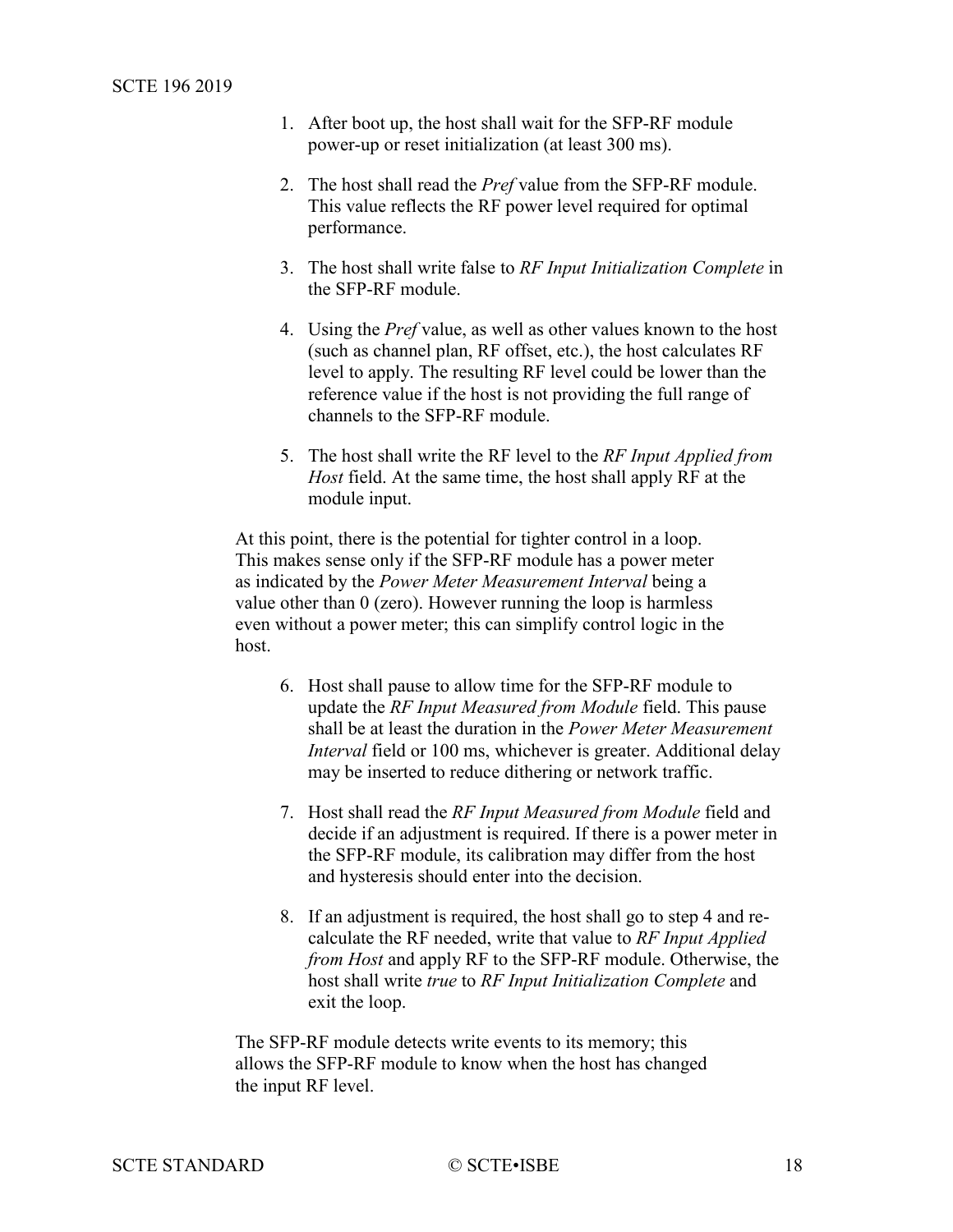Implicit in this flow is the assumption that the SFP-RF module will not implement Automatic Gain Control (AGC), as it cannot know the current and future channel plans or other loading details. The host may choose to implement AGC by applying different RF inputs (and indicating those values via the *RF Input Applied by Host* field). That value may be used by the SFP-RF module for non-AGC purposes.

#### <span id="page-18-0"></span>6.2.4 SFP-RF Module Not Ready

When an SFP-RF module is removed or a fatal condition is encountered, the Mod\_NR pin (pin 2) is pulled high. When Mod NR pin is high, it is recommended that the host mute the RF applied to the module to prevent any spurious emissions.

<span id="page-18-1"></span>6.2.5 Interrupt Conditions from the SFP-RF Module

The following section is based on Section 5.11 of [\[XFP MSA\];](#page-7-4) modifications have been made for this specification.

The SFP-RF module shall implement a real-time hardware Interrupt pin (pin 8) to alert the host system to any condition outside normal operating conditions. Interrupt system logic shall be triggered and latched by a set of flags. These include:

- Alarm and warning flags as described in section 5.6, Basic Monitoring Functions of [\[XFP MSA\].](#page-7-4) These correspond to monitored quantities going outside factory programmed threshold values.
- Flags corresponding to basic SFP-RF module status conditions including:
	- TX NR: Any condition leading to invalid data on the TX path
	- TX Fault: Laser fault condition
	- MOD NR: Module Not Ready (mirroring hardware output pin)
	- Reset Complete: Indicates completion of the SFP-RF Module Reset (as initiated by power up or P\_Down/RST pin)
- Flags corresponding to optional extended capabilities including TEC Fault.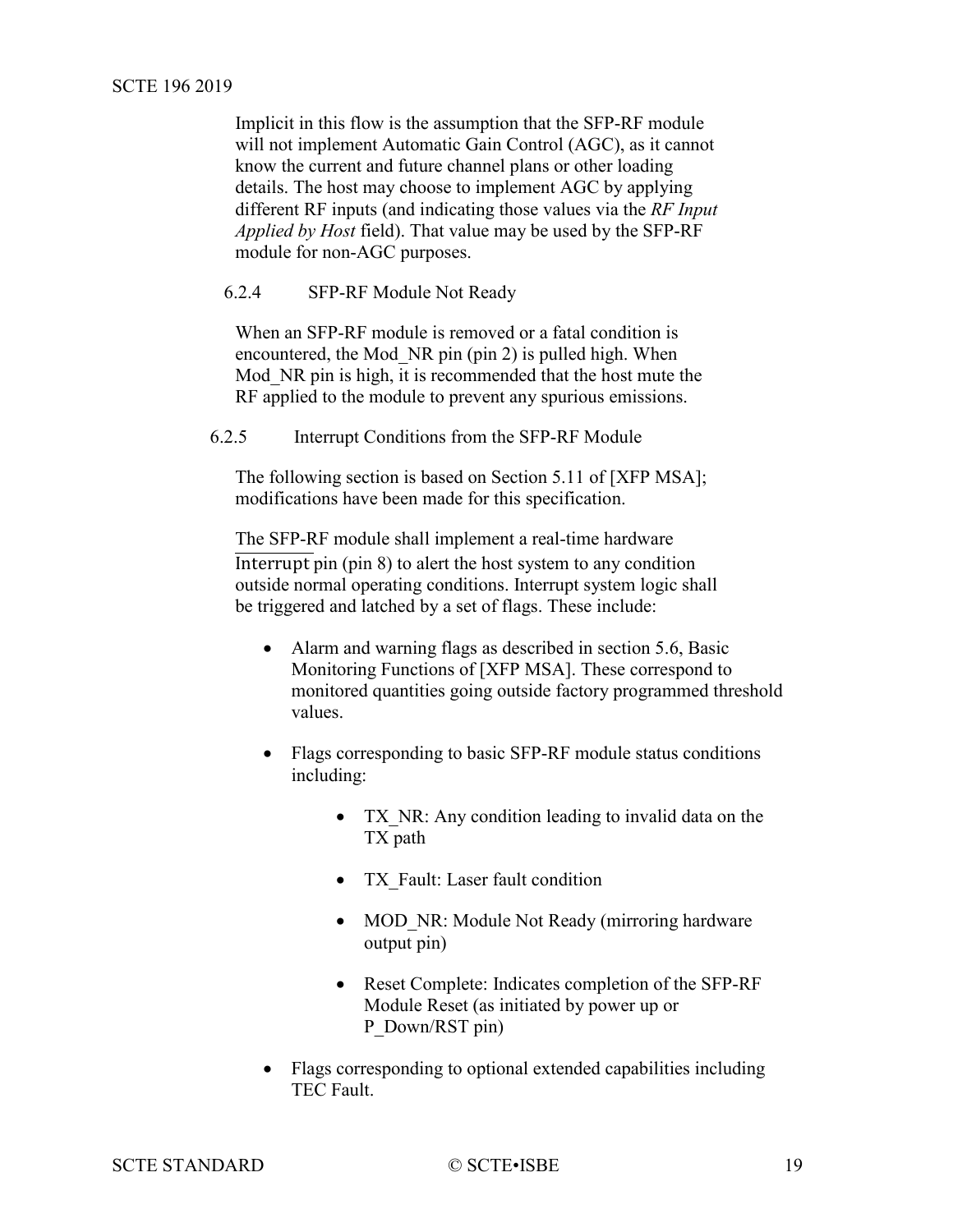This specification uses byte 85, bit 0 for a vendor-specific alarm.

Nothing in the SFP-RF Table 70h is designed to produce an interrupt.

Existence of any of these conditions shall lead to a latched flag. These flags are located in bytes  $80 - 87$  and are detailed in Table 39 of [\[XFP MSA\].](#page-7-4) The presence of any 1 value in bytes  $80 - 87$ without a corresponding mask bit set to 1 will assert the hardware Interrupt output pin (active low). When the Interrupt pin alerts the host system to a latched flag condition, the host may query the latched flag bits in bytes  $80 - 87$ . The SFP-RF module shall clear the latched flags upon the read of the corresponding latched flag bit.

Masking bits shall be volatile and startup with all unmasked (masking bits 0).

Hardware Interrupt Pin = Logical NOR of all (Latched Flag Bit AND NOT Masking Bit)

The mask bits can be used to prevent continued interruption from ongoing conditions. This specification uses byte 93, bit 0 for the vendor-specific alarm mask.

<span id="page-19-0"></span>6.3 SFP-RF Module Memory Map

The structure of the SFP-RF module memory map is shown in [Figure](#page-21-1)  [4.](#page-21-1) The SFP-RF module shall implement the memory map specified in section 5 of [\[XFP MSA\]](#page-7-4) and section 4 of [\[SFF-8477\],](#page-7-5) with the exceptions specified here.

The normal 256 byte I²C address is divided into lower and upper blocks of 128 bytes. The lower block of 128 bytes is always directly available and is intended to be used for diagnostic and control functions that are accessed often. This is the common table; it is accessed if the I²C address is less than 128 without regard to the selected table.

Multiple blocks of memory are available in the upper 128 bytes of the address space. These are individually addressed via a table select byte located in the lower address space (at offset 127). The upper address tables are intended to contain information that is accessed less frequently, such as serial ID, user writable EEPROM, etc. The password must be entered before any upper memory can be accessed. The password entry stays in effect until the module is power cycled.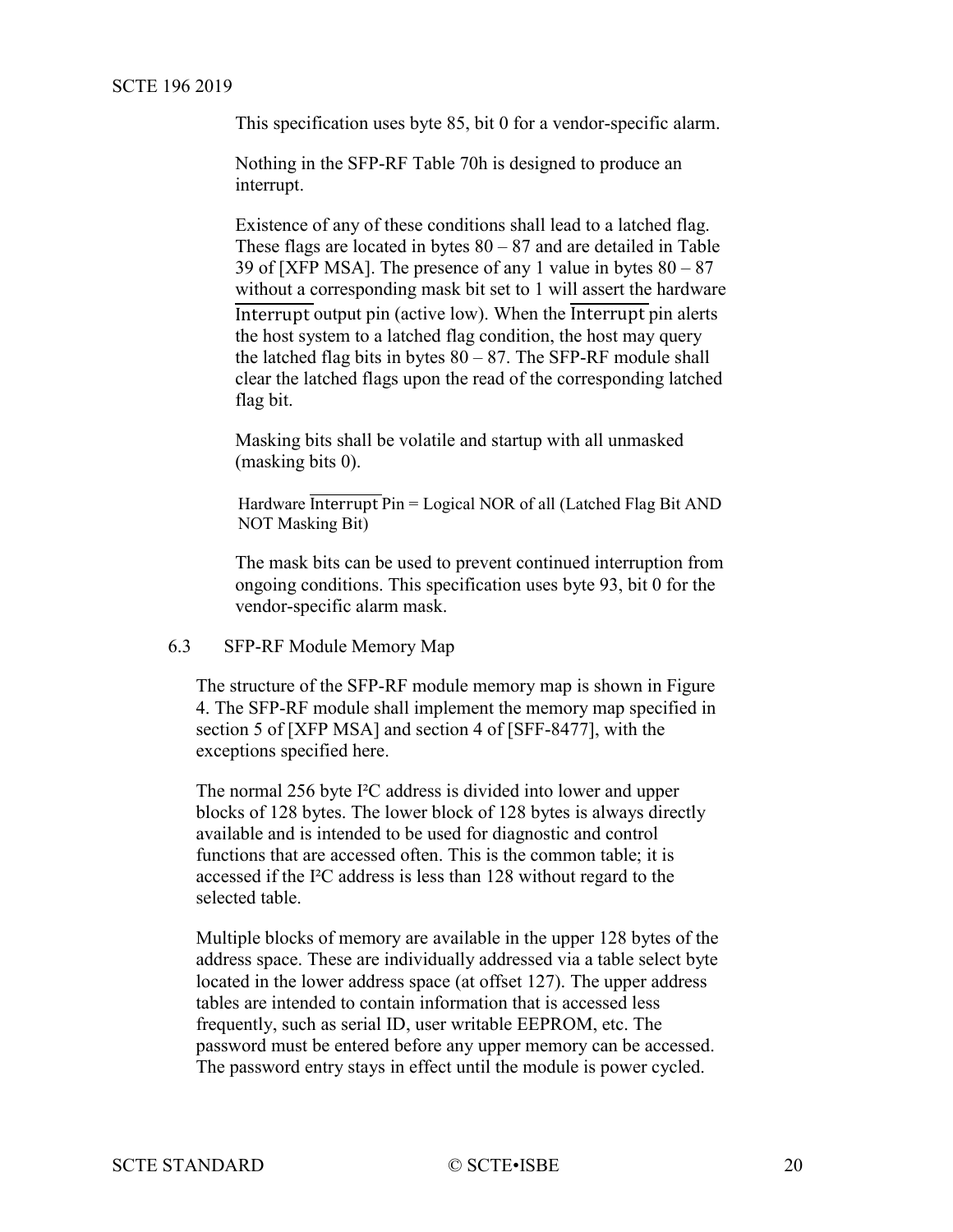The I²C address of the SFP-RF module shall be 1010000Xb (A0h). In order to support access to multiple SFP-RF modules on the same I²C serial bus, the SFP-RF pin-out includes a *Mod\_Desel* or module deselect pin. This pin shall be held low by the host to address a particular SFP-RF module.

*Mod NR* (pin 2 per [Table](#page-33-2) 5) shall include temperature stabilization of wavelength, upon start-up. That is, "**Mod**ule **N**ot **R**eady" includes the condition of a cooled laser not yet at the correct temperature. Laser temperature stabilization time should be on the order of several tens of seconds.

[Figure 4](#page-21-1) summarizes the memory layout. The major difference from [\[XFP MSA\]](#page-7-4) is that a new table, 70h, is defined near the end of the range of the vendor-specific tables. Some fields are not supported, as detailed in section [6.4.2.](#page-22-1)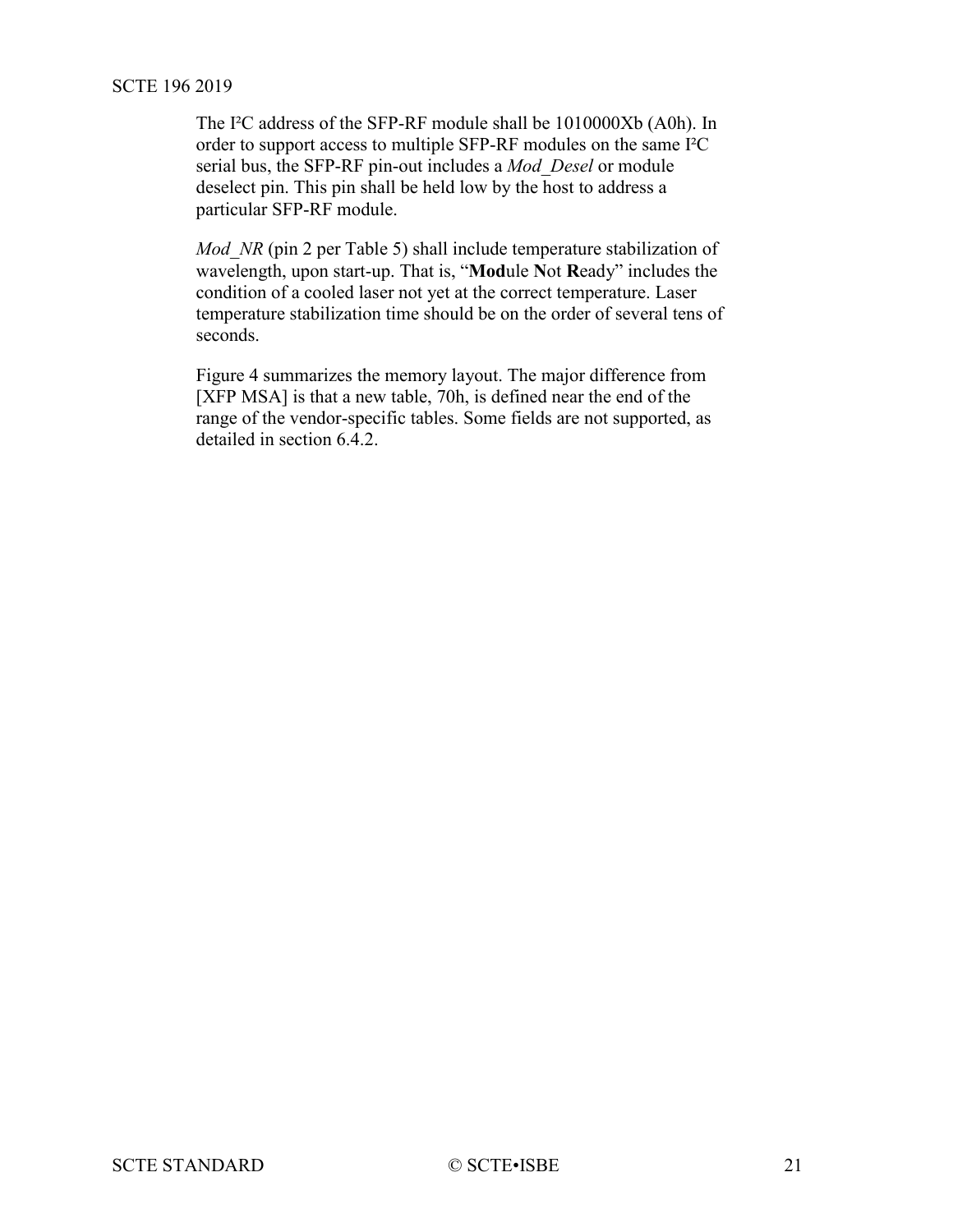**Common Table in Lower Memory (Bytes 0 – 127)**

<span id="page-21-0"></span>

<span id="page-21-1"></span>**Figure 4 – SFP-RF Module Memory Layout**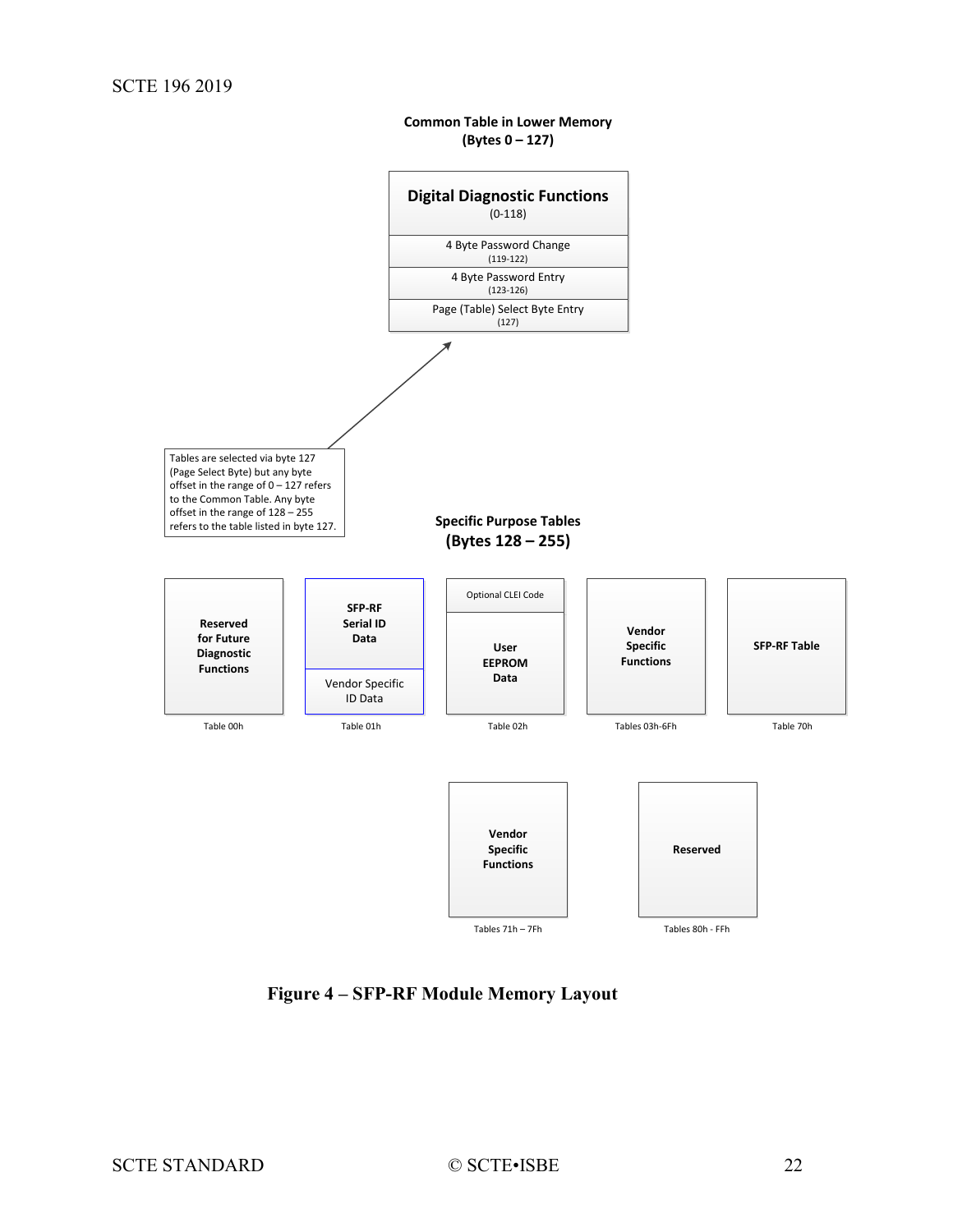- <span id="page-22-0"></span>6.4 Specific Memory Maps
	- 6.4.1 Volatile and Non-Volatile Field Characteristics
	- 6.4.1.1 Non-Volatile Field Resilience

The SFP-RF module shall meet the [\[XFP MSA\]](#page-7-4) specification requirement for EEPROM write cycles (at least 50,000 write cycles). If a host were to write to such a field once per minute, then the EEPROM would expire in roughly 35 days. Writing once per hour gives a lifetime of about 5.7 years.

6.4.1.2 Access Rate for Volatile and Read-Only Fields

While there is no maximum rate for these fields, there is an I²C limitation. Therefore, the host should not expect "tight loop" level of control.

<span id="page-22-1"></span>6.4.2 Lower Memory Map (Common Table)

The lower 128 bytes of the I²C serial bus address space is used to access a variety of measurements and diagnostic functions, and to implement a set of control functions. The contents of the lower memory map shall conform to the [\[XFP MSA\]](#page-7-4) I²C specification unless specified otherwise below.

- The following values are not used by the SFP-RF module. They are not repurposed. The SFP-RF module shall set all of these values to 0. The host shall ignore all of these bits. These include:
	- o Line-side Loopback Control
	- o XFI Loopback Control
	- o Rx Power High Alarm Threshold
	- o Rx Power High Warning Threshold
	- o Rx Power Low Alarm Threshold
	- o Rx Power Low Warning Threshold
	- o Acceptable BER for FEC system
	- o Actual BER for FEC system
	- o FEC Amplitude Adj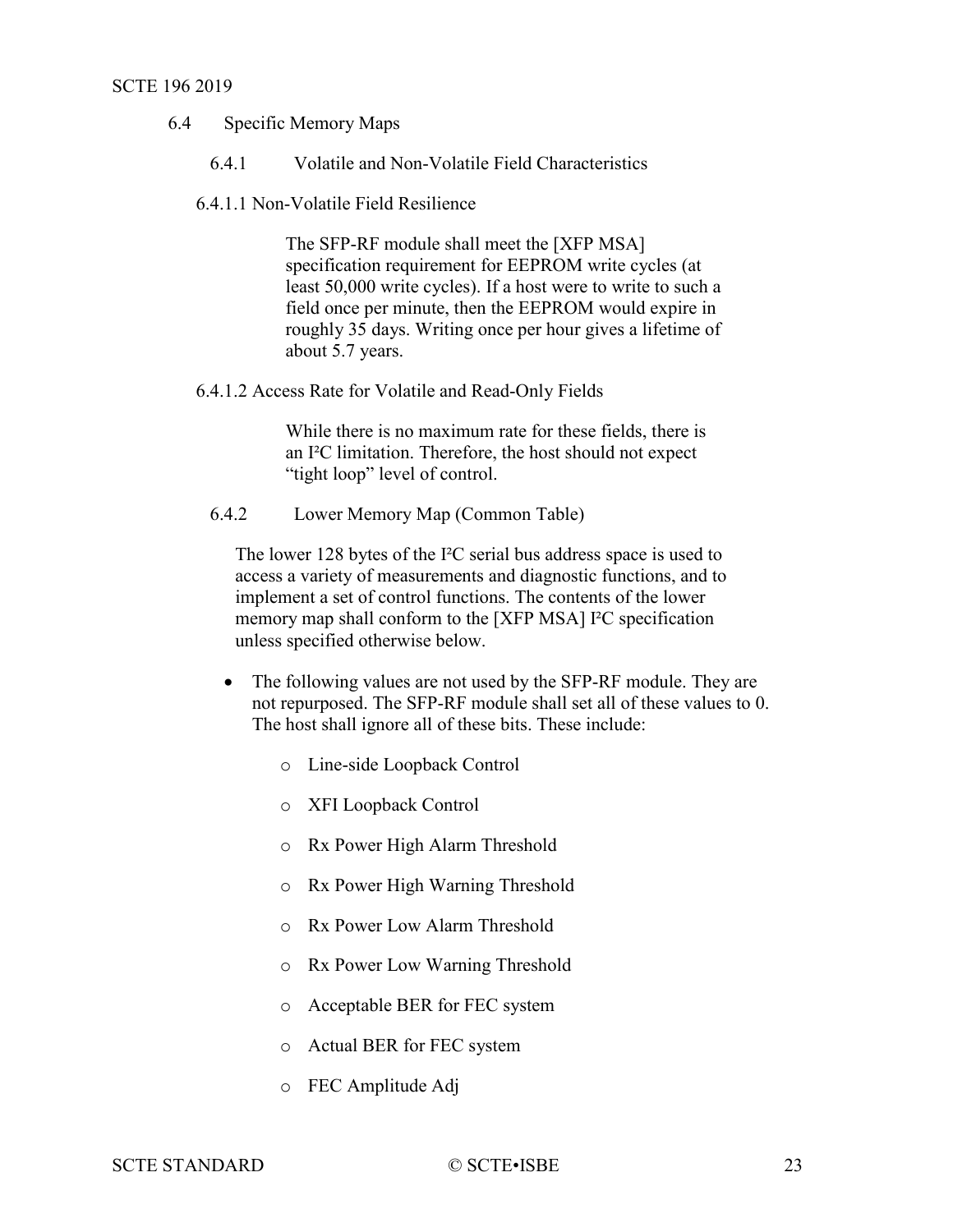- o FEC Phase Adj
- o Rx Power A/D
- o Rx\_LOS
- o TX\_CDR not locked
- o RX\_NR
- o RX\_CDR not locked
- o Data Rate Control
- o Signal Conditioner Control
- The value of the Identifier field shall be 0Ch (SFP-RF) rather than 06h (XFP).
- In bytes 86, 87, 94, and 95, the VCC2 values shall correspond to VCC3\_DIGITAL and the VCC3 values shall correspond to VCC3\_ANALOG.
- <span id="page-23-0"></span>6.4.3 Upper Memory Maps

The upper address space tables are used for less frequently accessed functions such as serial ID, user writable EEPROM, reserved EEPROM and diagnostics and control spaces for future standards definition, as well as Manufacturing ID and security code. These are allocated as follows:

- Table 00h: Reserved for future diagnostic and control functions
- Table 01h: SFP-RF Serial ID Data and Vendor Specific ID Data
- Table 02h: User writable EEPROM (with optional Common Language Equipment Identification (CLEI))
- Table 70h: SFP-RF Table

6.4.3.1 SFP-RF Serial ID Data and Vendor Specific ID Data: Table 01h

The serial ID memory map located in Table 01h in the upper address space is used for read-only identification information, except for the last 32 bytes which are Vendor EEPROM. The Identifier field at byte 128 is a duplicate of the Identifier field at byte 0 and should be set to 0Ch for the newly defined value of SFP-RF.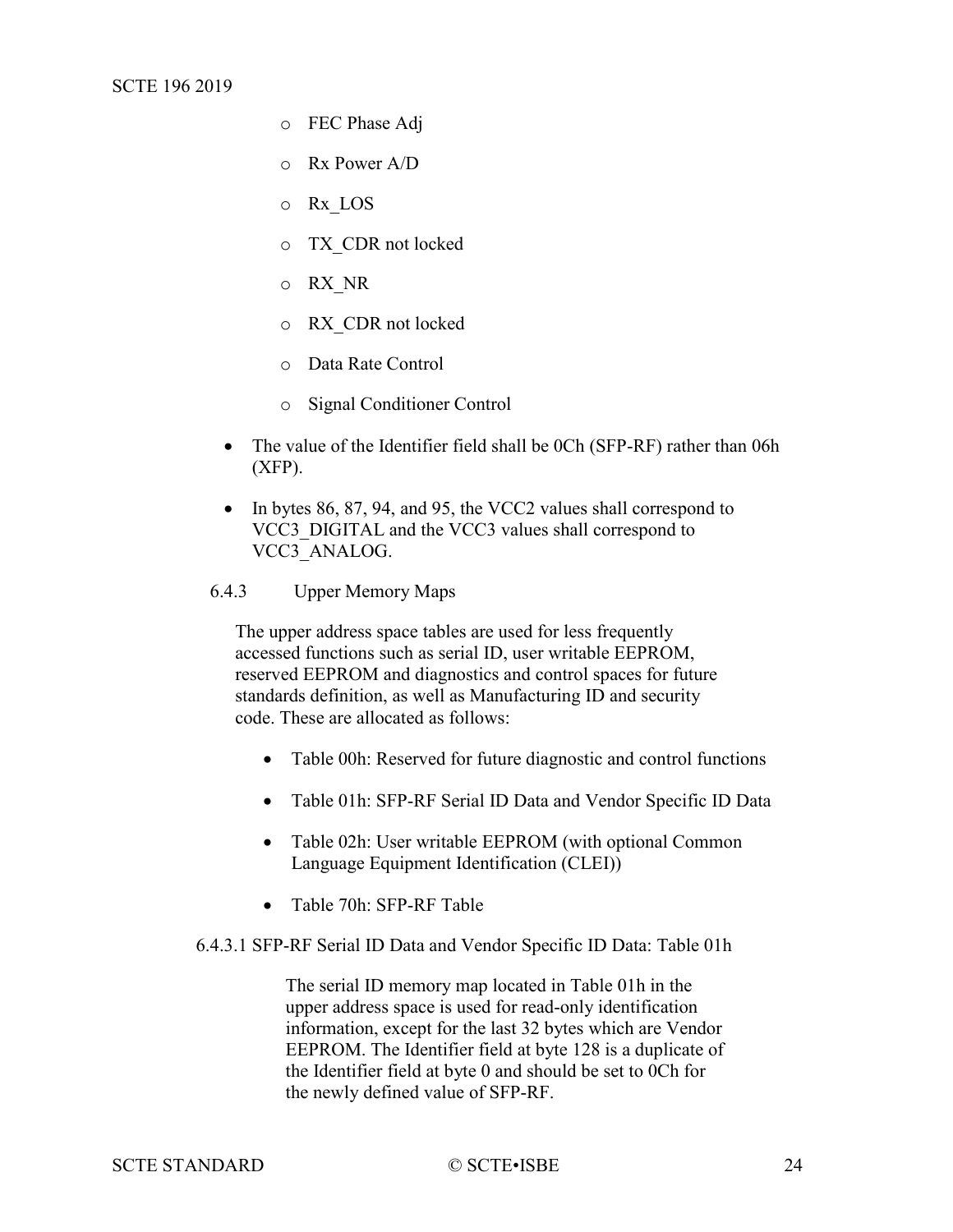As with the lower (common) table, Receiver and Digitalonly fields are ignored.

The contents of the vast majority of the fields shall be as indicated in [\[XFP MSA\]](#page-7-4) with the following exceptions:

- *Identifier* is set to 0Ch (same as in lower table) for SFP-RF
- *Connector*, specified in Table 48 of [\[XFP MSA\],](#page-7-4) has the additional available values of:
	- $\bullet$  0Ch = LC 8° APC
	- $\bullet$  0Dh = SC 8° APC
	- $\bullet$  0Eh = PIGTAILED LC 8° APC
	- $0Fh = PIGTAILED SC 8° APC$

Note that the values in Table 48 are specific to UPC.

• *Power Supply Requirements*, specified in Table 54 of [\[XFP MSA\],](#page-7-4) repurposes addresses 194 and 195 for communicating maximum current requirements for the +3.3 V power supplies:

|  |  | Table 1 – Maximum Current Fields |
|--|--|----------------------------------|
|--|--|----------------------------------|

<span id="page-24-0"></span>

| <b>Address</b> | <b>Bits</b> | <b>Description of Fields</b>                          |
|----------------|-------------|-------------------------------------------------------|
|                |             |                                                       |
| 194            | $3-0$       | Maximum current required by the VCC3 ANALOG $+3.3$ V  |
|                |             | supply.                                               |
|                |             | Max current is 4 bit value * 100 mA.                  |
| 195            | $7-4$       | Maximum current required by the VCC3 DIGITAL $+3.3$ V |
|                |             | supply.                                               |
|                |             | Max current is 4 bit value * 100 mA.                  |

• In the *Auxiliary Input Type* (byte 222), nibbles 0111b and 1101b, currently defined as +3.3 V, shall correspond to VCC3\_ANALOG and nibbles 1000b and 1110b, currently defined as  $+1.8$  V, shall correspond to VCC3 DIGITAL. Table [2](#page-24-1) defines the Auxiliary Input Type values that shall be used by the SFP-RF module; this table is based on Table 59 of [\[XFP](#page-7-4)  [MSA\].](#page-7-4)

**Table 2 – Auxiliary Input Types**

<span id="page-24-1"></span>

| Value             | Description of physical device                                | <b>Notes</b> |
|-------------------|---------------------------------------------------------------|--------------|
| 0000 <sub>b</sub> | Auxiliary monitoring not implemented                          |              |
| 0001 <sub>b</sub> | APD Bias Voltage: 16-bit value is Voltage in units of         |              |
|                   | $10 \text{ mV}$                                               |              |
| 0010 <sub>b</sub> | Reserved                                                      |              |
|                   | 0011b   TEC Current (mA): 16-bit value is current in units of |              |
|                   |                                                               |              |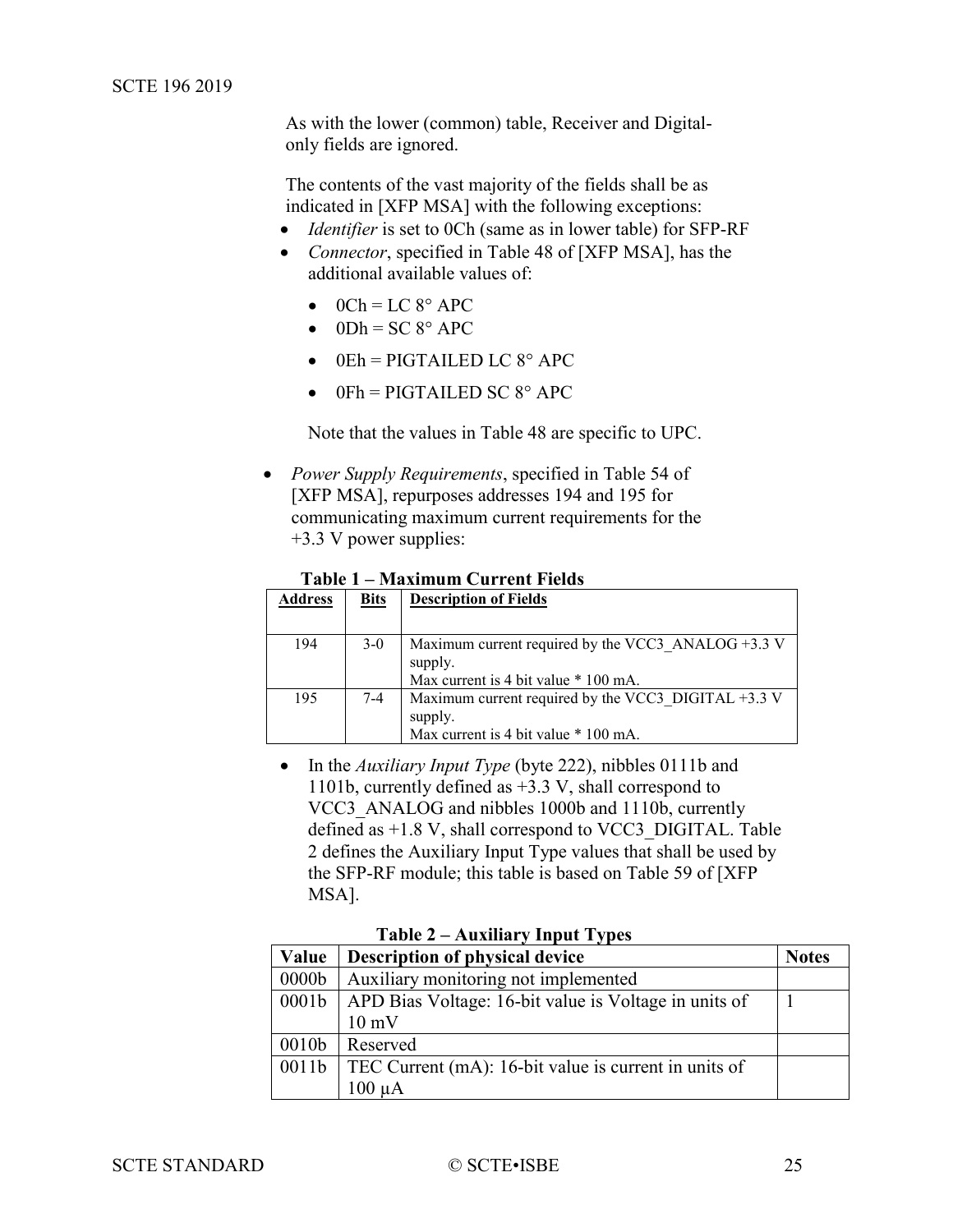| Value | <b>Description of physical device</b>                        | <b>Notes</b> |
|-------|--------------------------------------------------------------|--------------|
| 0100b | Laser Temperature: Same encoding as module                   |              |
|       | temperature                                                  |              |
| 0101b | Laser Wavelength: Same encoding as bytes 186-187             |              |
| 0110b | +5V Supply Voltage: Encoded as described in Section          | 1            |
|       | 5.6 of [XFP MSA]                                             |              |
| 0111b | +VCC3 ANALOG Supply Voltage: Encoded as                      |              |
|       | described in Section 5.6 of [XFP MSA]                        |              |
| 1000b | VCC3 DIGITAL Supply Voltage: Encoded as                      |              |
|       | described in section 5.6 of [XFP MSA]                        |              |
| 1001b | -5.2V Supply Voltage: Absolute value encoded as              |              |
|       | primary voltage monitor                                      |              |
| 1010b | +5V Supply Current: 16-bit value is current in 100 $\mu$ A   |              |
| 1101b | VCC3 ANALOG Supply Current: 16-bit value is                  |              |
|       | current in 100 µA                                            |              |
| 1110b | VCC3 DIGITAL Supply Current: 16-bit value is                 |              |
|       | current in 100 µA                                            |              |
| 1111b | -5.2V Supply Current: 16-bit value is current in 100 $\mu$ A |              |
|       | 1. This input type is not used by the SFP-RF module.         |              |

### 6.4.3.2 User Writable EEPROM Data: Table 02h

Table 02h is provided as user EEPROM, as explained in [\[XFP MSA\].](#page-7-4) The host system can read and write this memory for any purpose. If bit 3 of Table 01h, byte 129 is set, however, the first 10 bytes of Table 02h  $[128 - 137]$ will be used to store the CLEI code for the module. This does not imply that these 10 bytes are read-only.

## <span id="page-25-0"></span>6.4.3.3 SFP-RF Table 70h

The SFP-RF module shall implement the SFP-RF Table 70h, described in [Table 3](#page-26-0) and [Table 4.](#page-30-0) The table number, 70h, is used to avoid clashing with existing XFP vendor table numbers: existing vendor table numbers tend to be in the range of 03h to 0Fh, but some vendor may have used tables at the end of the spectrum, so this leaves the last 14 tables untouched.

A value that is writable can be read back. The SFP-RF module shall not change a written value unless the value is out of range, in which case it retains the value from before the write attempt. Such values are listed as read/write (R/W) in [Table 4.](#page-30-0) Exceptions will be noted in the Remarks column of these tables.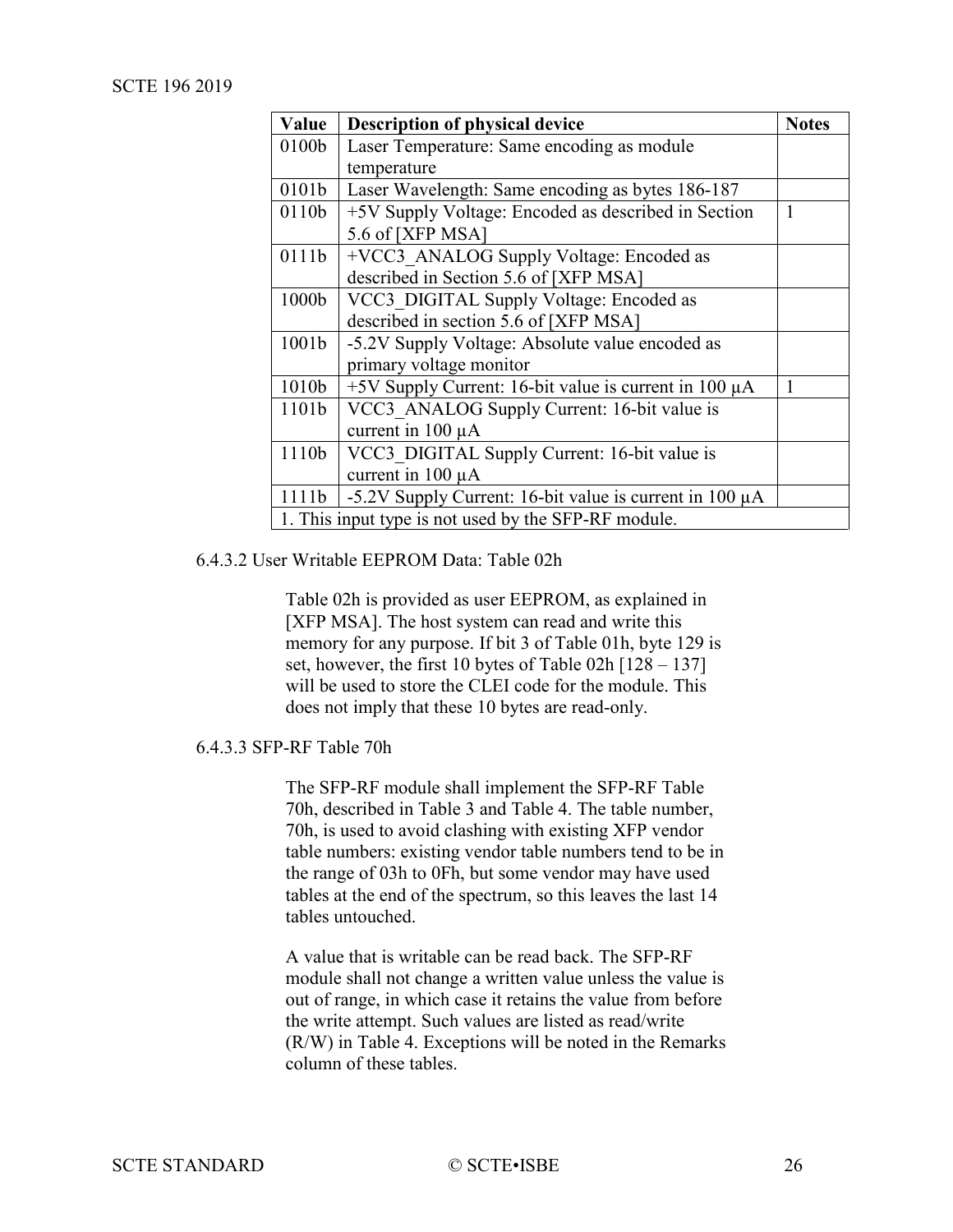<span id="page-26-0"></span>The SFP-RF module shall treat the R/W values as nonvolatile unless otherwise specified in [Table 4.](#page-30-0) These values shall be stored in EEPROM or other NVRAM and saved across a power cycle of the SFP-RF module. Such values will often have default values for the first time ever used. See the Remarks and the note on "Non-Volatile fields" for further details. Note that there is no "Reset to Factory Defaults" interface. Once a non-volatile value is changed, it is saved.

Some of the R/W values are volatile and are intended for supporting real-time update of configuration properties; *RF Input Applied from Host* is such a value. These values are volatile to avoid burning out EEPROM with a limited number of write cycles. Given the limited speed of the I²C interface, vendors should not expect a rapid update interval.

Bit-fields are avoided for simplicity in implementation. Non-volatile values are grouped for simplicity of implementation. The addresses are in the range of 128 – 255 (inclusive). Fields are usually one or two bytes (1B or 2B).

Signed values use the standard 2's complement encoding. Signed 1-byte ranges are typically  $-12.8$  to  $+12.7$  with 0.1 unit resolution. This may be greater than reasonable for the field but it gives the greatest possible range of a signed byte. Offsets used in translating the value are used.

For 2-byte fields, the table offset is even to add to simplicity of implementation.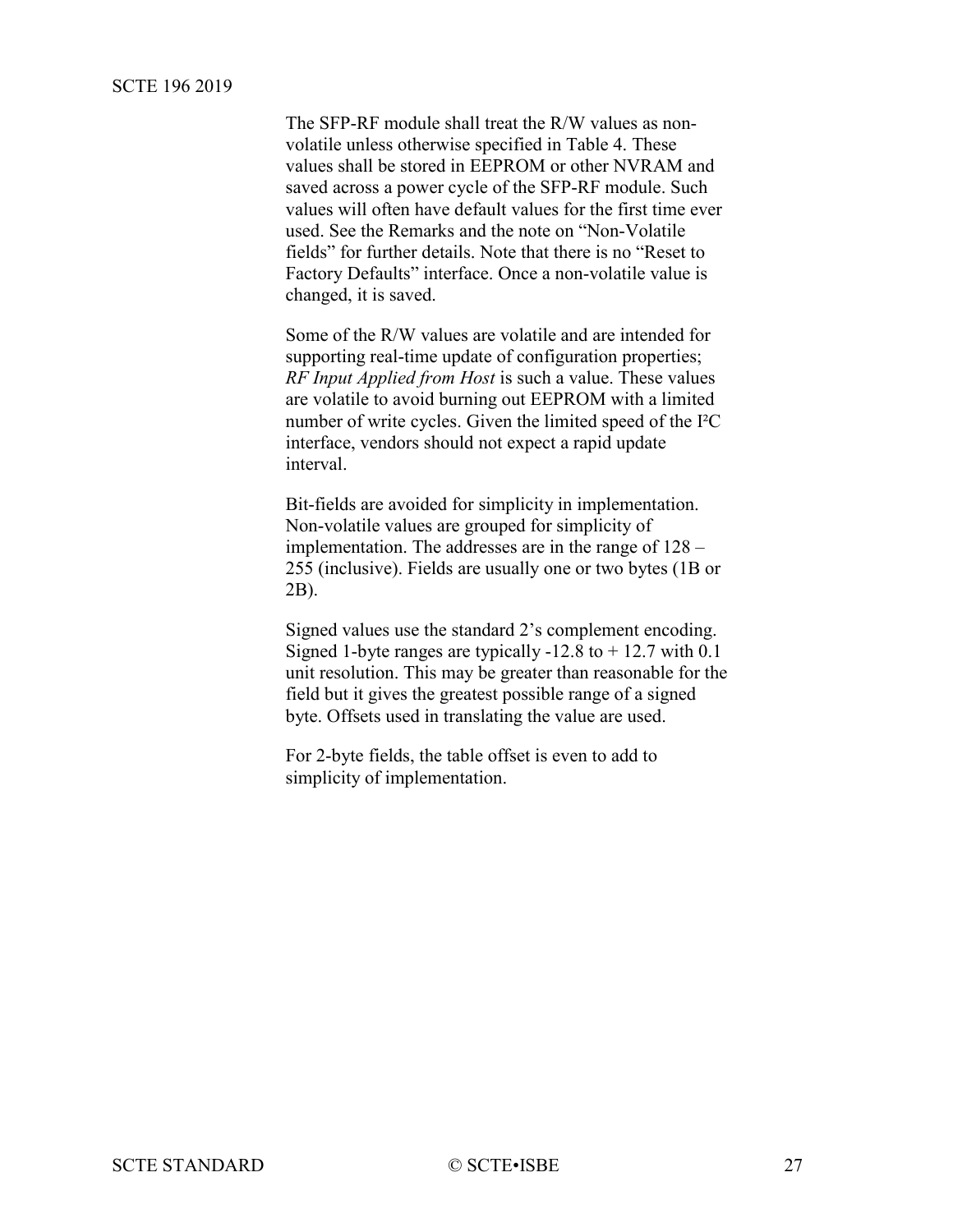| Addr | R/W          | <b>Bytes</b> | <b>Name of Field</b>                  | <b>Remarks</b>                                                         |
|------|--------------|--------------|---------------------------------------|------------------------------------------------------------------------|
|      |              |              |                                       | Read-Only Values: Most do not change during the lifetime of the module |
| 128  | $\mathbf{R}$ | 1            | <b>Band Type</b>                      | $0$ – not used                                                         |
|      |              |              |                                       | $1 - C$ band ITU channelized                                           |
|      |              |              |                                       | 2 – CWDM channelized (ITU CWDM                                         |
|      |              |              |                                       | 1271 to $1611$ )                                                       |
|      |              |              |                                       | 3 –Non-wavelength selected 1310 nm                                     |
|      |              |              |                                       | $(1280 - 1340$ nm)                                                     |
|      |              |              | $4 - Non-wavelength selected 1550 nm$ |                                                                        |
|      |              |              | $(1520 - 1580$ nm)                    |                                                                        |
|      |              |              | $5 - Tunable$                         |                                                                        |
|      |              |              |                                       | $6$ to $9$ – Reserved                                                  |
|      |              |              |                                       | 10 to $29$ – Vendor-specific channelized                               |
|      |              |              |                                       | plans                                                                  |
|      |              |              | 30 to $255$ – reserved                |                                                                        |
|      |              |              |                                       |                                                                        |
|      |              |              |                                       | This controls the meaning of the                                       |
|      |              |              |                                       | Channel field (below). See Note 1 for                                  |
|      |              |              |                                       | further details.                                                       |

# **Table 3 – Table 70h Read Only Values**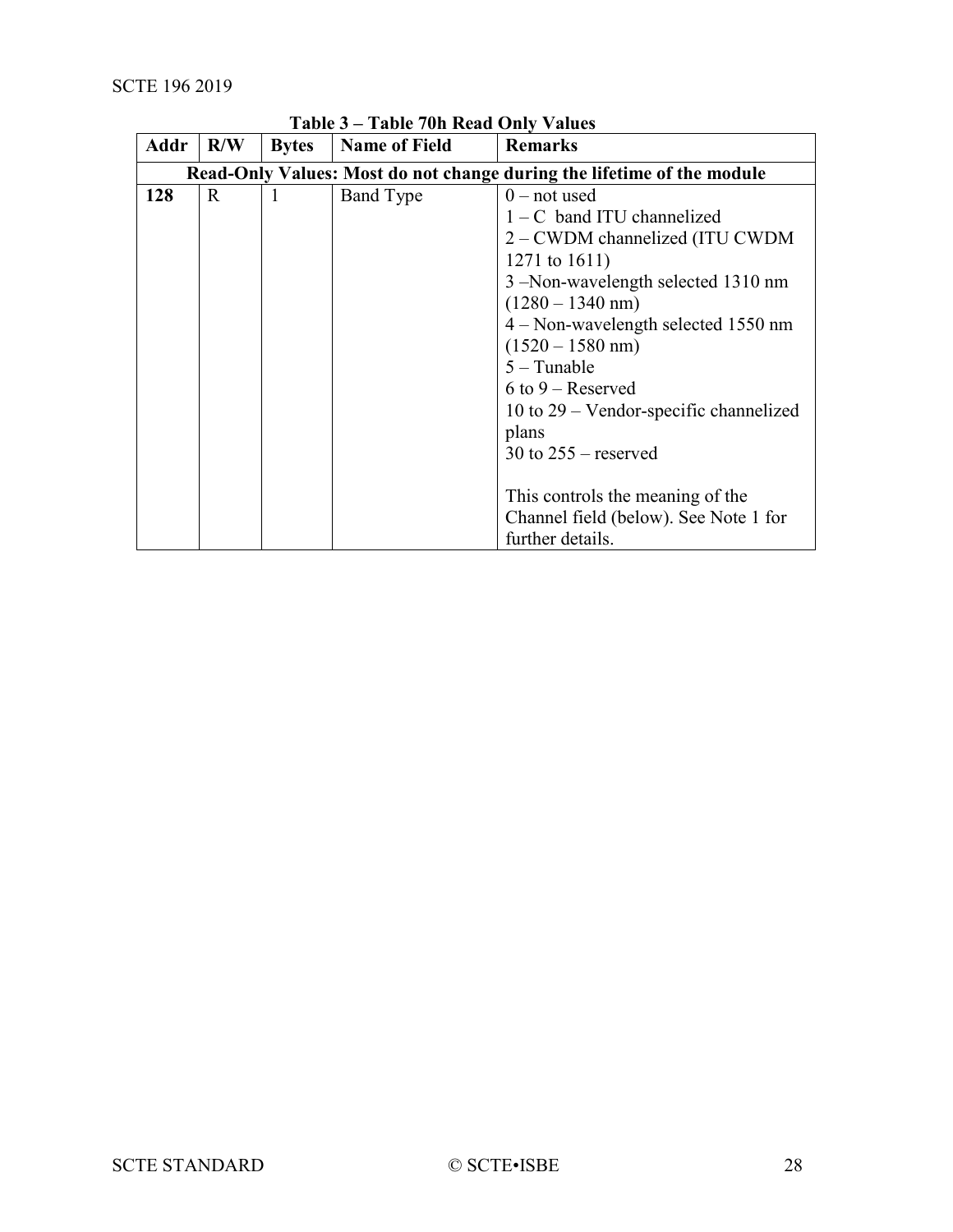| Addr | R/W         | <b>Bytes</b> | <b>Name of Field</b> | <b>Remarks</b>                                         |  |
|------|-------------|--------------|----------------------|--------------------------------------------------------|--|
| 129  | R           | 1            | Channel              | Range $(0 - 255)$ , interpreted according              |  |
|      |             |              |                      | to Band Type field (above) as follows:                 |  |
|      |             |              |                      | $1 - 100$ GHz grid ITU channel number.                 |  |
|      |             |              |                      | Allowed values: $20 - 63$ .                            |  |
|      |             |              |                      | 2 – CWDM wavelength. Allowed                           |  |
|      |             |              |                      | values:                                                |  |
|      |             |              |                      | 27 (1271 nm),                                          |  |
|      |             |              |                      | 29 (1291 nm),                                          |  |
|      |             |              |                      | 31 (1311 nm),                                          |  |
|      |             |              |                      | 33 (1331 nm),                                          |  |
|      |             |              |                      | 35 (1351 nm),                                          |  |
|      |             |              |                      | 37 (1371 nm),                                          |  |
|      |             |              |                      | 39 (1391 nm),                                          |  |
|      |             |              |                      | 41 (1411 nm),                                          |  |
|      |             |              |                      | 43 (1431 nm),                                          |  |
|      |             |              |                      | 45 (1451 nm),                                          |  |
|      |             |              |                      | 47 (1471 nm),                                          |  |
|      |             |              |                      | 49 (1491 nm),                                          |  |
|      |             |              |                      | 51 (1511 nm),                                          |  |
|      |             |              |                      | 53 (1531 nm),                                          |  |
|      |             |              |                      | 55 (1551 nm),                                          |  |
|      |             |              |                      | 57 (1571 nm),                                          |  |
|      |             |              |                      | 59 (1591 nm),                                          |  |
|      |             |              |                      | 61 (1611 nm).                                          |  |
|      |             |              |                      | 10 to $29$ – Vendor-specific 20                        |  |
|      |             |              |                      | individual wavelength channel plans.                   |  |
|      |             |              |                      | Allowed values are vendor defined.                     |  |
|      |             |              |                      | 3, 4 – Not channelized. Value shall be                 |  |
|      |             |              |                      | 255.                                                   |  |
|      |             |              |                      | $5 - Value$ is 255; note that the                      |  |
|      |             |              |                      | wavelength setpoint is defined in                      |  |
|      |             |              |                      | Section 5.9 of [XFP MSA].                              |  |
|      |             |              |                      |                                                        |  |
|      |             |              |                      | Other $(0, 6 \text{ to } 9, 30 \text{ to } 255)$ – Not |  |
|      |             |              |                      | applicable to SFP-RF.                                  |  |
| 130  | $\mathbf R$ | 1            | Impedance            | $0 - 100 \Omega$ differential                          |  |
|      |             |              | Transition           | $1 - 50 \Omega$ single ended                           |  |
|      |             |              |                      | $2 - 75 \Omega$ single ended                           |  |
| 131  | $\mathbf R$ | 1            | Laser Mode           | $0$ – Not available                                    |  |
|      |             |              |                      | $1 -$ Constant current                                 |  |
|      |             |              |                      | $2$ – Constant power                                   |  |
| 132  | $\mathbf R$ | $\mathbf{1}$ | SFP-RF Optical       | Range $(-12.8 - 12.7)$                                 |  |
|      |             |              | Power Level          | Units of 0.1 dBm in a signed 1-byte                    |  |
|      |             |              |                      | integer.                                               |  |
|      |             |              |                      | This might change dynamically.                         |  |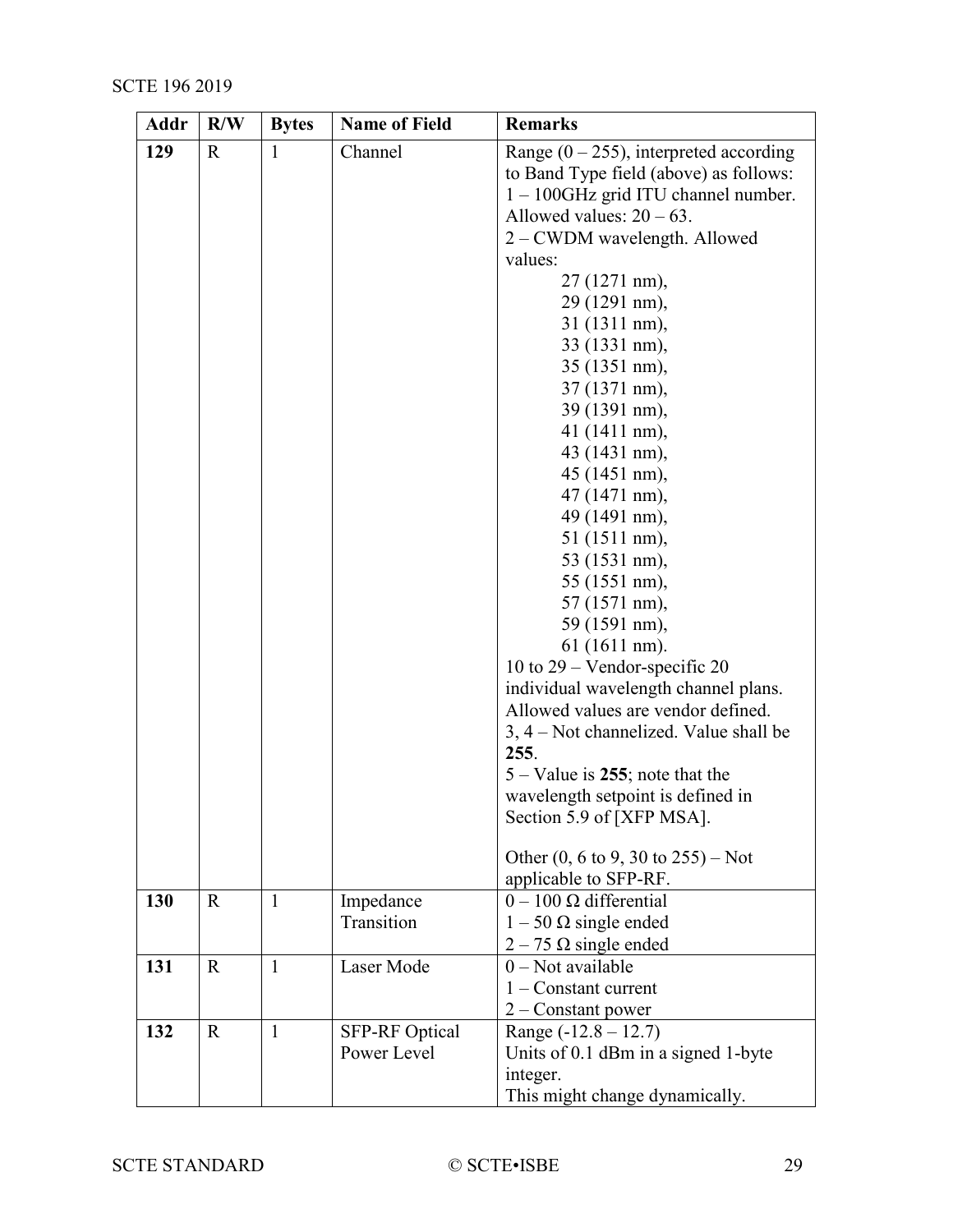| Addr | R/W         | <b>Bytes</b> | <b>Name of Field</b>                    | <b>Remarks</b>                                                                                                                                                                                                                                                                                                                                                                                                                                                                                                              |  |
|------|-------------|--------------|-----------------------------------------|-----------------------------------------------------------------------------------------------------------------------------------------------------------------------------------------------------------------------------------------------------------------------------------------------------------------------------------------------------------------------------------------------------------------------------------------------------------------------------------------------------------------------------|--|
| 133  | R           | $\mathbf{1}$ | <b>RF</b> Test Port<br>Available        | $0$ – Not available<br>$1 -$ Available                                                                                                                                                                                                                                                                                                                                                                                                                                                                                      |  |
|      |             |              |                                         | This value indicates whether an RF test<br>port is integrated into the SFP-RF<br>module.                                                                                                                                                                                                                                                                                                                                                                                                                                    |  |
| 134  | $\mathbf R$ | $\mathbf{1}$ | Pref                                    | Range $(-12.8 - 12.7)$<br>Units of 0.1 dBm in a signed 1-byte<br>integer.<br>Vendor-specific, optimal composite RF<br>reference power (Pref) for the SFP-RF<br>module. Value might change according<br>to temperature and aging. The SFP-RF<br>module should not change this level<br>based on feedback from an internal<br>power meter, since it does not have<br>information about current and future<br>channel plans and possible RF power<br>offsets being implemented by the host.<br>See Note 2 for further details. |  |
| 135  | $\mathbf R$ | $\mathbf{1}$ | <b>RF</b> Input Measured<br>from Module | Range $(-12.8 - 12.7)$<br>Units of 0.1 dBm in a signed 1-byte<br>integer.<br>If the SFP-RF module has an integrated<br>RF meter, it may choose to make that<br>value available here. Failing that, this<br>value shall be identical to the value of<br>the RF Input Applied from Host field.<br>Also see Power Meter Measurement<br>Interval.<br>See Note 2 for further details.                                                                                                                                            |  |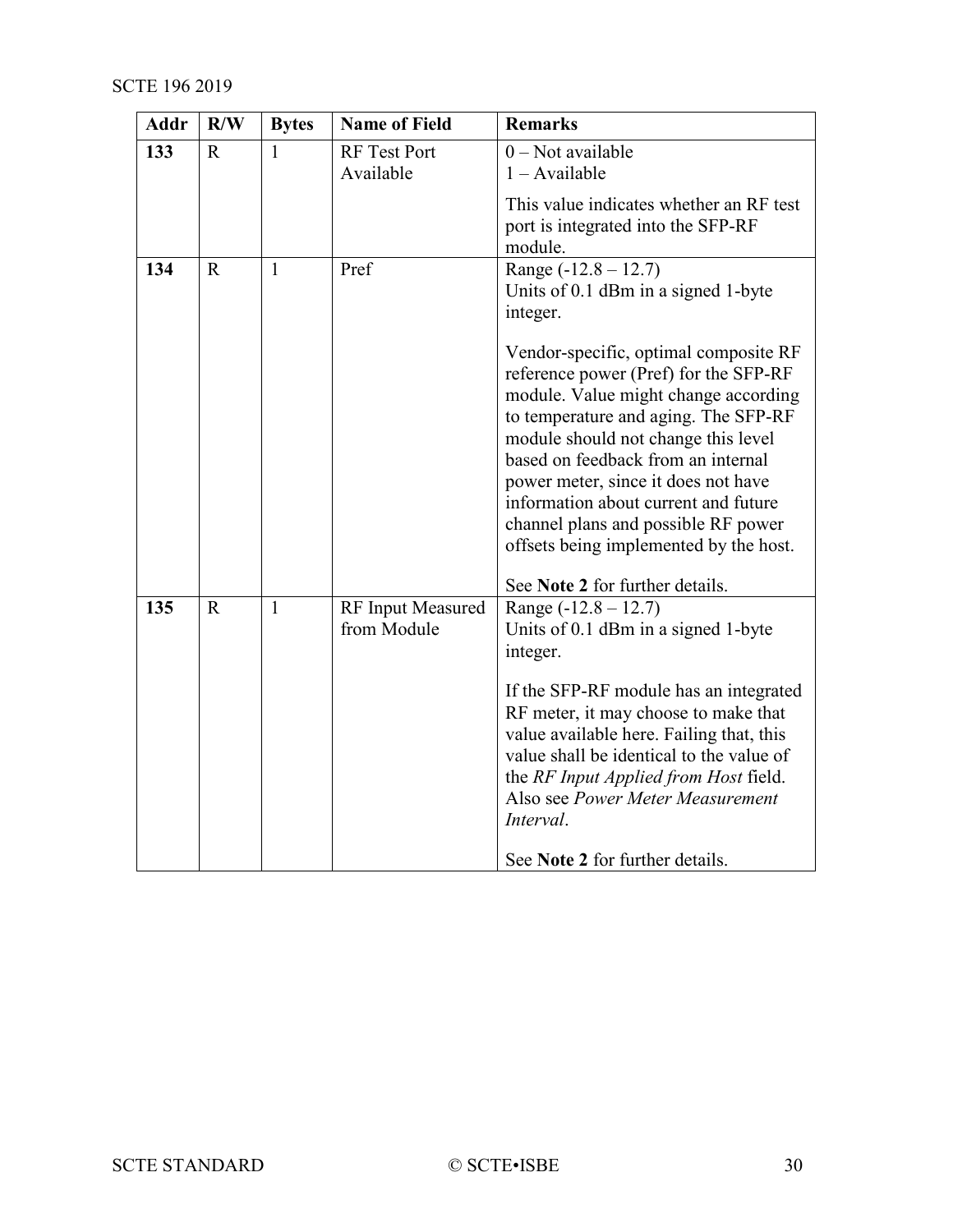| <b>Addr</b> | R/W         | <b>Bytes</b> | <b>Name of Field</b>                   | <b>Remarks</b>                                                                                                                                                                                                                                     |
|-------------|-------------|--------------|----------------------------------------|----------------------------------------------------------------------------------------------------------------------------------------------------------------------------------------------------------------------------------------------------|
| 136         | $\mathbf R$ | 1            | Power Meter<br>Measurement<br>Interval | Range $(0 - 25.5)$<br>Units seconds; resolution 0.1 seconds<br>Specifies the interval in seconds in<br>which the module RF power meter<br>measures the RF input and writes the<br>value to RF Input Measured from<br>Module.                       |
|             |             |              |                                        | If the SFP-RF module does not have a<br>power meter, the module shall set this<br>value to 0, and shall write the RF Input<br><i>Applied by Host field value to the RF</i><br>Input Measured from Module field.<br>See Note 2 for further details. |
| 137         |             | 51           |                                        | Reserved                                                                                                                                                                                                                                           |

# **Table 4 – Table 70h Writable Values**

<span id="page-30-0"></span>

| Addr | R/W | <b>Bytes</b> | <b>Name of Field</b> | <b>Remark</b>                                                |  |
|------|-----|--------------|----------------------|--------------------------------------------------------------|--|
|      |     |              |                      | Writable Values: All Non-Volatile unless otherwise specified |  |
| 188  | R/W | 1            | RF Input Applied     | Default: While no default value is                           |  |
|      |     |              | by Host              | defined here, a default value may be                         |  |
|      |     |              |                      | supplied by the module vendor.                               |  |
|      |     |              |                      | Range $(-12.8 - 12.7)$                                       |  |
|      |     |              |                      | Units of 0.1 dBm in a signed 1-byte                          |  |
|      |     |              |                      | integer.                                                     |  |
|      |     |              |                      |                                                              |  |
|      |     |              |                      | This value shall be volatile and will not                    |  |
|      |     |              |                      | survive a power cycle. After a power                         |  |
|      |     |              |                      | cycle, the default value shall apply.                        |  |
|      |     |              |                      | Indicates the RF power the host                              |  |
|      |     |              |                      | provides at the host-module interface.                       |  |
|      |     |              |                      |                                                              |  |
|      |     |              |                      | If there is no integrated RF power meter                     |  |
|      |     |              |                      | in the SFP-RF module, this value                             |  |
|      |     |              |                      | should be echoed by the module into the                      |  |
|      |     |              |                      | RF Input Measured from Module field.                         |  |
|      |     |              |                      |                                                              |  |
|      |     |              |                      | See Note 2 for further details.                              |  |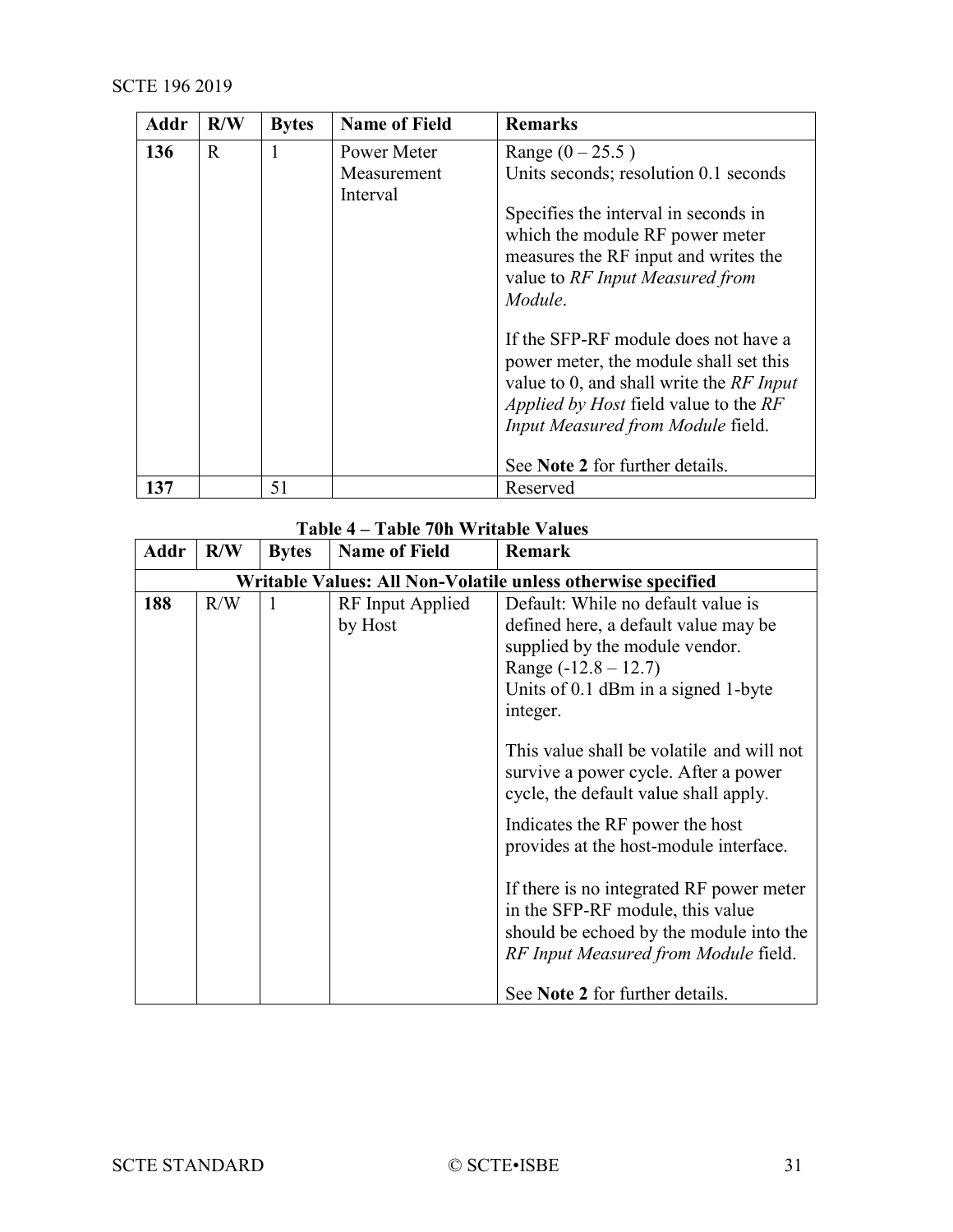| <b>Addr</b> | R/W | <b>Bytes</b> | <b>Name of Field</b>                   | <b>Remark</b>                                                                                                                                                                                                                                                                                                                                                                                                                                                                                |  |
|-------------|-----|--------------|----------------------------------------|----------------------------------------------------------------------------------------------------------------------------------------------------------------------------------------------------------------------------------------------------------------------------------------------------------------------------------------------------------------------------------------------------------------------------------------------------------------------------------------------|--|
| 189         | R/W | $\mathbf{1}$ | RF Input<br>Initialization<br>Complete | Default: While no default value is<br>defined here, a default value may be<br>supplied by the module vendor.<br>$0$ – Initialization in progress<br>$1$ – Initialization complete<br>The host shall update this volatile<br>register to indicate to the SFP-RF<br>module that the host is either in the<br>process of the RF adjustment procedure<br>or it is done. The SFP-RF module can<br>then trigger its internal process of<br>becoming ready (if any) once the RF<br>input is steady. |  |
|             |     |              |                                        | The default value is vendor specific. If a<br>module does not make use of this flag,<br>it might initialize it to 1. The host<br>should still manipulate it as part of the<br>RF Setup.                                                                                                                                                                                                                                                                                                      |  |
| 190         | R/W | 1            | Link Length                            | Default: While no default value is<br>defined here, a default value shall be<br>supplied by the module vendor.<br>Range $(0 - 255)$<br>Units: km<br><b>Note:</b> The SFP-RF module does not<br>know if it is using the primary or<br>secondary/redundant link, so the host<br>shall maintain this field.                                                                                                                                                                                     |  |
| 191         |     | 65           |                                        | Reserved                                                                                                                                                                                                                                                                                                                                                                                                                                                                                     |  |

**Note 1:** The primary purpose of the *Band Type* field is to aid in interpreting the *Channel* field. *Channel* is specified differently for different bands. One band might use the ITU standard (e.g., 20, 32, 63), another might use an arbitrary or vendor-specific channel naming scheme (e.g., A, B, J …). Non-numeric channel names should map to an unsigned integer (A=1, B=2, etc.). The *Channel* field is set to 255 for *Band Types* that are not channelized. Since values 10 – 29 in the *Band Type* field are specific to the module vendor, the operator will need to check module documentation for channelization information. The vendor can be determined by reading Table 01h. For *Band Type* "5 – Tunable", refer to [\[SFF-8477\]](#page-7-5) for wavelength tuning commands.

> **Note 2:** There are five fields used by the SFP-RF module and the host to convey power parameters: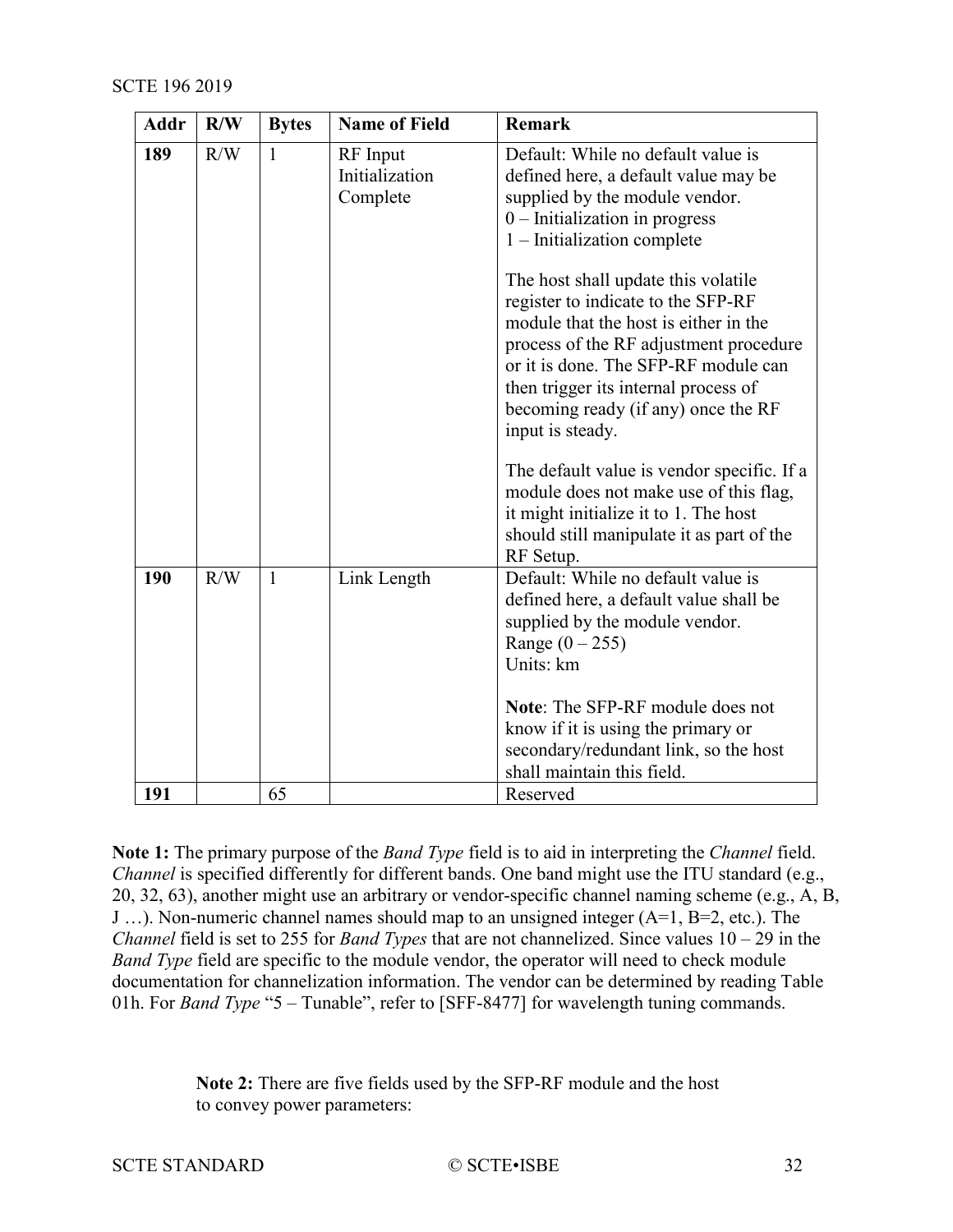- The *Pref* field is used to specify the RF input level required by the SFP-RF module for optimal functioning for a fully loaded channel input.
- The *RF Input Initialization Complete* field is used to inform the SFP-RF module that the host has completed adjusting the RF level and the RF input received at the module should be used. This field is set to 0 (zero) while the host adjusts the RF; it is set to 1 when adjustments are complete.
- The *RF Input Applied by Host* field is written by the host and indicates the RF input power that has been applied to the SFP-RF module.
- The *Power Meter Measurement Interval* field is used to inform the host how often the power meter measures the RF input. This allows the host to know whether the value in the *RF Input Measured from Module* field is a real value and when it will be updated again. If set to 0 (zero), the SFP-RF module does not use a power meter and the value of *RF Input Measured from Module* is the value from the *RF Input Applied by Host* field.
- The *RF Input Measured from Module* field is supplied by the SFP-RF module and reflects one of the following values:
	- o If the SFP-RF module does not have a power meter or chooses not to reveal the measured input power, the module shall echo the value of the *RF Input Applied by Host* field within 100 ms of the host updating that field.
	- o If the SFP-RF module has a power meter and chooses to reveal the measured input power, the module shall update this field at the interval specified in the *Power Meter Measurement Interval* field.

# <span id="page-32-1"></span><span id="page-32-0"></span>**7.0 ELECTRICAL INTERFACE**

7.1 Introduction

The electrical interface of the Downstream Laser Module is the same as [Figure 5](#page-33-1) with a few exceptions.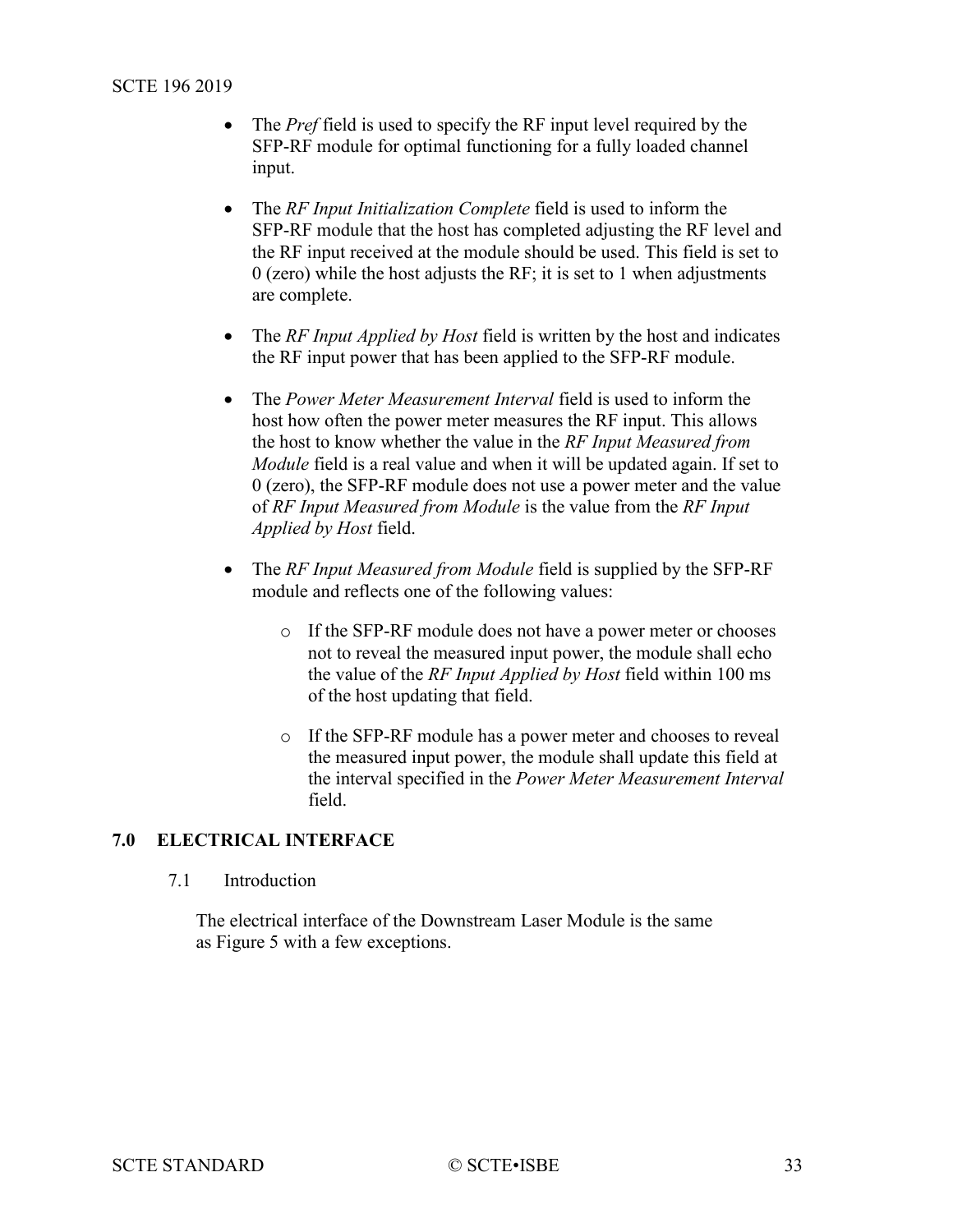

# <span id="page-33-1"></span>**Figure 5 – Diagram of Host Board Connector Block Pin Numbers and Names**

<span id="page-33-0"></span>7.2 Pinout

The SFP-RF module and host shall conform to the electrical pin definitions specified in [Table](#page-33-2) 5 and the subsections within Section [7.2.1.](#page-35-0)

<span id="page-33-2"></span>

| Pin                     | Logic     | <b>Pin Name</b>   | <b>Function</b>                                                                                       | Plug<br>Seq.   | <b>Note</b>    |
|-------------------------|-----------|-------------------|-------------------------------------------------------------------------------------------------------|----------------|----------------|
| $\mathbf{1}$            |           | <b>GND ANALOG</b> | Module Ground                                                                                         | 1              | 1              |
| $\overline{2}$          | LVTTL-O   | Mod NR            | Module Not Ready;<br>Indicates module<br>operational fault                                            | 3              | $\overline{2}$ |
| 3                       | LVTTL-I   | TX DIS            | Transmitter Disable;<br>Turns off transmitter laser<br>output                                         | 3              | 3              |
| $\overline{\mathbf{4}}$ | LVTTL-I/O | <b>SDA</b>        | I2C Serial Interface Data<br>Line                                                                     | 3              | 2              |
| $5\overline{)}$         | LVTTL-I/O | <b>SCL</b>        | $I2C$ Serial Interface Clock                                                                          | $\overline{3}$ | $\overline{2}$ |
| 6                       |           | Mod Abs           | Indicates module is not<br>present. Grounded in the<br>module                                         | 3              | $\overline{2}$ |
| 7                       | LVTTL-I   | P Down/RST        | Power down; When high,<br>requires the module to<br>limit power consumption<br>to 1.0 W or below. The | 3              |                |

**Table 5 – SFP Module Electrical Pin Definition**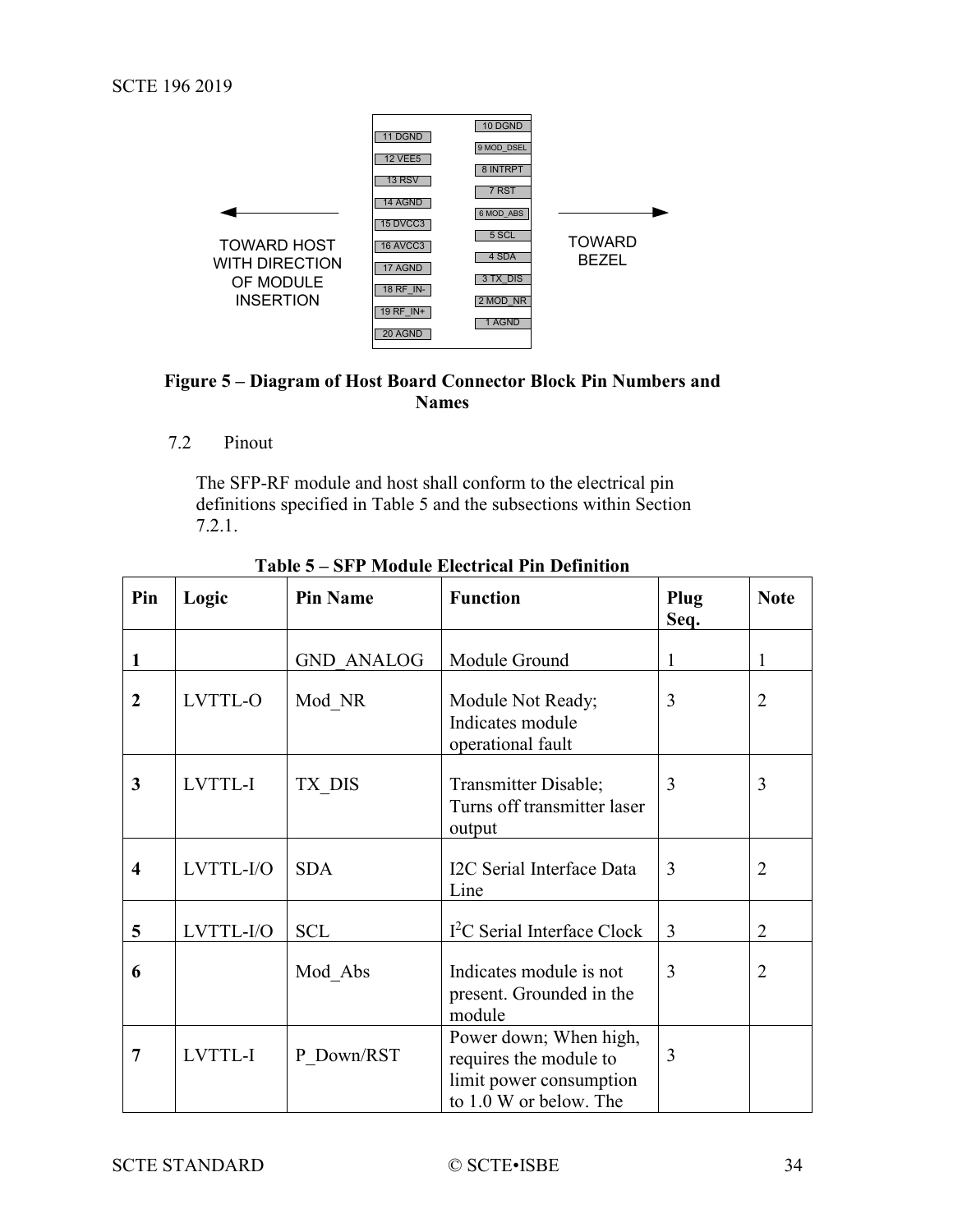| Pin | Logic   | <b>Pin Name</b>                                                         | <b>Function</b>                                                                                                                                                   | Plug<br>Seq.   | <b>Note</b>    |
|-----|---------|-------------------------------------------------------------------------|-------------------------------------------------------------------------------------------------------------------------------------------------------------------|----------------|----------------|
|     |         | $I2C$ serial interface shall<br>be functional in the low<br>power mode. |                                                                                                                                                                   |                |                |
|     |         |                                                                         | Reset; The falling edge<br>initiates a complete reset<br>of the module including<br>the $I^2C$ serial interface,<br>equivalent to a power<br>cycle.               |                |                |
| 8   | LVTTL-O | Interrupt                                                               | Indicates presence of an<br>important condition which<br>can be read over the $I^2C$<br>serial interface                                                          | 3              | 2              |
| 9   | LVTTL-I | Mod DeSel                                                               | Module De-select; When<br>held low allows module to<br>respond to $I2C$ serial<br>interface                                                                       | 3              |                |
| 10  |         | <b>GND DIGITAL</b>                                                      | Module Digital Ground                                                                                                                                             | 1              | 1              |
| 11  |         | <b>GND DIGITAL</b>                                                      | Module Digital Ground                                                                                                                                             | 1              | 1              |
| 12  |         | VEE5                                                                    | -5.2V Power Supply                                                                                                                                                | $\overline{2}$ |                |
| 13  |         | Reserved                                                                |                                                                                                                                                                   | 3              |                |
| 14  |         | <b>GND ANALOG</b>                                                       | Module Analog Ground                                                                                                                                              | 1              | 1              |
| 15  |         | VCC3 DIGITAL                                                            | +3.3V Digital Power<br>Supply                                                                                                                                     | 2              | $\overline{4}$ |
| 16  |         | VCC3 ANALOG                                                             | +3.3V Analog Power<br>Supply                                                                                                                                      | $\overline{2}$ | 3, 4           |
| 17  |         | <b>GND ANALOG</b>                                                       | Module Analog Ground                                                                                                                                              | 1              | $\mathbf{1}$   |
| 18  |         | GND ANALOG/<br>RF IN-                                                   | For a single-ended input<br>module, this pin functions<br>as a Module Analog<br>Ground; for a differential<br>input module, this pin<br>functions as the negative | 3              | 1, 5,<br>6     |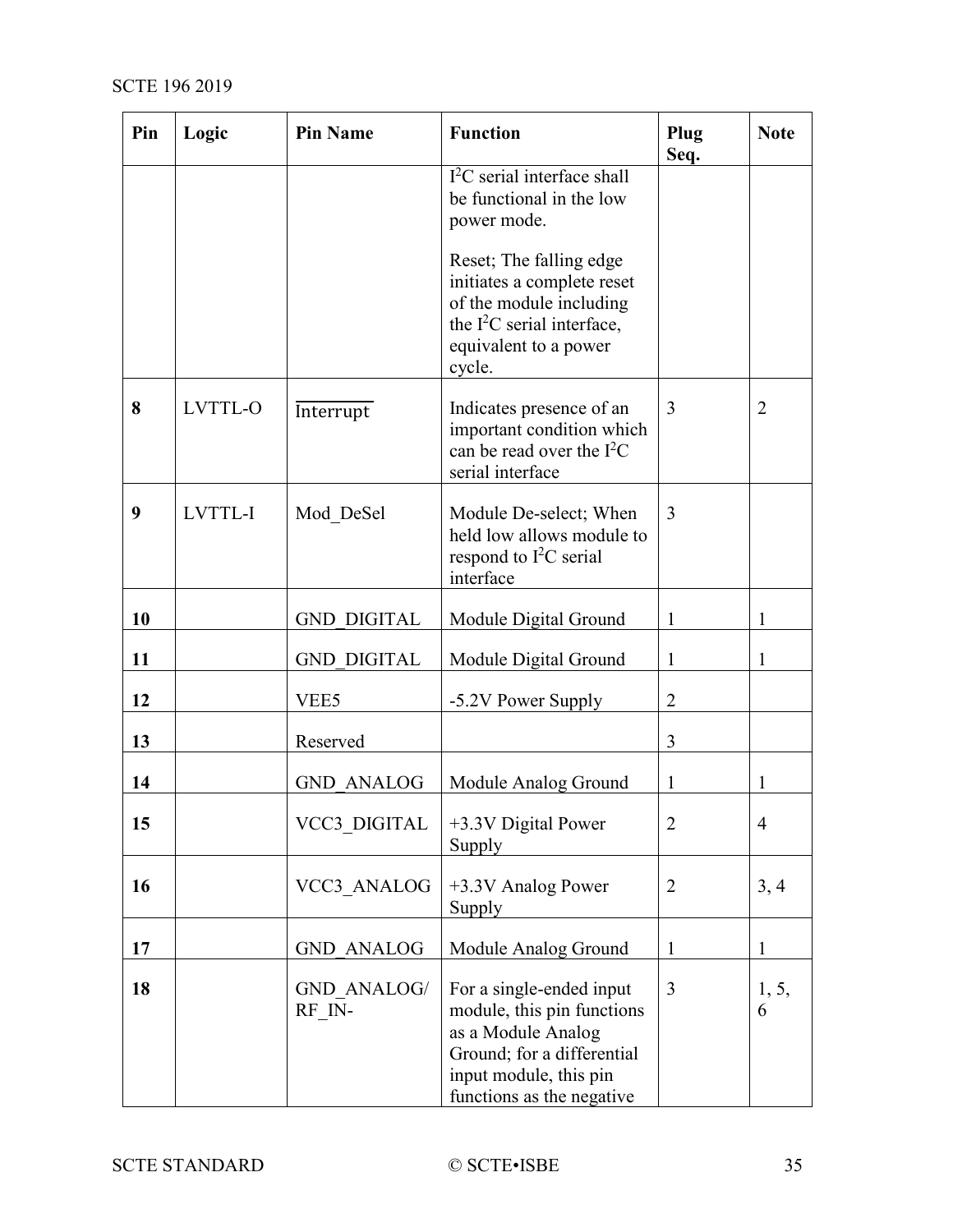| Pin | Logic | <b>Pin Name</b>   | <b>Function</b>                 | Plug<br>Seq. | <b>Note</b> |
|-----|-------|-------------------|---------------------------------|--------------|-------------|
|     |       |                   | RF of the $100 \Omega$          |              |             |
|     |       |                   | differential signal input       |              |             |
|     |       |                   | (54 MHz to 1002 MHz)            |              |             |
|     |       |                   | For a single-ended input        |              |             |
| 19  |       | RF IN/RF IN+      | module, this pin functions      | 3            | 2, 5        |
|     |       |                   | as RF signal single-ended       |              |             |
|     |       |                   | input of 75 $\Omega$ (54 MHz to |              |             |
|     |       |                   | $1002 \text{ MHz}$ ; for a      |              |             |
|     |       |                   | differential input module,      |              |             |
|     |       |                   | this pin functions as the       |              |             |
|     |       |                   | positive RF of the 100 $\Omega$ |              |             |
|     |       |                   | differential signal input       |              |             |
|     |       |                   | (54 MHz to 1002 MHz)            |              |             |
|     |       |                   |                                 |              |             |
| 20  |       | <b>GND ANALOG</b> | Module Analog Ground            |              |             |

1. Module ground pins shall be isolated from the module case and chassis ground within the module.

2. Shall be pulled up with 4.7 kΩ to 10 kΩ to a voltage between 3.15 V and 3.45 V on the host board.

3. Shall be pulled up with 47 kΩ to 100 kΩ to a voltage between 3.15 V and 3.45 V in the module.

4. VCC3\_ANALOG and VCC3\_DIGITAL shall not be connected together within the SFP-RF module.

5. Pins 18 and 19 change functions, depending on the RF input the module is designed for: single-ended or differential input. For single-ended RF input, pin 18 is an analog ground; for differential RF input, pin 18 is the negative RF of a 100 Ω differential input. Pin 19 is RF in, either single-ended or the positive side of the differential pair. 6. Pin 18 is a third-mating pin, regardless of function (ground or differential input).

7.2.1 Pin Definitions

# <span id="page-35-0"></span>7.2.1.1 GND\_ANALOG

GND ANALOG is an internal ground within the module and is the return for the analog voltage rails. It is isolated from the module case and chassis ground, as well as the GND\_DIGITAL.

# 7.2.1.2 Mod\_NR

The Mod NR is an output pin that when pulled high, indicates that the module has detected a condition that renders transmitter output invalid, shall consist of logical OR of conditions such as the laser not at operating temperature or a transmitter fault.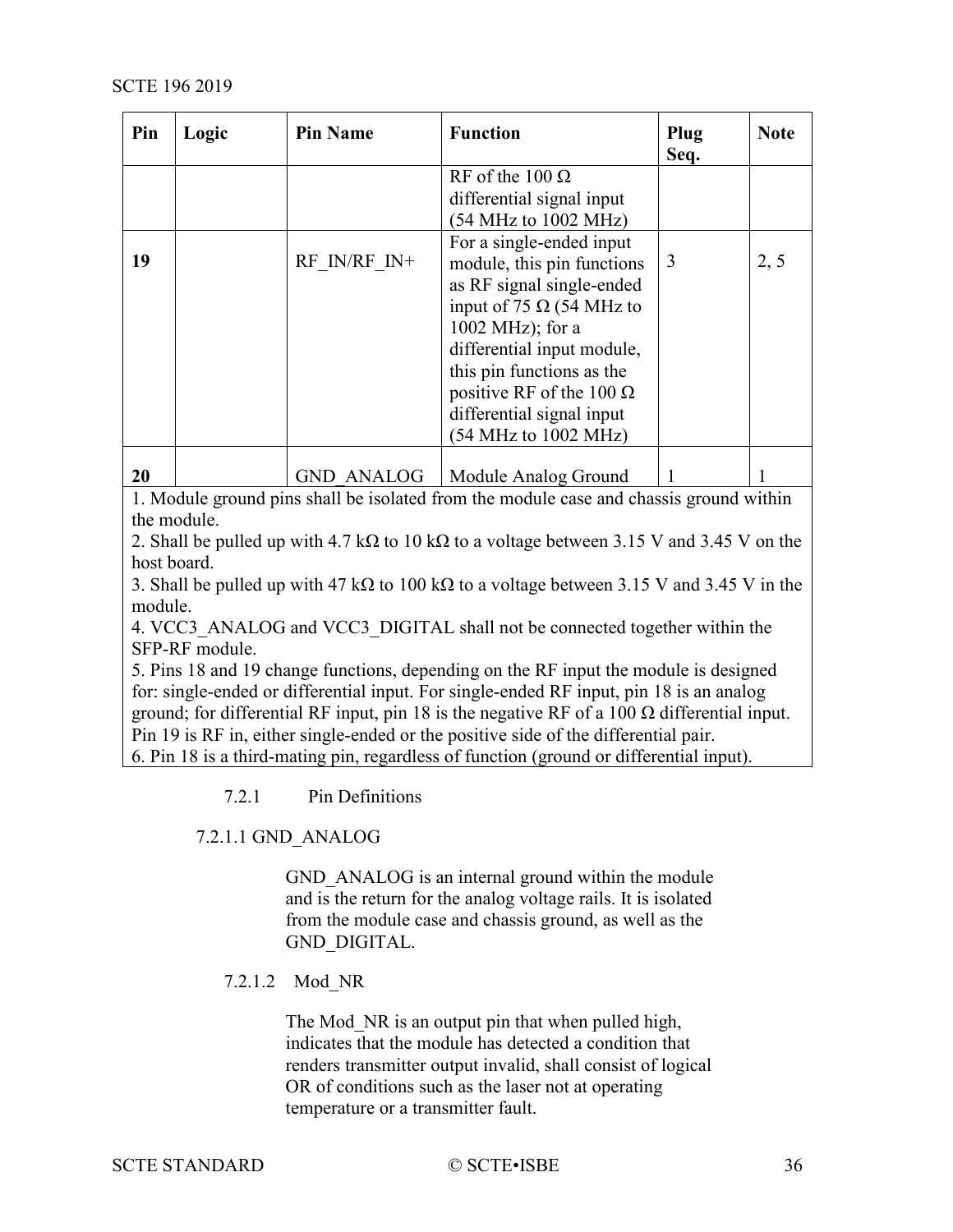Other conditions deemed valuable to the detection of fault may be added to the Mod\_NR. The Mod\_NR output pin is an open collector and must be pulled to Host\_Vcc on the host board.

When the SFP-RF module is ready for operation, it shall indicate this by pulling Mod\_NR to *low*.

## 7.2.1.3 TX\_DIS

TX DIS is an input pin. When TX DIS is asserted high, the SFP-RF module transmitter output must be turned off. The TX DIS pin must be pulled up to  $+3.3$  V in the SFP-RF module.

### 7.2.1.4 SDA

The SDA (Serial Data) pin is bi-directional for serial data transfer. This pin is open-drain or open-collector driven and may be wire-ORed with any number of open-drain or open collector devices.

**Note:** Host devices should filter this pin to prevent interference between it and the RF input.

## 7.2.1.5 SCL

The host supplied SCL (Serial Clock) input to SFP-RF module is used to positively edge clock data into each SFP-RF module and negative clock data out of each device. The SCL line may be pulled low by an SFP-RF module during clock stretching.

NOTE: Host devices should filter this pin to prevent interference between it and the RF input.

#### 7.2.1.6 Mod\_Abs

Mod Abs is pulled up to Host Vcc on the host board and grounded in the SFP-RF module. Mod\_Abs is then asserted high when the SFP-RF module is physically absent from a host slot.

## 7.2.1.7 P\_Down/RST

This is a multifunction pin for module Power Down and Reset. The P\_Down/RST pin shall be pulled up to  $+3.3$  V in the SFP-RF module.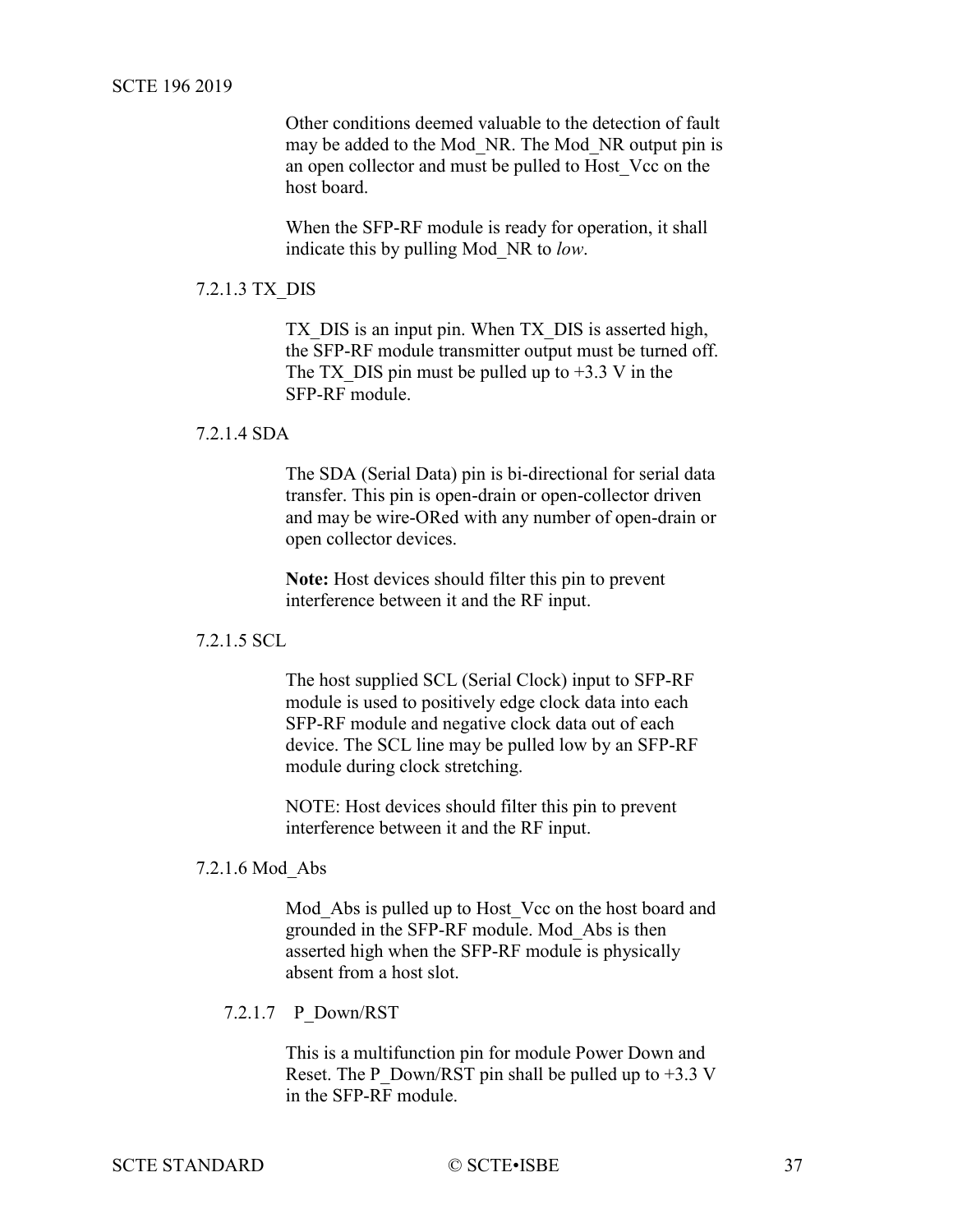## 7.2.1.8 Interrupt

Interrupt is an output pin. When low, indicates possible module operational fault or a status critical to the host system. The Interrupt pin is an open collector output and must be pulled up to Host Vcc on the host board.

### 7.2.1.9 Mod\_DeSel

The Mod\_DeSel is an input pin. When pulled *low* by the host, the module responds to  $I^2C$  serial communication commands. The Mod\_DeSel allows the use of multiple SFP-RF modules on a single  $I^2C$  interface bus. When the Mod\_DeSel pin is *high*, the module shall not respond to or acknowledge any  $I^2C$  interface communication from the host. Mod DeSel pin shall be pulled to 3.3 V in the SFP-RF module. In order to avoid conflicts, the host system shall not attempt  $I<sup>2</sup>C$  communications within the Mod DeSel Host select setup time after any SFP-RF modules are deselected. Similarly, the host shall wait at least for the period of the Mod\_DeSel Host\_select\_setup time before communicating with the newly selected SFP-RF module. The assertion and de-assertion periods of different SFP-RF modules may overlap as long as the above timing requirements are met.

#### 7.2.1.10 GND\_DIGITAL

GND DIGITAL is an internal ground within the module and is the return for the VCC3\_DIGITAL pin. It is isolated from the module case, chassis ground, and GND\_ANALOG.

#### 7.2.1.11 VEE5

The -5.2 V pin is new for the SFP-RF module and is not included in the [\[SFF-8431\].](#page-7-3)

For the SFP, pin 12 is used for the RD- pin; inserting an SFP module into an SFP-RF plug is not expected to cause damage because of the DC block capacitor on this pin.

## 7.2.1.12 Reserved

The Reserved pin is allocated for future use.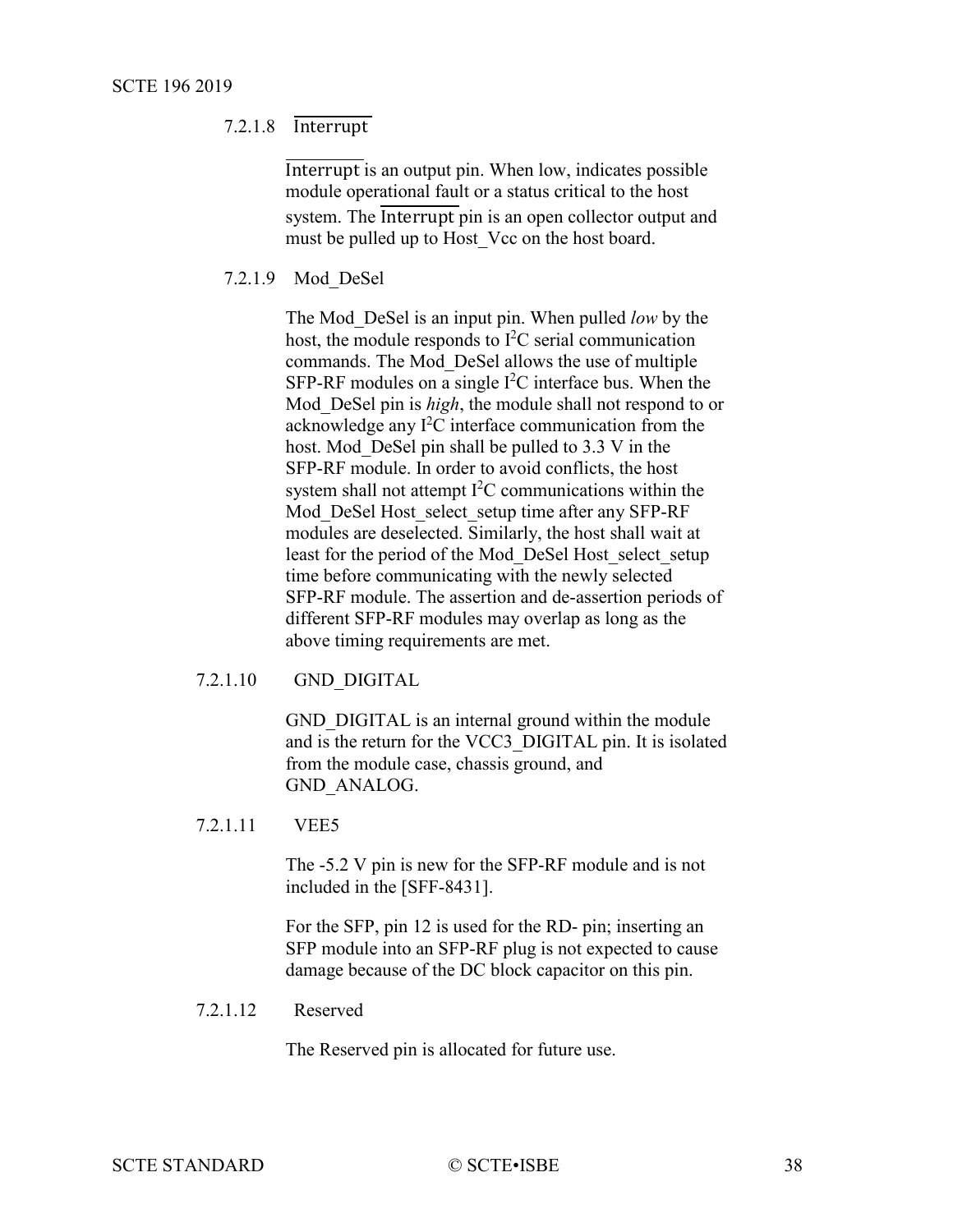# 7.2.1.13 VCC3\_DIGITAL

VCC3\_DIGITAL is  $+3.3$  VDC and is required for the  $I<sup>2</sup>C$ and may be required for interface logic. See section [7.4,](#page-42-3) [DC Power Requirements](#page-42-3) for input requirements and pin usage.

## 7.2.1.14 VCC3\_ANALOG

VCC3\_ANALOG is +3.3 VDC pin. See section [7.4, DC](#page-42-3)  [Power Requirements](#page-42-3) for input requirements and pin usage.

7.2.1.15 RF\_IN

The RF IN pin is a 75  $\Omega$  single-ended RF signal input. This pin is only available on an SFP-RF module that supports single-ended RF input.

7.2.1.16 RF\_IN+

The RF  $IN+$  pin is the positive-side side connection in a 100 Ω differential signal pair. This pin is only available on an SFP-RF module that supports differential RF input.

#### 7.2.1.17 RF\_IN-

The RF IN- pin is the negative-side connection in a 100  $\Omega$ differential signal pair. This pin is only available on an SFP-RF module that supports differential RF input.

#### <span id="page-38-0"></span>7.3 Fixed Forward RF Input

The following figures present a high-level example of the SFP-RF module wiring and inputs.

For SFP-RF modules that support differential RF input, see the example in [Figure 6.](#page-39-2) For SFP-RF modules that support singleended RF input, see the example in [Figure 7.](#page-39-3)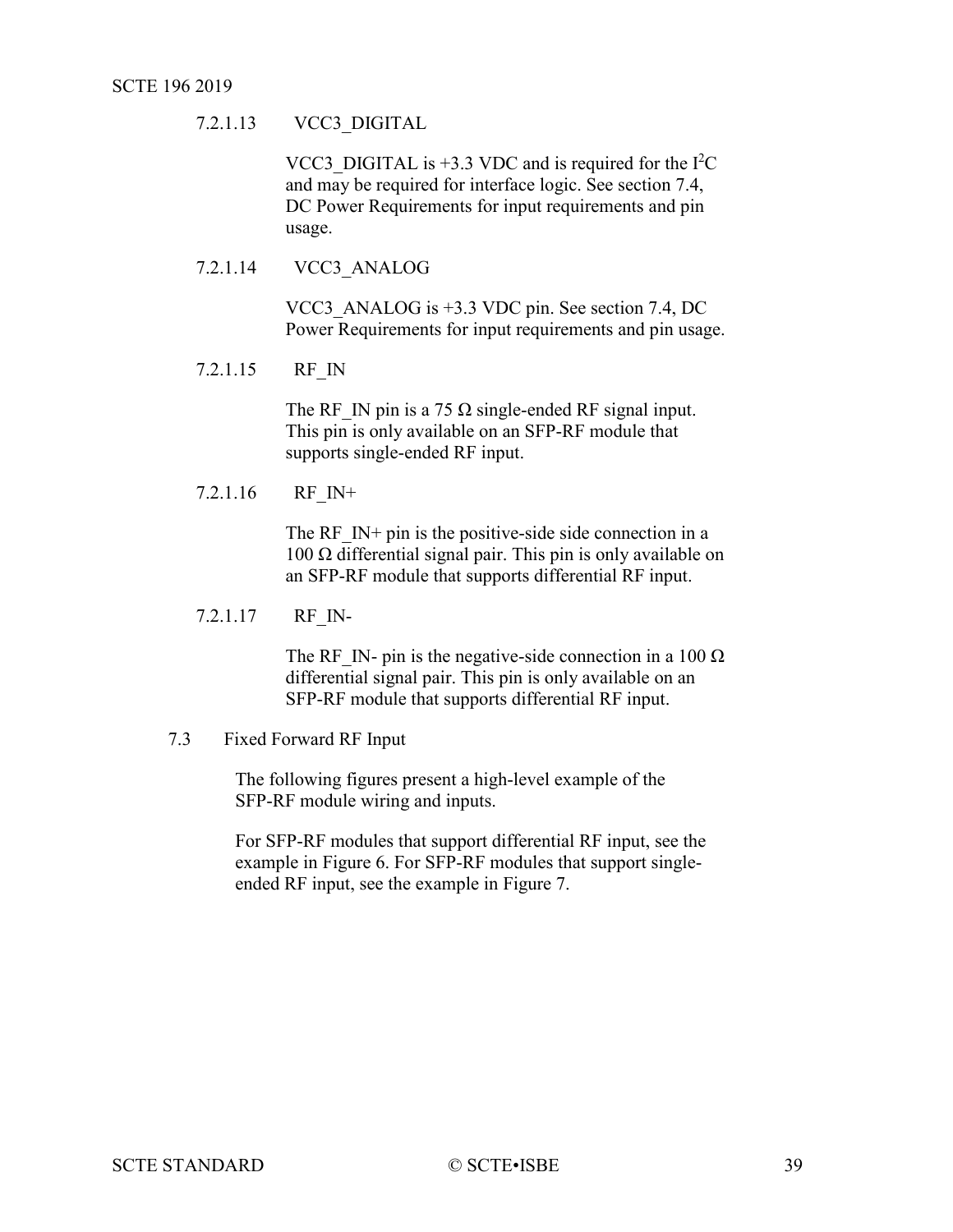<span id="page-39-1"></span>

<span id="page-39-2"></span>**Figure 6 – Example SFP-RF Module Differential Block Diagram**



# <span id="page-39-3"></span><span id="page-39-0"></span>**Figure 7 – Example SFP-RF Module Single-Ended Block Diagram**

7.3.1 Pass Band

The pass band shall be from 54 MHz to 1002 MHz.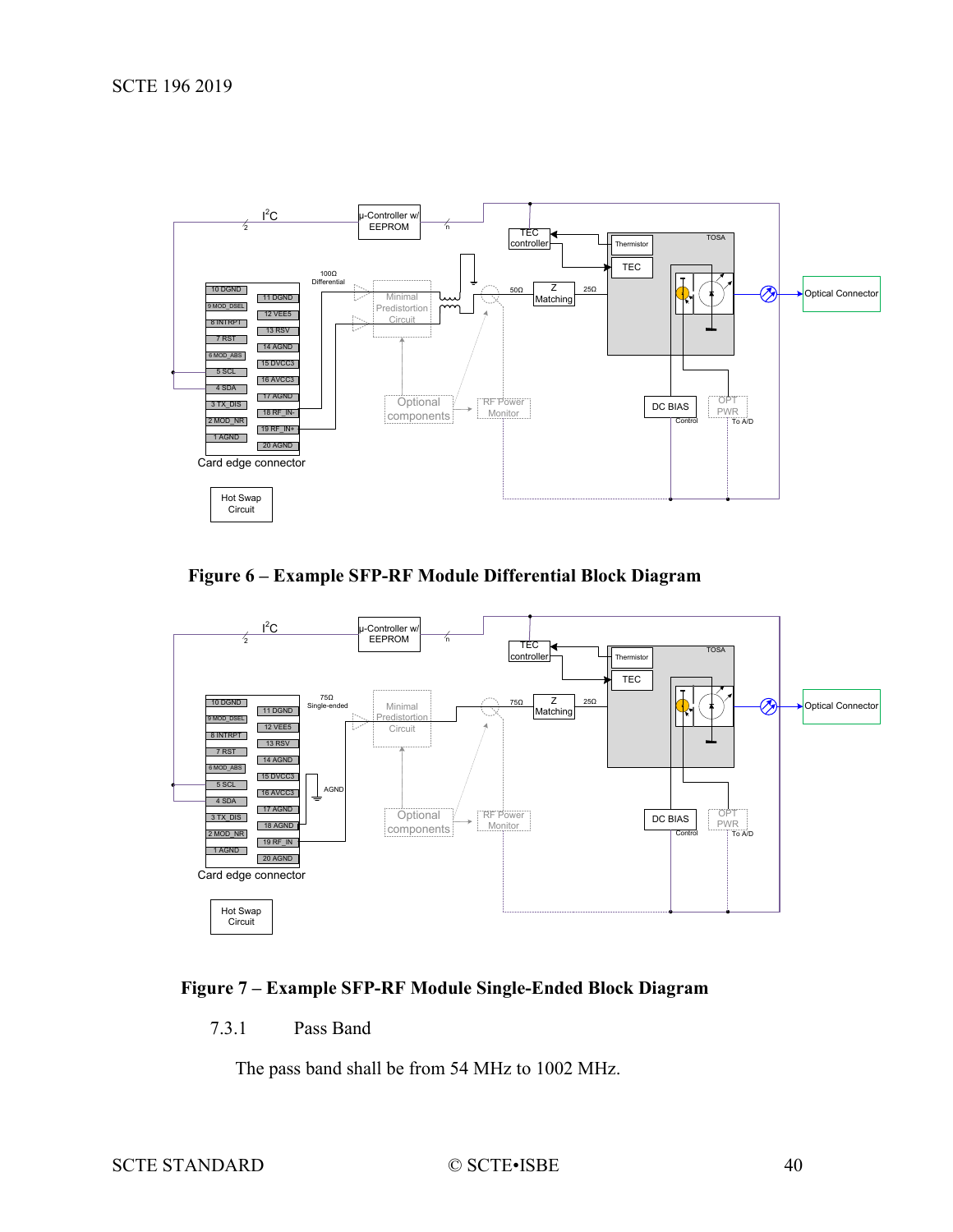# 7.3.2 RF Power Levels

*Pref* provides the reference composite power level that produces the optimal SNR performance in the SFP-RF module; this value is held in field 134 of Table 70h. *Pmax* is the maximum composite power level available from the host at the input to the SFP-RF module. For optimal performance, the host needs to provide Pref at the input to the SFP-RF module. Some SFP-RF modules could indicate a Pref value of 0 dBm for example, while others may require up to 6 dBm. The specific Pref value is vendor specific.

The actual RF power input into the SFP-RF module shall be set to a composite power level determined by the host manufacturer. This may or may not be Pref or Pmax.

The SFP-RF module should continue to operate with minimal performance degradation when the composite power level is as much as 6 dB below Pref due to channel reduction. Refer to [Appendix A:](#page-50-5) [Power Differences Due to Number of Active](#page-50-5)  [Channels for DRFI-Compliant Hosts](#page-50-5) for a discussion on how power applied to the module is impacted by the number of channels for DRFI-compliant hosts.

Other signals may need to be combined with QAM channels and they may or may not be from an external source, as illustrated in [Figure 8.](#page-40-0) For example, [\[SCTE 55-1\]](#page-7-6) and [\[SCTE 55-2\]](#page-7-7) out-ofband signals could be combined with signals that are DRFIcompliant.



<span id="page-40-0"></span>**Figure 8 – Example of Multiple Inputs into the SFP-RF Module**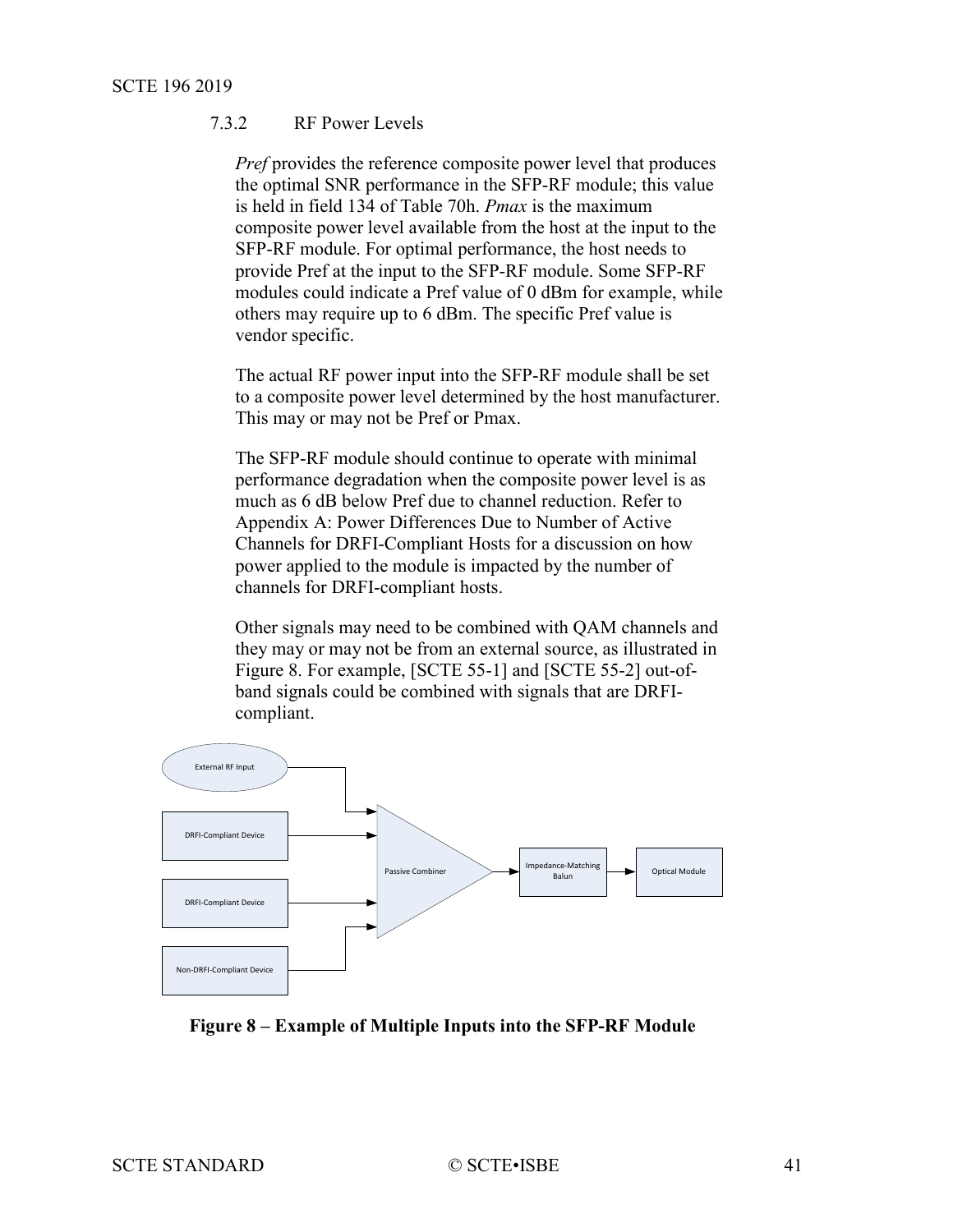7.3.2.1 Commanded Step Size and Step Size Accuracy

The host input to the module shall meet the parameters specified in [Table 6;](#page-41-1) these values are based on [\[DRFI\],](#page-7-8) however have been modified for the SFP-RF module.

|  |  |  |  |  | Table 6 - Commanded Step Size and Step Size Accuracy |
|--|--|--|--|--|------------------------------------------------------|
|--|--|--|--|--|------------------------------------------------------|

<span id="page-41-1"></span>

| Parameter             | Value                                            |
|-----------------------|--------------------------------------------------|
| Range of commanded    | $\geq$ 6 dB below required power level Pmax,     |
| transmit power per    | while maintaining full fidelity over the 6 dB    |
| channel               | range, as defined in [DRFI]. See Appendix A:     |
|                       | Power Differences Due to Number of Active        |
|                       | Channels for DRFI-Compliant Hosts for details    |
|                       | on how the value of 6 dB is derived.             |
| Commanded power       | $< 0.2$ dB                                       |
| per channel step size | Consecutive steps relative accuracy $\pm 0.1$ dB |
| Power per channel     | $\pm 2$ dB                                       |
| absolute accuracy     |                                                  |

The following table illustrates examples of compliant and non-compliant power level and step size; non-compliant entries are marked with *italicized red font*.

<span id="page-41-2"></span>

| <b>Power Set Level</b><br>(dBm) | <b>Actual Power</b><br>(dBm) | <b>Absolute Accuracy</b><br>(dB) | <b>Step Accuracy</b><br>(dB) |
|---------------------------------|------------------------------|----------------------------------|------------------------------|
|                                 | 5.1                          | 2.1                              |                              |
| 2.8                             | 4.8                          | 2.0                              | 0.3                          |
| 2.6                             | 4.5                          | 1.9                              | 0.3                          |
| 2.4                             | 4.3                          | 1.9                              | 0.2                          |
| 2.2                             | 4.0                          | 1.8                              | 0.3                          |
| 2                               | 3.8                          | 1.8                              | 0.2                          |
| 1.8                             | 3.5                          | 1.7                              | 0.3                          |
| 1.6                             | 3.3                          | 1.7                              | 0.2                          |
| 1.4                             | 2.9                          | 1.5                              | 0.4                          |
| 1.2                             | 2.8                          | 1.6                              | 0.1                          |
|                                 | 2.5                          | 1.5                              | 0.3                          |

**Table 7 – Example Power Levels and Step Sizes**

## <span id="page-41-0"></span>7.3.3 Interface Impedance

If the SFP-RF module supports single-ended RF input, the host and module shall have a 75  $\Omega$  single-ended impedance, as shown in the example in [Figure 7.](#page-39-3)

If the SFP-RF module supports differential RF input, the host and module shall have a 100  $\Omega$  differential impedance, as shown in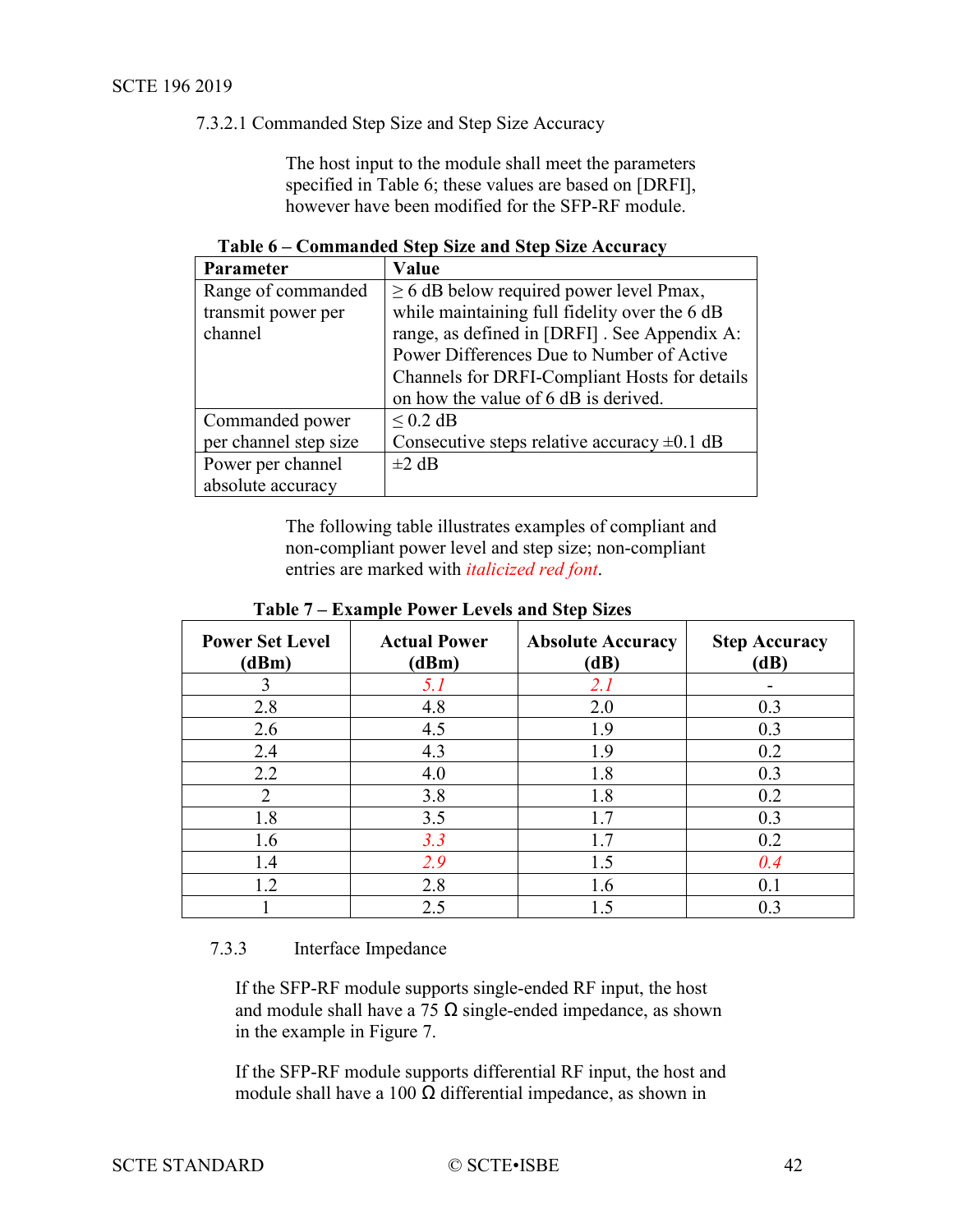the example in [Figure 9.](#page-42-4) This figure is intended to illustrate how a standard 75  $\Omega$  source could be converted to match the 100  $\Omega$ differential input of the module.



# <span id="page-42-4"></span><span id="page-42-0"></span>**Figure 9 – Example SFP-RF Module Differential Input Interface**

7.3.4 Input Return Loss

The module shall have an input return loss of  $\geq 16$  dB.

<span id="page-42-1"></span>7.3.5 Amplitude Balance for Differential RF Input

For SFP-RF modules that support differential RF input, amplitude balance from the host on the positive and negative inputs shall be  $\pm 1.0$  dB. RF IN+ shall be the non-inverted output of the balun. RF\_IN- shall be the inverted output of the balun. See the example in [Figure 9.](#page-42-4)

<span id="page-42-2"></span>7.3.6 Phase Balance for Differential Input

If the SFP-RF module supports a differential RF input, the phase balance from the host on the RF\_IN+ and RF\_IN- inputs shall be within  $\pm 6^\circ$ .

<span id="page-42-3"></span>7.4 DC Power Requirements

The host has three power supplies:  $-5.2$  V,  $+3.3V$  ANALOG and +3.3V\_DIGITAL. Each pin is physically limited to 0.5A.

The host shall provide power characterized per Table 4 of [\[XFP](#page-7-4)  [MSA\],](#page-7-4) with the following exceptions:

- VCC2 (the 1.8 V pin) is not implemented.
- VCC3 applies to both the VCC3\_ANALOG and VCC3\_DIGITAL pins.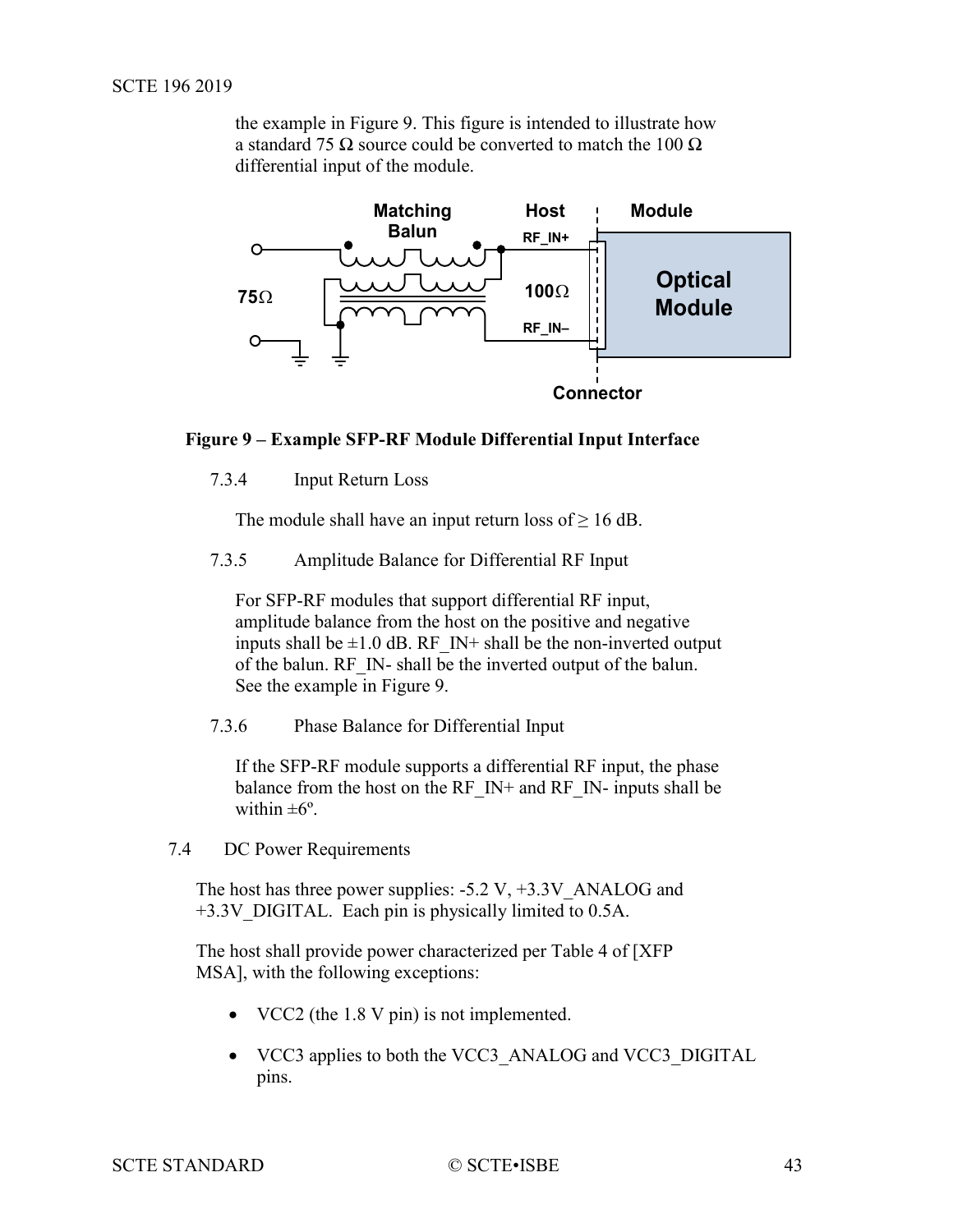- <span id="page-43-1"></span>• The Maximum Current Inrush shall be limited to 0.5 A for each VCC3\_ANALOG and VCC3\_DIGITAL pin.
- Where specified differently in [Table 8.](#page-43-2)

<span id="page-43-2"></span>

| Rail                    | <b>Voltage</b> | <b>Max</b><br><b>Current</b><br><b>Required</b> | <b>Resulting</b><br>Power<br>per Rail | <b>Ripple</b><br>$< 100$ kHz<br>$(mV$ peak-<br>to-peak) | <b>Ripple</b><br>$>100$ kHz<br>$(mV$ peak-<br>to-peak) | Pin |
|-------------------------|----------------|-------------------------------------------------|---------------------------------------|---------------------------------------------------------|--------------------------------------------------------|-----|
| <b>VCC3 ANALOG</b>      | $+3.3$ V       | $0.45 \text{ A}^{1}$                            | 1.5 W                                 | 10                                                      | 30                                                     | 16  |
| <b>VCC3 DIGITAL</b>     |                |                                                 |                                       | 50                                                      | 100                                                    | 15  |
| <b>VEE5</b>             | $-5.2$ V       | 0.20A                                           | 1.0 W                                 | 10                                                      | 30                                                     | 12  |
| $10.5A$ maximum per pin |                |                                                 |                                       |                                                         |                                                        |     |

| Table 8 – Power per Rail |  |
|--------------------------|--|
|--------------------------|--|

<sup>2</sup> This is the min-max voltage; the 5% variation specified in the MSA does not apply

SFP-RF module maximum power consumption shall meet one of the following power classes:

- Power Level I modules  $-$  Up to 1.0 W
- Power Level II modules Up to 1.5 W
- <span id="page-43-0"></span>7.4.1 Power Noise Output

To limit wide band noise power, the host system and module shall each meet a maximum peak-peak noise, as specified in Table 8 – [Power per Rail.](#page-43-2)

The SFP-RF port on a host board is tested with a resistive load in place of the SFP-RF module, each voltage rail at maximum current supported by the host. Voltage is measured at the module side of the SFP-RF connector. The test is performed with all other portions of the host board/system active. Hosts with multiple SFP-RF modules will test ports one at a time, with active SFP-RF modules in all the remaining ports.

The SFP-RF module is tested with a high quality power supply connected through the sample filter. Voltage is measured at the host side of the SFP-RF connector, between the sample host filter network and the SFP-RF module. The SFP-RF module shall pass this test in all operating modes. This test ensures the module will not couple excessive noise from inside the module back onto the host board.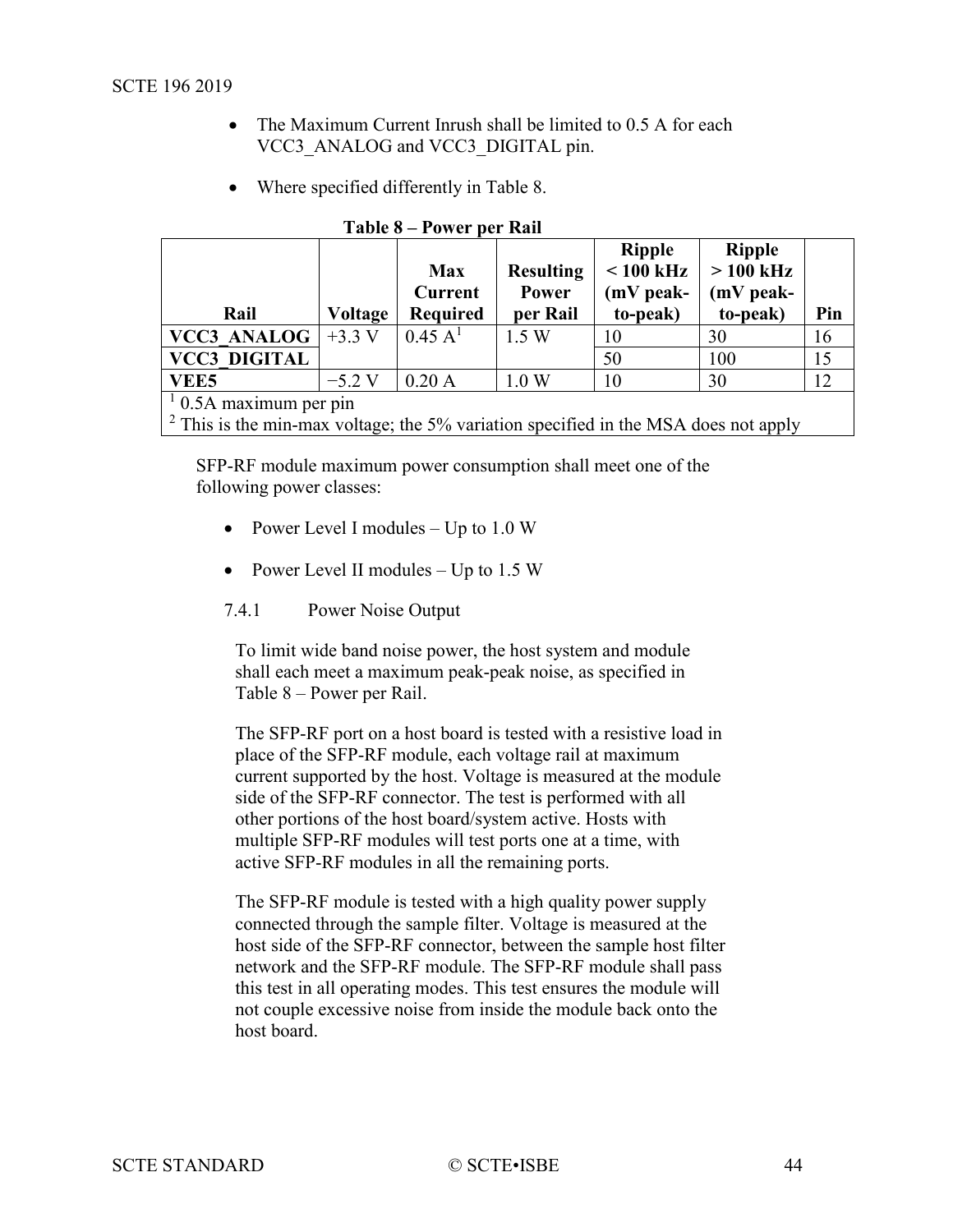## 7.4.2 SFP-RF Module Power Noise Susceptibility

An SFP-RF module shall meet all electrical requirements and remain fully operational in the presence of noise on all voltage inputs. The recommended susceptibility test is to sweep a sinusoidal waveform on each voltage input, with peak amplitude as described in [Table 8.](#page-43-2) It is also desirable for a module and host to each tolerate a degree of random or semi-random noise on all voltage pins simultaneously, but the characteristics of this noise are beyond the scope of this document.

<span id="page-44-0"></span>7.5 Low Speed Electrical Specifications

The following section is based on section 2.5 of [\[XFP MSA\]](#page-7-4) and is presented here with modifications.

Low speed signaling is based on Low Voltage TTL (LVTTL) operating at VCC3\_DIGITAL at a nominal supply of  $(3.3 \text{ V } \pm 5\%)$ . Hosts shall use a pull-up resistor connected to a host Vcc of  $+3.3$  volts  $(3.15 \text{ V to } 3.45 \text{ V})$  on the I<sup>2</sup>C interface SCL (clock), SDA (Data), and all low speed status outputs.

The SFP-RF low speed electrical specifications shall conform to those listed in [Table 9.](#page-44-1) This specification ensures compatibility between host bus masters and SFP-RF SCL/SDA lines and compatibility with  $I^2C$ .

<span id="page-44-1"></span>

|                          |            |                  | <b>Characteristics</b> |      |                                                                                                                           |
|--------------------------|------------|------------------|------------------------|------|---------------------------------------------------------------------------------------------------------------------------|
| Parameter                | Symb<br>ol | Min.             | Max.                   | Unit | <b>Conditions</b>                                                                                                         |
| Interrupt,               | <b>VOL</b> | 0.0              | 0.4                    | V    | Rpullup pulled to host Vcc,<br>measured at host side of<br>connector. $IOL(max) = 3 mA$                                   |
| Mod NR                   | VOH        | host Vcc -0.5    | host $Vec +0.3$        | V    | Rpullup pulled to host Vcc,<br>measured at host side of<br>connector.                                                     |
| TX Dis,                  | VIL        | $-0.3$           | 0.8                    | V    | Rpullup pulled to<br>VCC3 DIGITAL, measured at<br>SFP-RF side of connector.<br>$\text{IIL}(\text{max}) = -10 \mu\text{A}$ |
| P Down/RST,<br>Mod DeSel | <b>VIH</b> | 2.0              | VCC3 DIGITAL $+0.3$    | V    | Rpullup pulled to<br>VCC3 DIGITAL, measured at<br>SFP-RF side of connector.<br>$IIH(max) = 10 \mu A$                      |
| SCL and SDA              | <b>VOL</b> | 0.0              | 0.4                    | V    | Rpullup <sup>1</sup> pulled to host_Vcc,<br>measured at host side of<br>connector. $IOL(max) = 3 mA$                      |
|                          | <b>VOH</b> | host $Vec - 0.5$ | host $Vec + 0.3$       | V    | Rpullup <sup>1</sup> pulled to host Vcc,<br>measured at host side of<br>connector.                                        |
| SCL and SDA              | VIL        | $-0.3$           | VCC3 DIGITAL *0.3      | V    | Rpullup <sup>1</sup> pulled to Host VCC,                                                                                  |

| Table 9 - Low Speed Control and Sense Signals, Electronic |
|-----------------------------------------------------------|
| <b>Characteristics</b>                                    |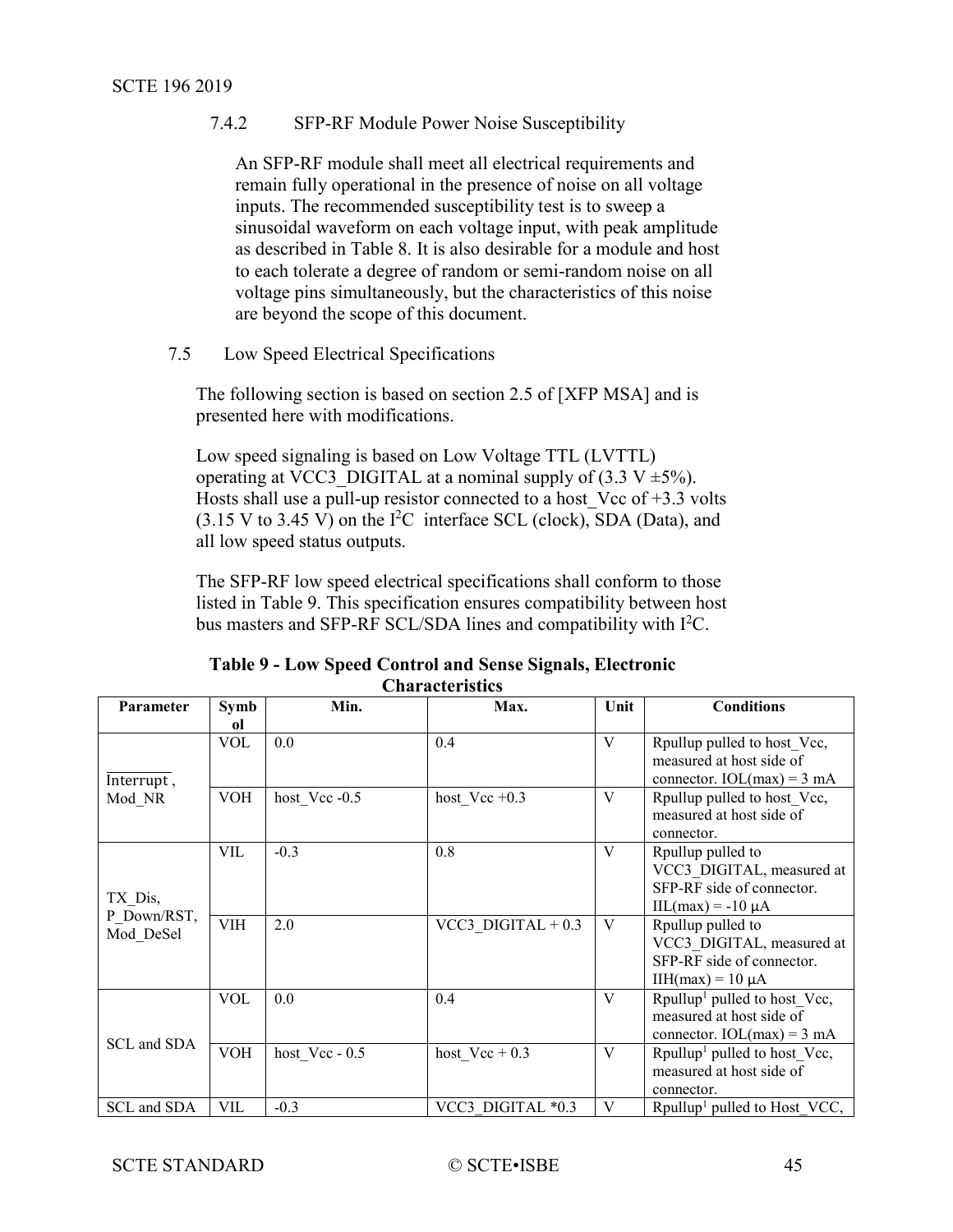| Parameter                                 | Symb        | Min.              | Max.                | Unit | <b>Conditions</b>                                                                                                 |
|-------------------------------------------|-------------|-------------------|---------------------|------|-------------------------------------------------------------------------------------------------------------------|
|                                           | ΩĪ          |                   |                     |      |                                                                                                                   |
|                                           |             |                   |                     |      | measured at SFP-RF side of<br>connector. IIL(max) = -10 $\mu$ A                                                   |
|                                           | <b>VIH</b>  | VCC3 DIGITAL *0.7 | VCC3 DIGITAL $+0.5$ | V    | Rpullup <sup>1</sup> pulled to Host VCC,<br>measured at SFP-RF side of<br>connector. IIH(max) = $10 \mu A$        |
| Leakage<br>Current                        | $_{\rm II}$ | $-10$             | 10                  | μA   |                                                                                                                   |
| Capacitance<br>for SCL and<br>SDA I/O Pin | Ci          |                   | 14                  | pF   | 10 pF for SFP-RF IC I/O pin,<br>4 pF for SFP-RF PCB trace                                                         |
| Total bus<br>capacitive load              | Cb          |                   | 100                 | pF   | At 400 kHz, $3.0$ k $\Omega$ Rp, max<br>At 100 kHz, $8.0$ k $\Omega$ Rp, max                                      |
| for SCL and<br>for SDA                    |             |                   | 400                 | pF   | At 400 kHz, $0.80$ k $\Omega$ Rp, max<br>At 100 kHz, 2.0 k $\Omega$ Rp, max                                       |
|                                           |             |                   |                     |      | 1. For combinations of Rpullup (Rp), bus capacitance and speed, see Figures 39 and 44 of [UM10204]. Rise and fall |

<span id="page-45-0"></span>time measurement levels are defined in the XFP management interface ac electrical specifications. Active bus termination may be used by the host in place of a pullup resistor, as described in [\[UM10204\].](#page-8-2)

## 7.6 Timing Requirements of Control and Status I/O

The SFP-RF module shall conform to the timing requirements of control and status I/O defined in [Table 10.](#page-45-2)

<span id="page-45-2"></span>

| <b>Parameter</b>   | Symbol        | Min | Max | Unit | <b>Conditions</b>                              |
|--------------------|---------------|-----|-----|------|------------------------------------------------|
| TX DIS assert      | t off         |     | 10  | usec | Rising edge of TX DIS to fall of output signal |
| time               |               |     |     |      | below 10% of nominal                           |
| TX DIS negate      | t on          |     | 2   | msec | Falling edge of TX DIS to rise of output       |
| time               |               |     |     |      | signal above 90% of nominal                    |
|                    | t init        |     | 300 | msec | From power on or hot plug after supply         |
| Time to initialize |               |     |     |      | meeting Table 4 of version 4.5 of [XFP MSA]    |
|                    |               |     |     |      | or from falling edge of                        |
|                    |               |     |     |      | P Down/RST.                                    |
| Interrupt assert   | Interrupt on  |     | 200 | msec | From occurrence of the condition triggering    |
| delay              |               |     |     |      | Interrupt                                      |
| Interrupt negate   | Interrupt off |     | 500 | usec | From clear on read Interrupt flags             |
| delay              |               |     |     |      |                                                |
| P Down/RST         | P Down/RST on |     | 100 | usec | From Power down initiation                     |
| assert delay       |               |     |     |      |                                                |
| Mod NR assert      | Mod nr on     |     |     | msec | From Occurrence of fault to assertion of       |
| delay              |               |     |     |      | MOD NR                                         |
| Mod NR negate      | Mod nr off    |     |     | msec | From clearance of signal to negation of        |
| delay              |               |     |     |      | MOD NR                                         |
| P-Down reset time  |               | 10  |     | usec | Min length of P-Down assert to initiate reset  |

# **Table 10 - Timing Parameters for SFP-RF Management**

<span id="page-45-1"></span>The I<sup>2</sup>C serial bus timing is described in Chapter 4 of [\[XFP MSA\].](#page-7-4)

7.7 Wavelength and Power Protection during Startup for DWDM SFP-RF Modules

For DWDM SFP-RF modules, tolerances on both wavelength and power over time during the startup sequence have to be specified. This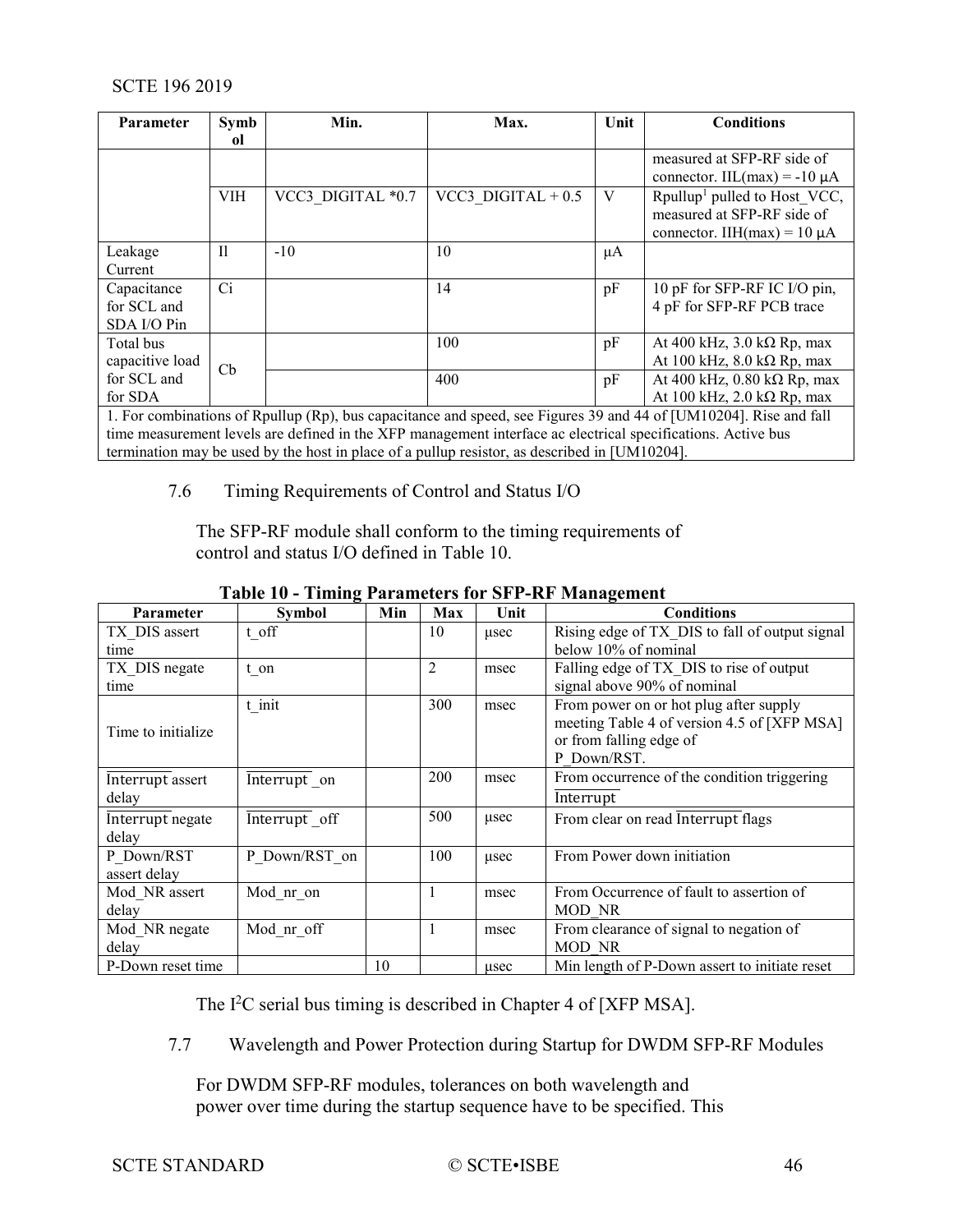is necessary to avoid impacting other WDM channels that may be sharing the same optical fiber or equipment.

[Figure 10](#page-46-0) depicts allowed (unshaded) and disallowed (shaded) regions for both wavelength and output power as a function of time. In this figure, four points in time are relevant:

- power on  $(t_0)$
- laser turn on  $(t_1)$
- closed loop control active  $(t_2)$



control loop lock  $(t_3)$ 

<span id="page-46-0"></span>**Figure 10 – Wavelength / Power Startup Masks**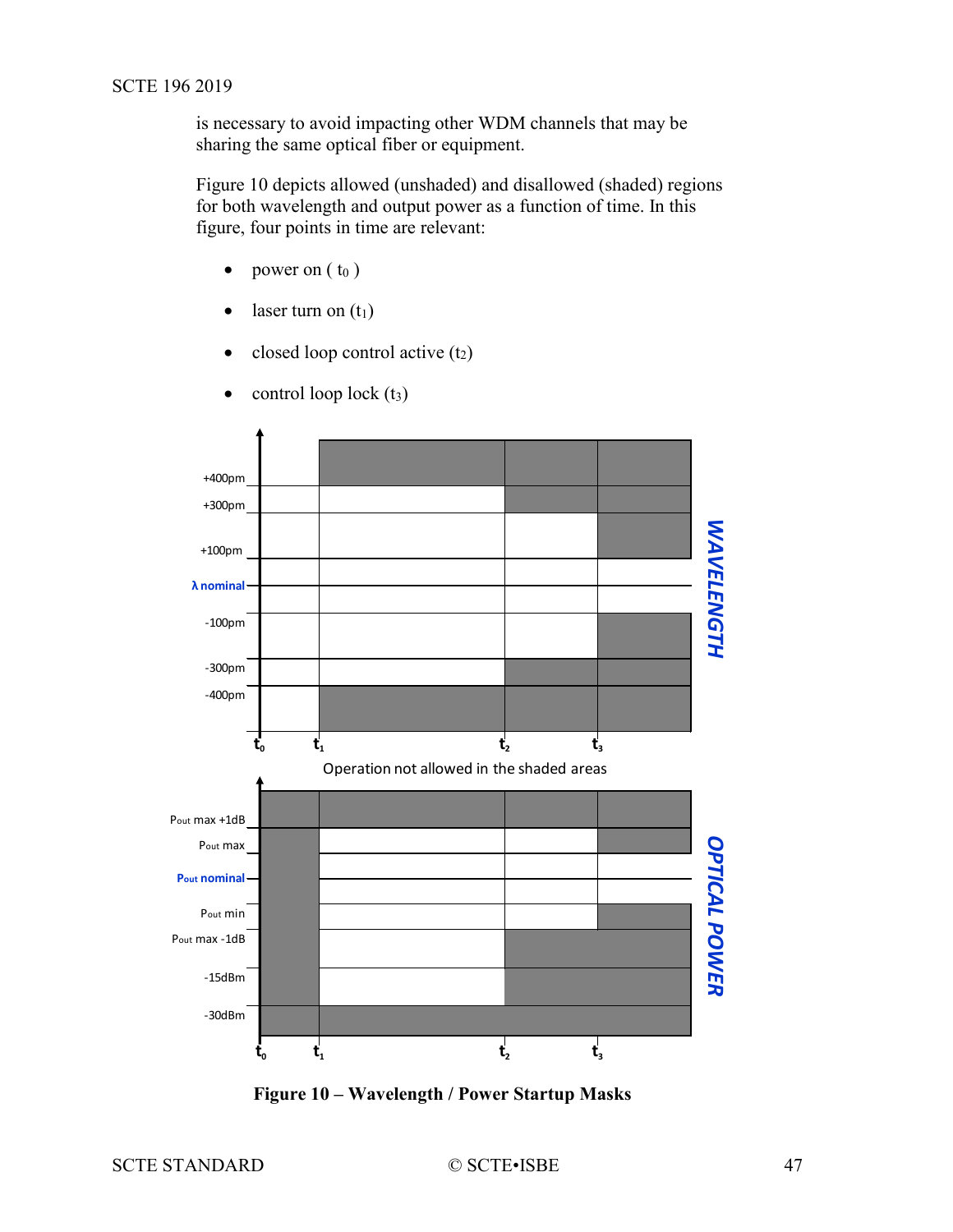Power on normally occurs upon insertion of the module into the cage, but may also occur due to a reset initiated by the host.

Laser turn-on is controlled by the module firmware.

Closed loop controls "active" and "locked" times are also determined by the module control circuitry. Once the module has reached  $t_3$ , it is presumed that the module will trigger an alarm if either the power or wavelengths drift out of the specified tolerances.

<span id="page-47-0"></span>7.7.1 Cold Start

During cold start conditions, the transceiver shall comply with timing defined in Figure 3, where  $t_0 = 0$  seconds,  $t_1 \le 40$ seconds,  $t_2 \leq t_1 + 15$  seconds,  $t_3 \leq t_2 + 5$  seconds. Optical output power shall be monotone (less than 1dB of ripple) during the start-up. Output wavelength shall be in the range +/-400pm during the laser enable (when optical power increases from – 30dBm to the final value).

## <span id="page-47-1"></span>7.7.2 Laser Start (Tx On)

The transceiver shall start from  $t_1$  as shown in Figure 3, where  $t_1$  $\leq$  40 seconds.

## <span id="page-47-2"></span>7.7.3 Laser Shutdown

The transceiver shall reduce the output power without overshooting from nominal value to –30dBm in less than 100ms. During this time the output wavelength shall remain always within the specified ITU wavelength ±400pm.

## <span id="page-47-3"></span>7.7.4 Power Supply Shutdown

The transceiver shall reduce the output power without overshooting from nominal value to –30dBm in less than 1 second. During this time the output wavelength shall remain always within the specified ITU wavelength ±400pm.

#### <span id="page-47-4"></span>7.7.5 Protection Condition

The transponder should automatically switch off the laser (protection condition) in case of wavelength drift.

Two thresholds have to be defined: one for wavelengths >ITU, called THR+ and one for wavelengths <ITU, called THR-.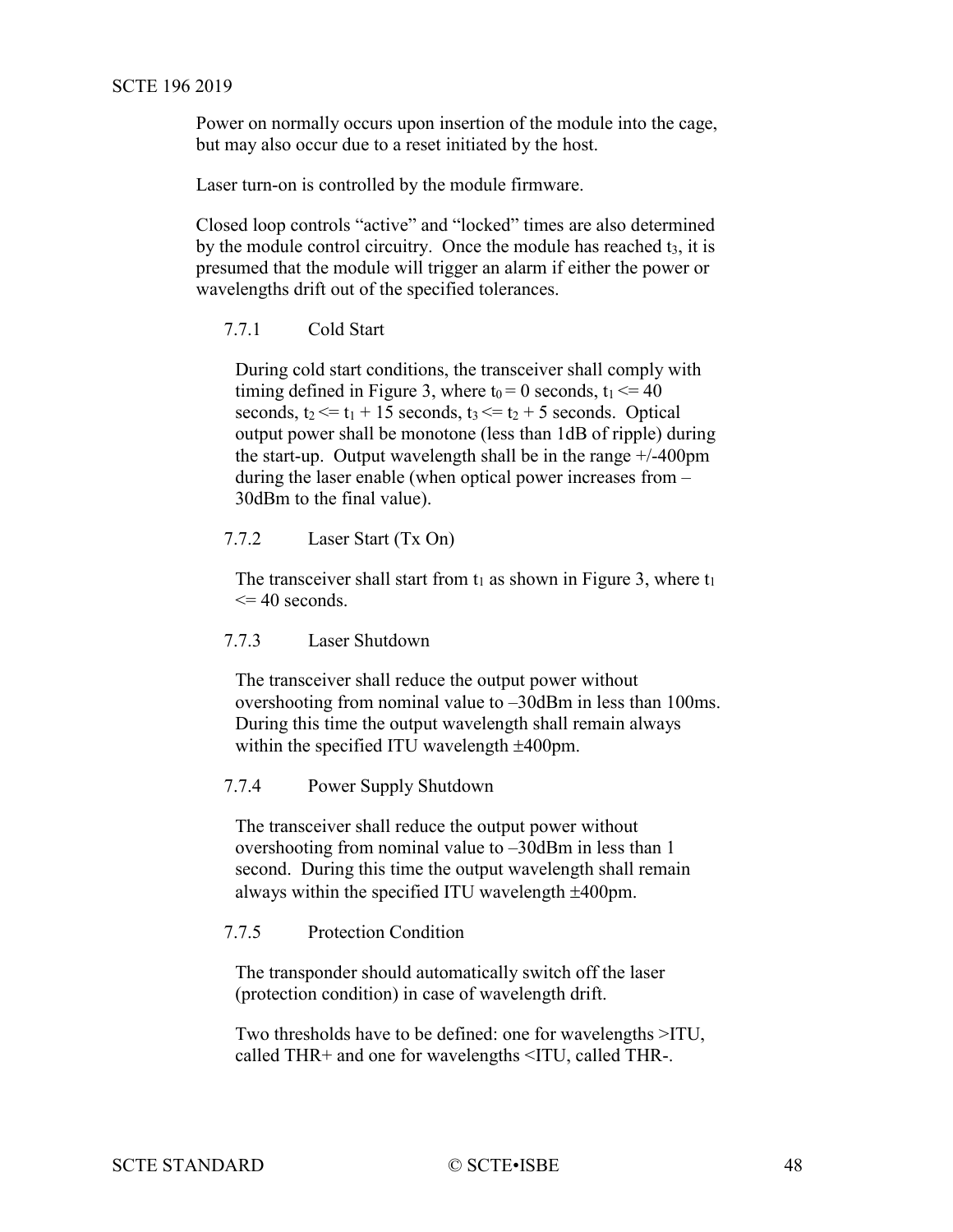<span id="page-48-3"></span>If the actual laser wavelength exceed the range [THR- < laser wavelength < THR+] the protection shall shut down the laser.

The threshold values are defined by a nominal value and a range of variation. The nominal values are defined as:

- THR+ nominal  $= ITU+200$  pm
- THR- nominal  $=$  ITU-200 pm

The range of variation is  $\pm$ /- 100 pm for both the thresholds.

Then the actual thresholds values are set in the following ranges:

- THR+ = ITU+200 pm +/- 100 pm
- THR- = ITU-200 pm  $+/- 100$  pm

## <span id="page-48-1"></span><span id="page-48-0"></span>**8.0 MECHANICAL AND BOARD DEFINITION**

8.1 Introduction

The mechanical components defined in this section are based on the Improved Pluggable Formfactor (IPF) of [\[SFF-8432\],](#page-7-9) commonly known as SFP+. The module and connector dimensions are constant for all applications, while the bezel, cage assembly, and EMI gasket can be designed and/or adjusted for the individual application.

## <span id="page-48-2"></span>8.2 SFP-RF Module Mechanical and Labeling Requirements

The SFP-RF module shall comply with the mechanical and labeling requirements of Section 4 of [\[SFF-8432\].](#page-7-9) This includes the package dimensions, latch post, retention and extraction features, and durability.

Although pinout differences exist between the MSA SFP/SFP+ and SFP-RF modules, no mechanical keying is being provided to prevent a module to be inserted into an incompatible host. Permanent damage might occur to either or both the module and host if an MSA compliant digital SFP or SFP+ module is plugged into an SFP-RF host socket or if an SFP-RF module is plugged into an MSA compliant SFP or SFP+ host socket.

The SFP-RF module package shall consist of a single optical port.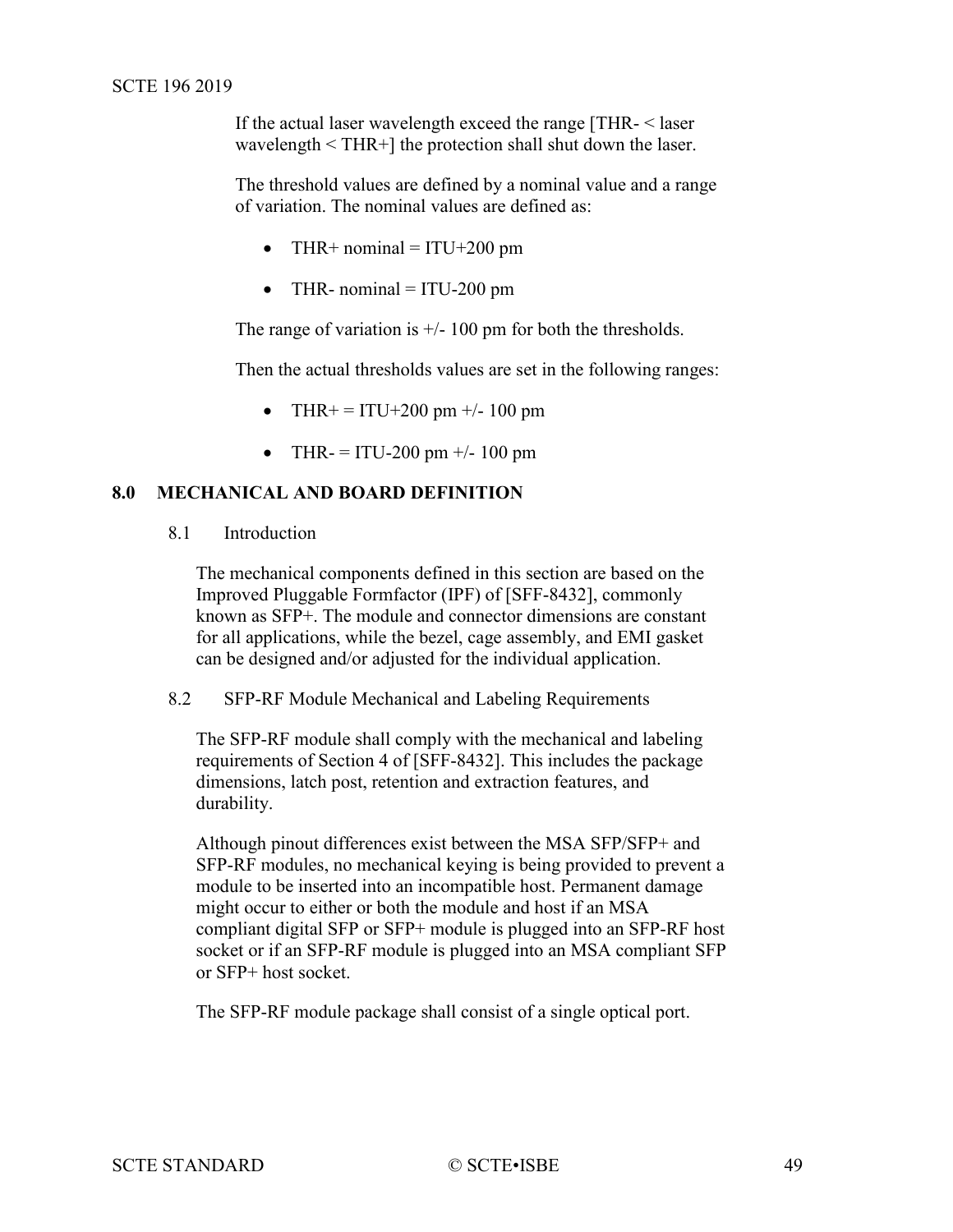<span id="page-49-4"></span>8.3 Mating of SFP-RF Module PCB to the Host Electrical Connector

The SFP-RF module PCB electrical connector shall comply with Section A2 and Figure 2 of [\[INF-8074\],](#page-7-10) with the following exceptions:

- Pin 12 (VEE5) shall have a second-mating plug sequence.
- Pin 18 (ANALOG GND/RF IN-) shall have a third-mating plug sequence.

## <span id="page-49-0"></span>8.4 Host Board Layout

The SFP-RF module host board layout shall comply with Section A2 and Figures 4A and 4B of [\[INF-8074\].](#page-7-10)

[\[SFF-8433\]](#page-7-11) shall be used for ganged cages.

<span id="page-49-1"></span>8.5 Insertion, Extraction and Retention Forces for SFP-RF Modules

The SFP-RF module insertion, extraction, and retention forces shall comply with Section 4.2 and Table 4-1 of [\[SFF-8432\].](#page-7-9)

<span id="page-49-2"></span>8.6 Color Coding of SFP-RF Modules

The SFP-RF module label/marking requirements shall comply with Section 6.7 of [\[XFP MSA\]](#page-7-4) and Section 6 of [\[SFF-8477\],](#page-7-5) except where specified otherwise here.

The wavelength of the SFP-RF module shall be color coded on the latch, bale, or similar locking mechanism, as follows:

- Black for O-band
- Red for C-band

The color coding for the finish type of the SFP-RF module shall be color coded on the front face as follows:

- Blue for UPC
- Green for APC

## <span id="page-49-3"></span>8.7 EMI Design Using SFP-RF Modules

The host bezel and EMI gasket for the SFP-RF module shall be consistent with the recommendations in Section A6 and Figure 5 of [\[INF-8074\].](#page-7-10)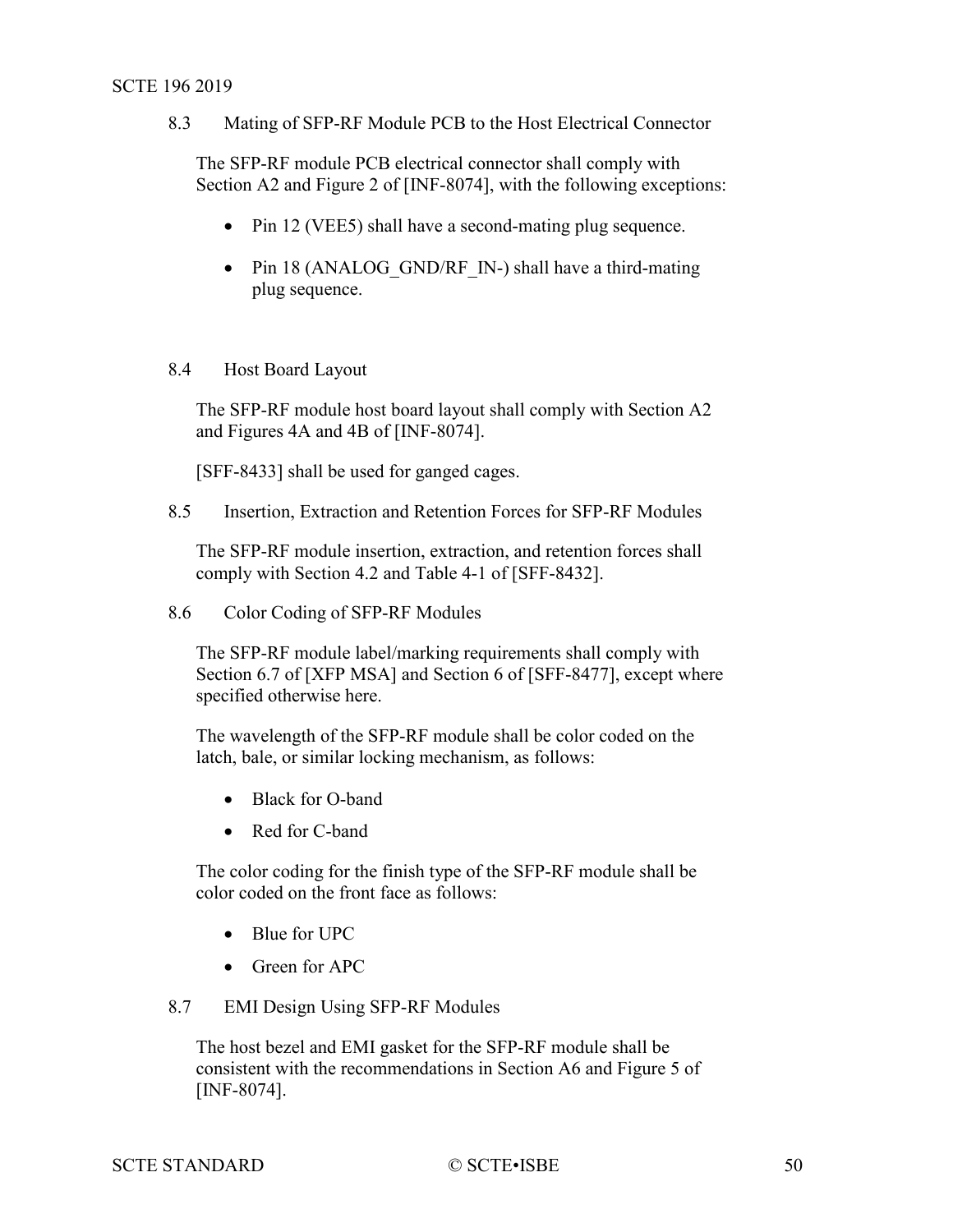<span id="page-50-5"></span>8.8 SFP-RF Module Connector Specifications

The host SFP-RF module connector shall comply with the specifications for the 20-contact connector version of [\[SFF-8083\].](#page-7-12)

## <span id="page-50-0"></span>8.9 SFP-RF Module Cage Assembly Dimensions

The SFP-RF module shall be compatible with the host cage specified in Figures 7A and 7B and Table 4 in Section A8 of [\[INF-8074\],](#page-7-10) except when superseded by Section 5 and Figure 5-1 in [\[SFF-8432\].](#page-7-9)

#### <span id="page-50-1"></span>8.10 SFP-RF Module Cooling

This specification does not define the cooling mechanism of the SFP-RF module. The methods and dimensions of those mechanisms are vendor specific.

# <span id="page-50-2"></span>8.11 Environmental and Thermal

This specification does not define the operational temperature range of the SFP-RF module, but it is expected to operate at the manufacturer's specified operational levels from 0 °C to 85 °C case temperature.

The SFP-RF module shall operate at the manufacturer's specified operational levels from 5% to 95% non-condensing relative humidity throughout an altitude range of -200 to 10,000 feet above mean sea level.

The SFP-RF module shall support power level classes I and II as specified in Section 2.8 of [\[SFF-8432\].](#page-7-9)

## <span id="page-50-3"></span>8.12 Dust Cover

The host board and cage for the SFP-RF module shall be compatible with the dust cover defined in Section A9 of [\[INF-8074\].](#page-7-10)

#### <span id="page-50-4"></span>8.13 SFP-RF Module Fiber-Optic End-Face Finish and Connector Geometry

While both UPC and APC fiber-optic end-face finishes are acceptable for this module, the SFP-RF module end-face finish should be APC. The APC finish shall meet the requirement specified in [\[FINISH\].](#page-7-13) The APC geometry shall meet the APC requirements specified in [\[IEC](#page-7-14)  [61755-3-2\].](#page-7-14)

The SFP-RF module ferrule finish may be UPC. The UPC finish shall meet the requirements specified in [\[FINISH\].](#page-7-13) The UPC geometry shall meet the UPC requirements specified in [\[IEC 61755-3-1\].](#page-6-2)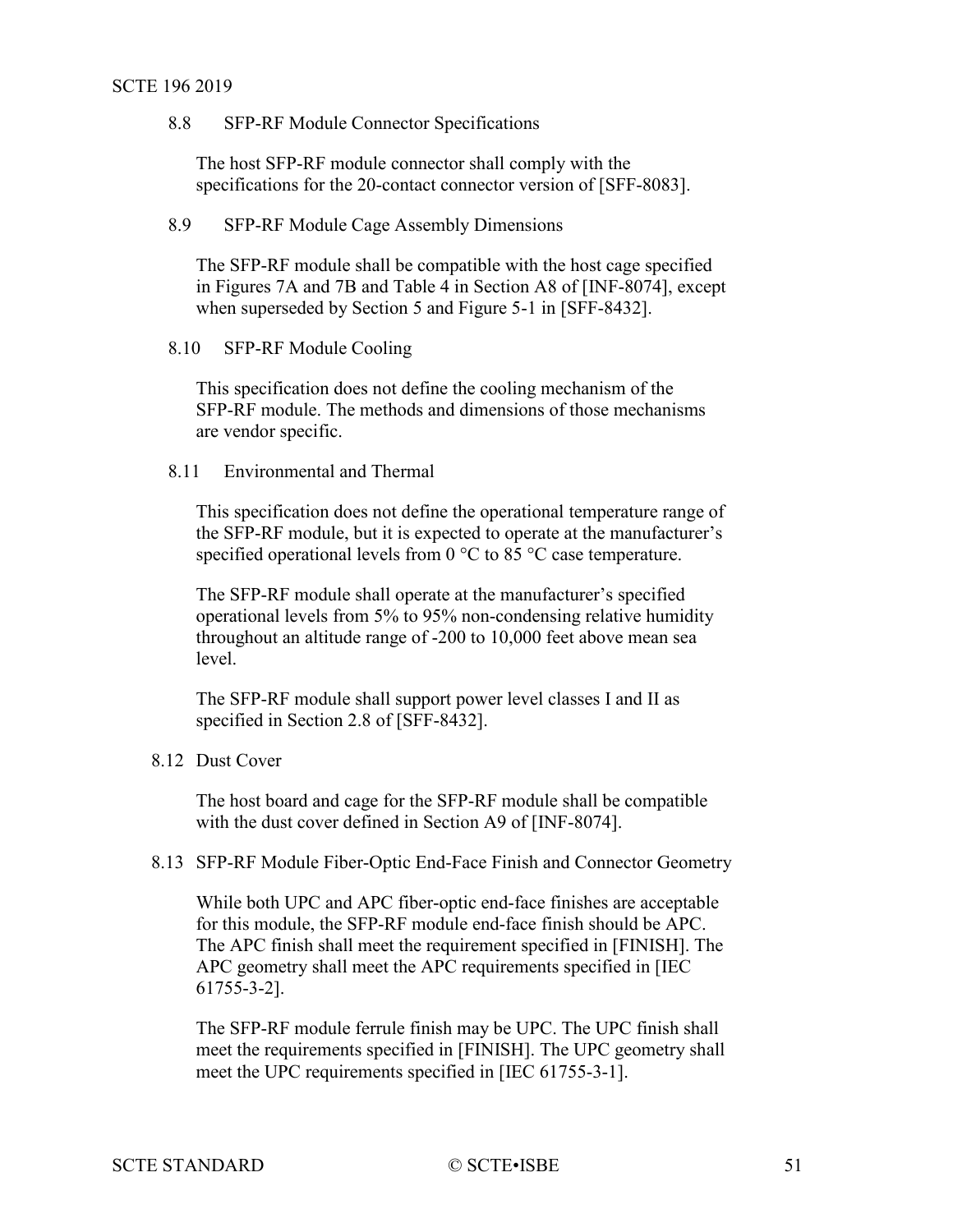## <span id="page-51-1"></span>**APPENDIX A: POWER DIFFERENCES DUE TO NUMBER OF ACTIVE CHANNELS FOR DRFI-COMPLIANT HOSTS**

The following appendix provides additional details on how the number of active channels impacts power per channel from a DRFI-compliant host. [Figure 11](#page-51-0) shows an example SFP-RF Module input interface. Input to the matching balun is produced by a DRFI-compliant device capable of combining  $N \ge 64$  channels on a single RF port. N is the maximum number of channels the DRFI-compliant device can deliver to the matching balun.



## <span id="page-51-0"></span>**Figure 11 – Example Module with DRFI-Compliant Input**

Higher RF input power may allow the SFP-RF module to have higher optical outputs and therefore further reach.

When initially deploying, an operator needs to carefully plan the RF levels that the host module applies to the SFP-RF module to avoid costly HFC outside plant maintenance in the future. As channels are added or subtracted, it may be preferable that the RF power level per channel remains constant to avoid dispatching maintenance crews to add/subtract gain to optical nodes and/or RF amplifiers in the outside plant.

Since the module's best performance is obtained when the RF input power to the module is at Pref, it is desired to operate at approximately this composite power for the maximum number of combined channels that may be loaded onto the system in the future.

If initially deploying less than the maximum number of channels, the composite power level may be less than Pref in order to keep the power per channel constant if and when the operator deploys the maximum number of channels. This means that the composite power level may vary as a function of the number of channels deployed, as shown in [Table 11](#page-51-1) in order to keep the RF power level per channel approximately the same over the range of active channels.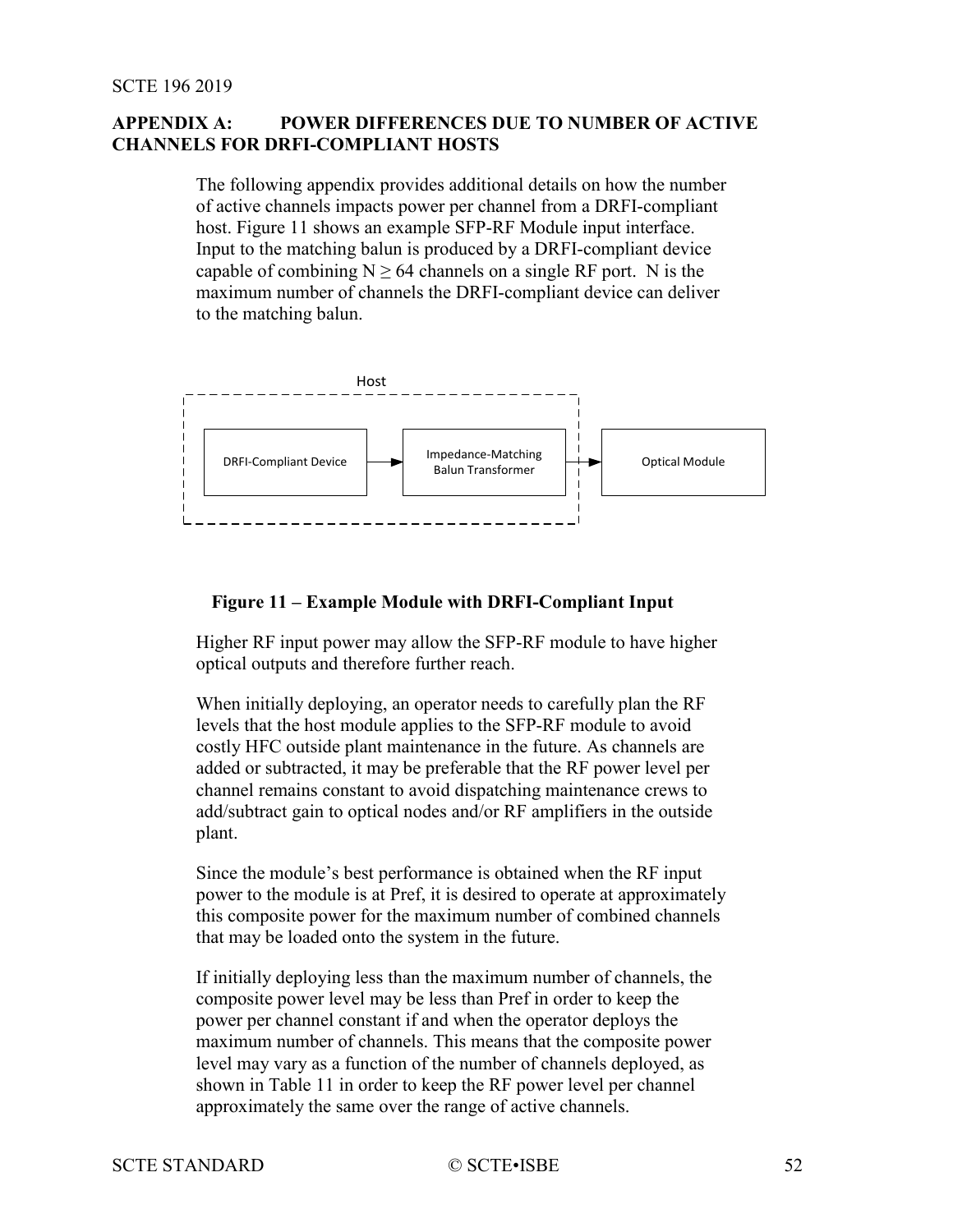| Parameter                                                                               | Value                        |  |  |  |  |
|-----------------------------------------------------------------------------------------|------------------------------|--|--|--|--|
| Combined power per channel for N' channels                                              |                              |  |  |  |  |
| combined at the interface to the SFP-RF for $N' \geq$                                   |                              |  |  |  |  |
| N /4 and N $\geq$ 64                                                                    | Power in dBm per channel $=$ |  |  |  |  |
|                                                                                         | $Pmax - 3 * LOG2(N')$ dBm    |  |  |  |  |
| where:                                                                                  |                              |  |  |  |  |
| N' is the number of active combined channels                                            |                              |  |  |  |  |
| $(N' \leq N)$                                                                           |                              |  |  |  |  |
| and                                                                                     |                              |  |  |  |  |
| N is the maximum number of channels the DRFI-                                           |                              |  |  |  |  |
| compliant device can deliver to the matching balun                                      |                              |  |  |  |  |
| The composite power level to the SFP-RF module may vary as a function of the number     |                              |  |  |  |  |
| of channels present. The equation here differs from the equation in DRFI because this   |                              |  |  |  |  |
| equation, with a coefficient of 3 for the logarithm, base two, of the number of active  |                              |  |  |  |  |
| channels, maintains the composite power of all active channels input to the SFP-RF      |                              |  |  |  |  |
| optical module as a constant. The DRFI has a coefficient of 3.6 for the logarithm, base |                              |  |  |  |  |
| two, in the equation because this properly compensates for expected ohmic losses, in    |                              |  |  |  |  |
| addition to combining losses, which are assumed to be eliminated or bypassed from       |                              |  |  |  |  |
| post-DRFI-device passive combining circuits in typical headends when a higher number    |                              |  |  |  |  |
| of active channels is selected from the DRFI-device.                                    |                              |  |  |  |  |

**Table 11 – Number of Channels Impact on Power per Channel**

For DRFI-compliant devices for the range of N' from N/4 to N the maximum difference in power due to the number of active channels is slightly more than 2 dB, worst case; typically the difference is much less than 2 dB. Note that DRFI provides an 8 dB attenuation control for output power to compensate. For this 2 dB difference, the DRFI attenuation control can be used to keep the composite power constant. Therefore, approximately 6 dB of attenuation remain for other uses.

[Table](#page-53-0) 12 illustrates this difference in power over the full DRFIcompliant range.

For each  $N' = N$  value, the table provides the DRFI maximum power per channel and maximum composite power in dBmV. These values are used to calculate the following values:

- The composite power difference between  $N' = N$  and  $N' = N/4$ , where:
	- $\circ$  The composite power for N' = N corresponds to the N' value in the given row
	- o The composite power for N/4 corresponds to the composite power for the row where  $N' = \text{ceil}(N/4)$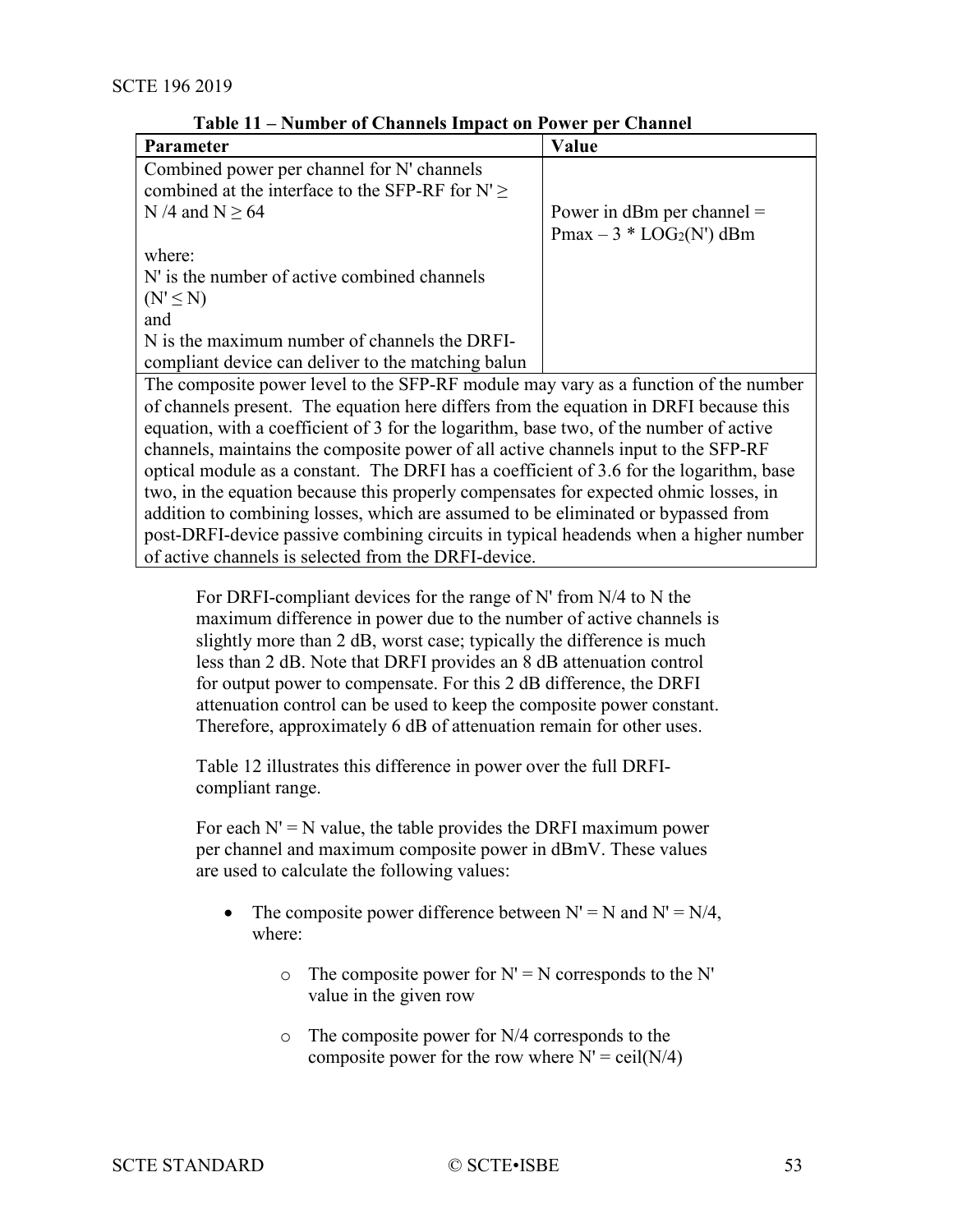- The maximum composite power and minimum composite power over N/4 to N, where the range for the Max and Min is for the rows corresponding to the given row  $(N' = N)$  and the row for  $N' = \text{ceil}(N/4)$ .
- The difference between the maximum and minimum composite power value for N/4 to N, which shows the difference between the column containing the maximum composite power over the range, and the minimum composite power over the range.

The rows that have the highest difference between  $N' = N$  and  $N' = N/4$ are highlighted in the table; note the following:

- The largest difference in DRFI composite max between N'=N and N'=N/4 for N ranging from 9 to 158 is 2.09 dB with ceil( $N/4$ ) = 10 and  $N = 39$ .
- The largest difference in DRFI composite max between  $N'=N$ and N'=N/4 for N ranging from 64 to 158 is 2.08 dB with ceil( $N/4$ ) = 32 and  $N = 125$ .
- The largest difference in DRFI composite as N' varies over N'=N to N'=N/4 is 2.12 dB. Note that this difference occurs for five different values of N as shown in the table, with  $N = 124$ through  $N = 128$  all having this maximum difference in composite powers as N' varies over N'=N down to N'=N/4.

<span id="page-53-0"></span>

|                | <b>DRFI Max</b><br>per Channel | <b>DRFI</b><br>Max<br>Composite | Composite<br><b>Power Delta</b><br>between $N' = N$<br>and $N' = N/4$ | Max<br>Composite<br>Power<br>over $N/4$<br>to N | Min<br>Composite<br>Power<br>over $N/4$<br>to N | $Max - Min$<br>Composite<br>Power<br>over $N/4$ to |
|----------------|--------------------------------|---------------------------------|-----------------------------------------------------------------------|-------------------------------------------------|-------------------------------------------------|----------------------------------------------------|
| $N' = N$       | (dBmV)                         | (dBmV)                          | (dB)                                                                  | (dBmV)                                          | (dBmV)                                          | N(dB)                                              |
| 3              | 54.00                          | 58.77                           |                                                                       |                                                 |                                                 |                                                    |
| $\overline{4}$ | 52.00                          | 58.02                           | 1.98                                                                  |                                                 |                                                 |                                                    |
| 5              | 51.00                          | 57.99                           | 1.02                                                                  |                                                 |                                                 |                                                    |
| 6              | 50.00                          | 57.78                           | 1.23                                                                  |                                                 |                                                 |                                                    |
| 7              | 49.00                          | 57.45                           | 1.56                                                                  |                                                 |                                                 |                                                    |
| 8              | 49.00                          | 58.03                           | 0.98                                                                  |                                                 |                                                 |                                                    |
| 9              | 48.00                          | 57.54                           | 1.23                                                                  | 58.77                                           | 57.45                                           | 1.32                                               |
| 10             | 48.00                          | 58.00                           | 0.77                                                                  | 58.77                                           | 57.45                                           | 1.32                                               |
| 11             | 47.00                          | 57.41                           | 1.36                                                                  | 58.77                                           | 57.41                                           | 1.36                                               |
| 12             | 47.00                          | 57.79                           | 0.98                                                                  | 58.77                                           | 57.41                                           | 1.36                                               |
| 13             | 46.00                          | 57.14                           | 0.88                                                                  | 58.03                                           | 57.14                                           | 0.89                                               |
| 14             | 46.00                          | 57.46                           | 0.56                                                                  | 58.03                                           | 57.14                                           | 0.89                                               |

| Table 12 – DRFI Output Composite Power Comparison |  |  |  |
|---------------------------------------------------|--|--|--|
|---------------------------------------------------|--|--|--|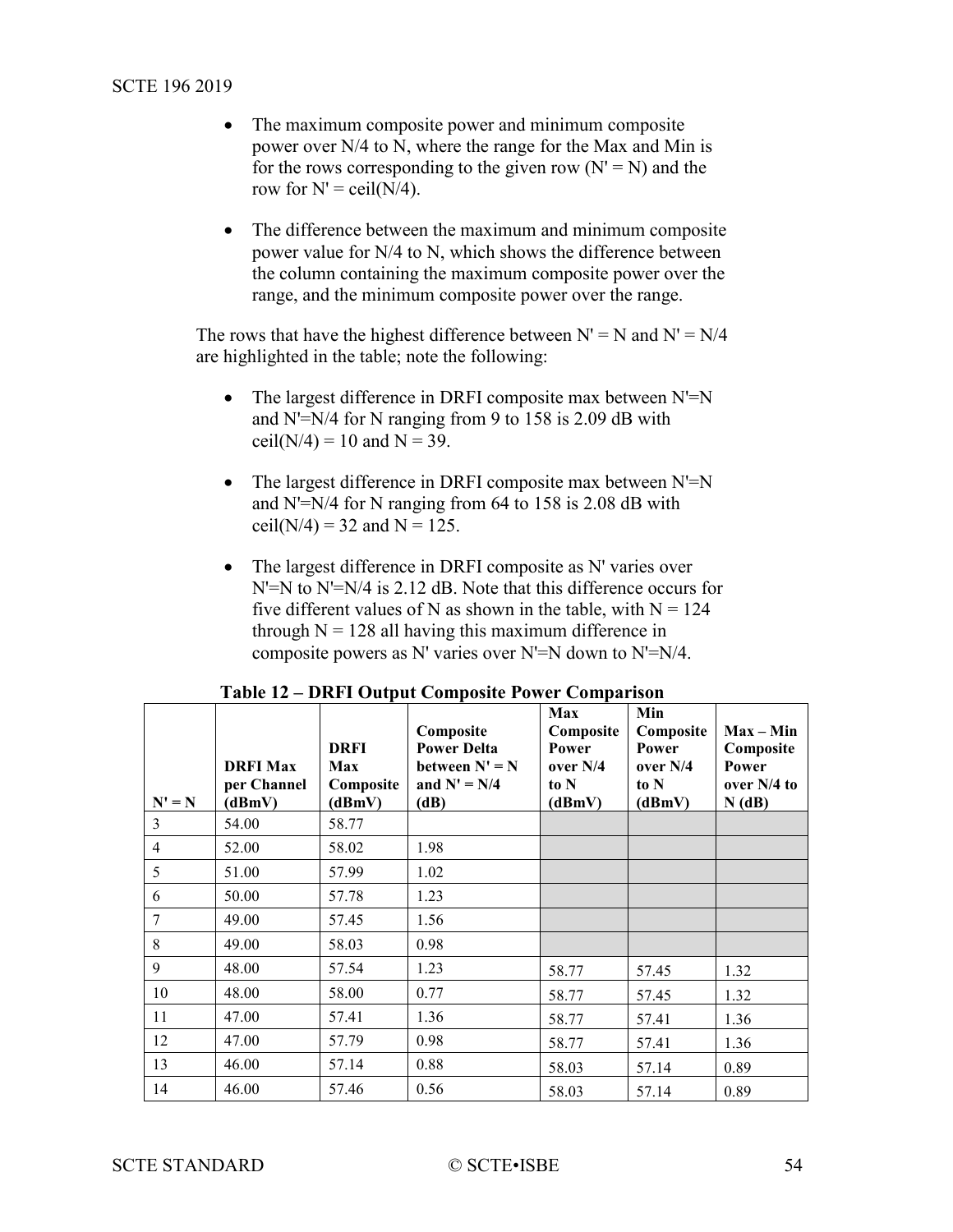|          | <b>DRFI Max</b><br>per Channel | <b>DRFI</b><br>Max<br>Composite | Composite<br><b>Power Delta</b><br>between $N' = N$<br>and $N' = N/4$ | Max<br>Composite<br>Power<br>over N/4<br>to N | Min<br>Composite<br>Power<br>over N/4<br>to N | $Max - Min$<br>Composite<br>Power<br>over N/4 to |
|----------|--------------------------------|---------------------------------|-----------------------------------------------------------------------|-----------------------------------------------|-----------------------------------------------|--------------------------------------------------|
| $N' = N$ | (dBmV)                         | (dBmV)                          | (dB)                                                                  | (dBmV)                                        | (dBmV)                                        | N(dB)                                            |
| 15       | 45.00                          | 56.76                           | 1.26                                                                  | 58.03                                         | 56.76                                         | 1.27                                             |
| 16       | 45.00                          | 57.04                           | 0.98                                                                  | 58.03                                         | 56.76                                         | 1.27                                             |
| 17       | 45.00                          | 57.30                           | 0.69                                                                  | 58.03                                         | 56.76                                         | 1.27                                             |
| 18       | 44.00                          | 56.55                           | 1.44                                                                  | 58.03                                         | 56.55                                         | 1.48                                             |
| 19       | 44.00                          | 56.79                           | 1.20                                                                  | 58.03                                         | 56.55                                         | 1.48                                             |
| 20       | 44.00                          | 57.01                           | 0.98                                                                  | 58.03                                         | 56.55                                         | 1.48                                             |
| 21       | 44.00                          | 57.22                           | 0.56                                                                  | 58.03                                         | 56.55                                         | 1.48                                             |
| 22       | 43.00                          | 56.42                           | 1.36                                                                  | 58.03                                         | 56.42                                         | 1.61                                             |
| 23       | 43.00                          | 56.62                           | 1.16                                                                  | 58.03                                         | 56.42                                         | 1.61                                             |
| 24       | 43.00                          | 56.80                           | 0.98                                                                  | 58.03                                         | 56.42                                         | 1.61                                             |
| 25       | 43.00                          | 56.98                           | 0.47                                                                  | 58.03                                         | 56.42                                         | 1.61                                             |
| 26       | 43.00                          | 57.15                           | 0.30                                                                  | 58.03                                         | 56.42                                         | 1.61                                             |
| 27       | 42.00                          | 56.31                           | 1.14                                                                  | 58.03                                         | 56.31                                         | 1.72                                             |
| 28       | 42.00                          | 56.47                           | 0.98                                                                  | 58.03                                         | 56.31                                         | 1.72                                             |
| 29       | 42.00                          | 56.62                           | 1.41                                                                  | 58.03                                         | 56.31                                         | 1.72                                             |
| 30       | 42.00                          | 56.77                           | 1.26                                                                  | 58.03                                         | 56.31                                         | 1.72                                             |
| 31       | 42.00                          | 56.91                           | 1.12                                                                  | 58.03                                         | 56.31                                         | 1.72                                             |
| 32       | 42.00                          | 57.05                           | 0.98                                                                  | 58.03                                         | 56.31                                         | 1.72                                             |
| 33       | 41.00                          | 56.19                           | 1.36                                                                  | 58.00                                         | 56.19                                         | 1.81                                             |
| 34       | 41.00                          | 56.31                           | 1.23                                                                  | 58.00                                         | 56.19                                         | 1.81                                             |
| 35       | 41.00                          | 56.44                           | 1.10                                                                  | 58.00                                         | 56.19                                         | 1.81                                             |
| 36       | 41.00                          | 56.56                           | 0.98                                                                  | 58.00                                         | 56.19                                         | 1.81                                             |
| 37       | 41.00                          | 56.68                           | 1.32                                                                  | 58.00                                         | 56.19                                         | 1.81                                             |
| 38       | 41.00                          | 56.80                           | 1.20                                                                  | 58.00                                         | 56.19                                         | 1.81                                             |
| 39       | 40.00                          | 55.91                           | 2.09                                                                  | 58.00                                         | 55.91                                         | 2.09                                             |
| 40       | 40.00                          | 56.02                           | 1.98                                                                  | 58.00                                         | 55.91                                         | 2.09                                             |
| 41       | 40.00                          | 56.13                           | 1.29                                                                  | 57.79                                         | 55.91                                         | 1.88                                             |
| 42       | 40.00                          | 56.23                           | 1.18                                                                  | 57.79                                         | 55.91                                         | 1.88                                             |
| 43       | 40.00                          | 56.33                           | 1.08                                                                  | 57.79                                         | 55.91                                         | 1.88                                             |
| 44       | 40.00                          | 56.43                           | 0.98                                                                  | 57.79                                         | 55.91                                         | 1.88                                             |
| 45       | 40.00                          | 56.53                           | 1.26                                                                  | 57.79                                         | 55.91                                         | 1.88                                             |
| 46       | 40.00                          | 56.63                           | 1.16                                                                  | 57.79                                         | 55.91                                         | 1.88                                             |
| 47       | 40.00                          | 56.72                           | 1.07                                                                  | 57.79                                         | 55.91                                         | 1.88                                             |
| 48       | 39.00                          | 55.81                           | 1.98                                                                  | 57.79                                         | 55.81                                         | 1.98                                             |
| 49       | 39.00                          | 55.90                           | 1.24                                                                  | 57.46                                         | 55.81                                         | 1.65                                             |
| 50       | 39.00                          | 55.99                           | 1.15                                                                  | 57.46                                         | 55.81                                         | 1.65                                             |
| 51       | 39.00                          | 56.08                           | 1.06                                                                  | 57.46                                         | 55.81                                         | 1.65                                             |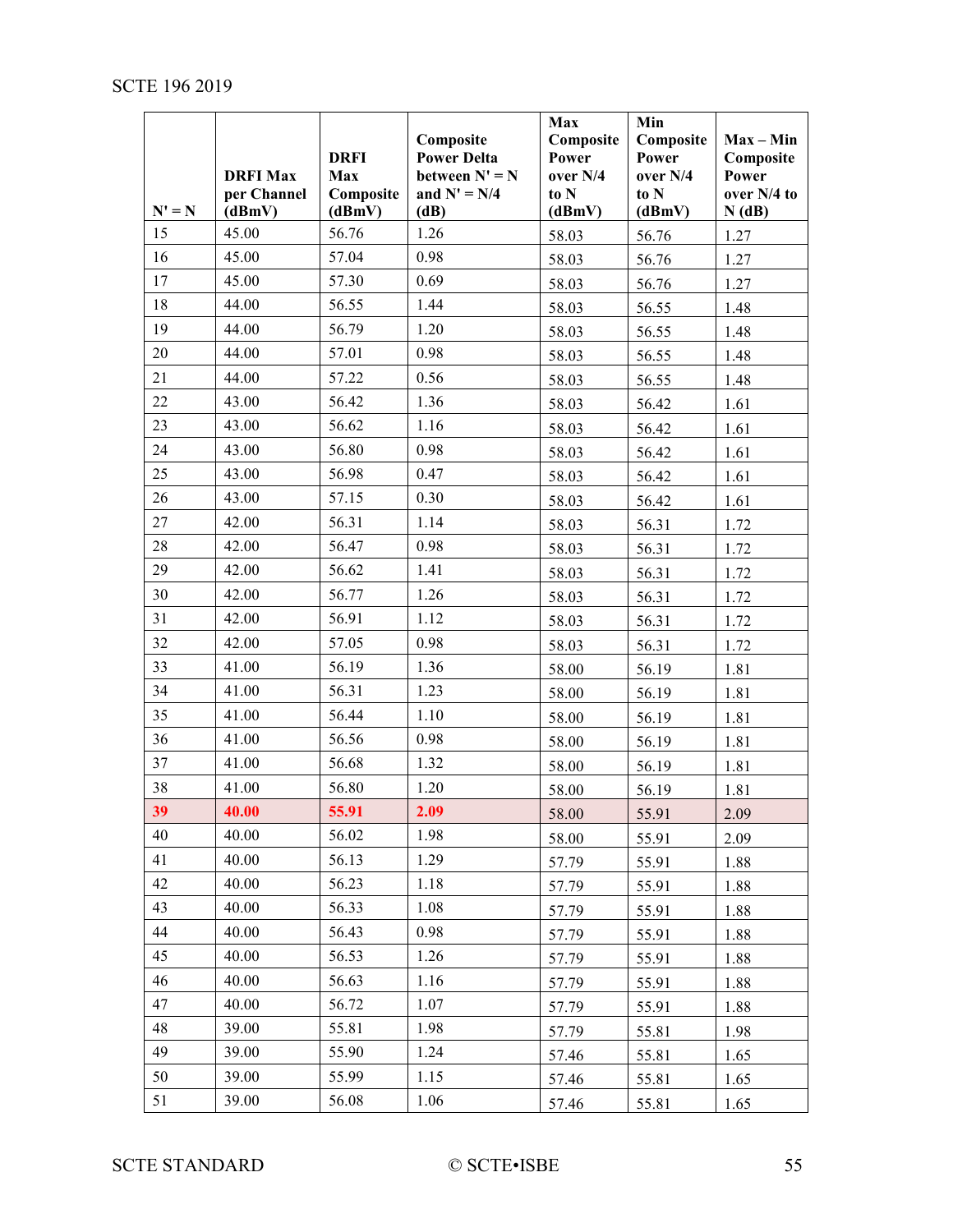|          | <b>DRFI Max</b><br>per Channel | <b>DRFI</b><br>Max<br>Composite | Composite<br><b>Power Delta</b><br>between $N' = N$<br>and $N' = N/4$ | Max<br>Composite<br>Power<br>over N/4<br>to N | Min<br>Composite<br>Power<br>over N/4<br>to N | $Max - Min$<br>Composite<br>Power<br>over N/4 to |
|----------|--------------------------------|---------------------------------|-----------------------------------------------------------------------|-----------------------------------------------|-----------------------------------------------|--------------------------------------------------|
| $N' = N$ | (dBmV)                         | (dBmV)                          | (dB)                                                                  | (dBmV)                                        | (dBmV)                                        | N(dB)                                            |
| 52       | 39.00                          | 56.16                           | 0.98                                                                  | 57.46                                         | 55.81                                         | 1.65                                             |
| 53       | 39.00                          | 56.24                           | 1.22                                                                  | 57.46                                         | 55.81                                         | 1.65                                             |
| 54       | 39.00                          | 56.32                           | 1.14                                                                  | 57.46                                         | 55.81                                         | 1.65                                             |
| 55       | 39.00                          | 56.40                           | 1.06                                                                  | 57.46                                         | 55.81                                         | 1.65                                             |
| 56       | 39.00                          | 56.48                           | 0.98                                                                  | 57.46                                         | 55.81                                         | 1.65                                             |
| 57       | 39.00                          | 56.56                           | 0.20                                                                  | 57.30                                         | 55.81                                         | 1.49                                             |
| 58       | 38.00                          | 55.63                           | 1.13                                                                  | 57.30                                         | 55.63                                         | 1.67                                             |
| 59       | 38.00                          | 55.71                           | 1.05                                                                  | 57.30                                         | 55.63                                         | 1.67                                             |
| 60       | 38.00                          | 55.78                           | 0.98                                                                  | 57.30                                         | 55.63                                         | 1.67                                             |
| 61       | 38.00                          | 55.85                           | 1.19                                                                  | 57.30                                         | 55.63                                         | 1.67                                             |
| 62       | 38.00                          | 55.92                           | 1.12                                                                  | 57.30                                         | 55.63                                         | 1.67                                             |
| 63       | 38.00                          | 55.99                           | 1.05                                                                  | 57.30                                         | 55.63                                         | 1.67                                             |
| 64       | 38.00                          | 56.06                           | 0.98                                                                  | 57.30                                         | 55.63                                         | 1.67                                             |
| 65       | 38.00                          | 56.13                           | 1.18                                                                  | 57.30                                         | 55.63                                         | 1.67                                             |
| 66       | 38.00                          | 56.20                           | 1.11                                                                  | 57.30                                         | 55.63                                         | 1.67                                             |
| 67       | 38.00                          | 56.26                           | 1.04                                                                  | 57.30                                         | 55.63                                         | 1.67                                             |
| 68       | 38.00                          | 56.33                           | 0.98                                                                  | 57.30                                         | 55.63                                         | 1.67                                             |
| 69       | 38.00                          | 56.39                           | 0.16                                                                  | 57.22                                         | 55.63                                         | 1.59                                             |
| 70       | 37.00                          | 55.45                           | 1.10                                                                  | 57.22                                         | 55.45                                         | 1.77                                             |
| 71       | 37.00                          | 55.51                           | 1.04                                                                  | 57.22                                         | 55.45                                         | 1.77                                             |
| 72       | 37.00                          | 55.57                           | 0.98                                                                  | 57.22                                         | 55.45                                         | 1.77                                             |
| 73       | 37.00                          | 55.63                           | 1.15                                                                  | 57.22                                         | 55.45                                         | 1.77                                             |
| 74       | 37.00                          | 55.69                           | 1.10                                                                  | 57.22                                         | 55.45                                         | 1.77                                             |
| 75       | 37.00                          | 55.75                           | 1.04                                                                  | 57.22                                         | 55.45                                         | 1.77                                             |
| 76       | 37.00                          | 55.81                           | 0.98                                                                  | 57.22                                         | 55.45                                         | 1.77                                             |
| 77       | 37.00                          | 55.86                           | 1.15                                                                  | 57.22                                         | 55.45                                         | 1.77                                             |
| 78       | 37.00                          | 55.92                           | 1.09                                                                  | 57.22                                         | 55.45                                         | 1.77                                             |
| 79       | 37.00                          | 55.98                           | 1.03                                                                  | 57.22                                         | 55.45                                         | 1.77                                             |
| 80       | 37.00                          | 56.03                           | 0.98                                                                  | 57.22                                         | 55.45                                         | 1.77                                             |
| 81       | 37.00                          | 56.08                           | 1.14                                                                  | 57.22                                         | 55.45                                         | 1.77                                             |
| 82       | 37.00                          | 56.14                           | 1.08                                                                  | 57.22                                         | 55.45                                         | 1.77                                             |
| 83       | 37.00                          | 56.19                           | 1.03                                                                  | 57.22                                         | 55.45                                         | 1.77                                             |
| 84       | 36.00                          | 55.24                           | 1.98                                                                  | 57.22                                         | 55.24                                         | 1.98                                             |
| 85       | 36.00                          | 55.29                           | 1.13                                                                  | 57.15                                         | 55.24                                         | 1.91                                             |
| 86       | 36.00                          | 55.34                           | 1.08                                                                  | 57.15                                         | 55.24                                         | 1.91                                             |
| 87       | 36.00                          | 55.40                           | 1.03                                                                  | 57.15                                         | 55.24                                         | 1.91                                             |
| 88       | 36.00                          | 55.44                           | 0.98                                                                  | 57.15                                         | 55.24                                         | 1.91                                             |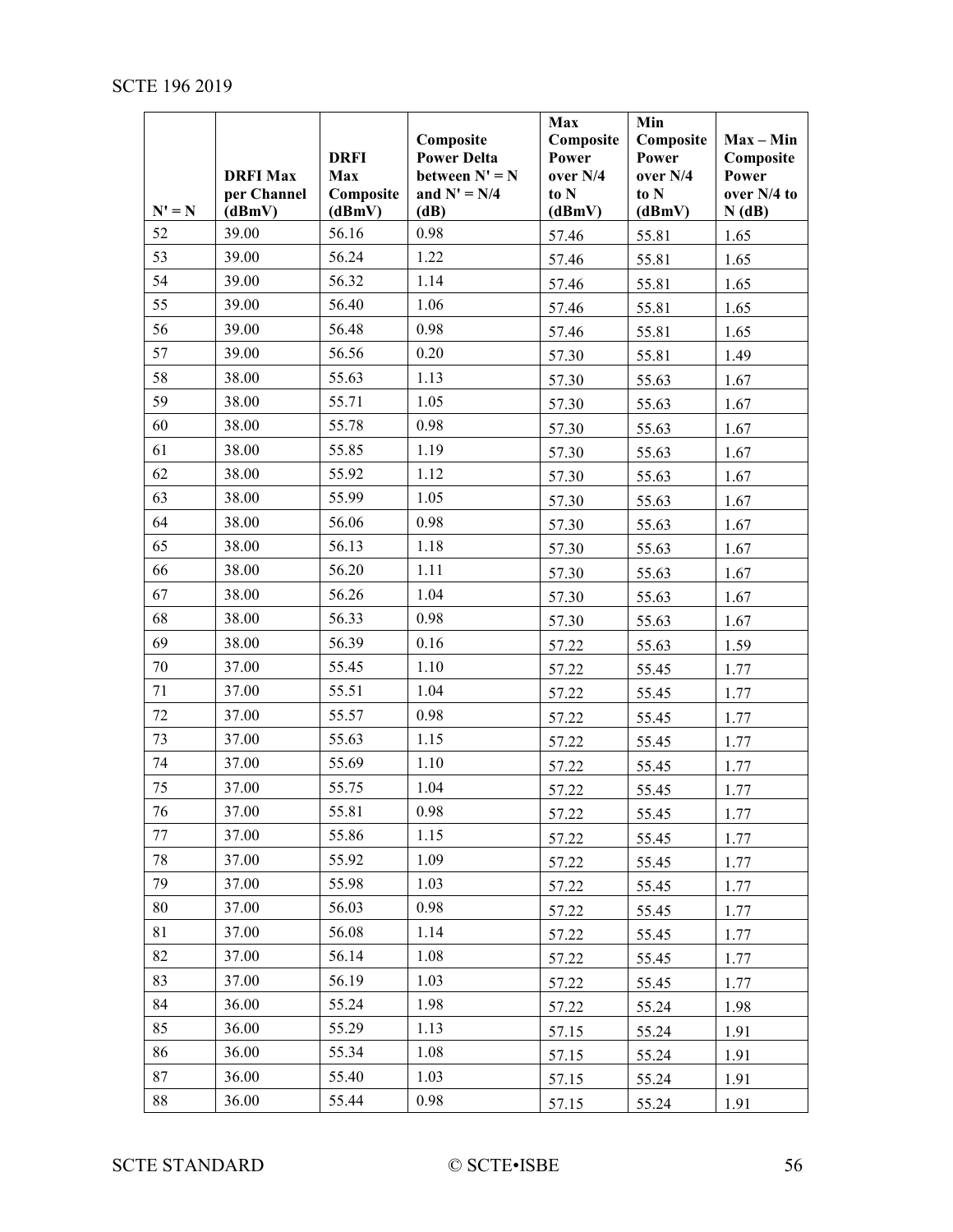|                | <b>DRFI Max</b><br>per Channel | <b>DRFI</b><br>Max<br>Composite | Composite<br><b>Power Delta</b><br>between $N' = N$<br>and $N' = N/4$ | Max<br>Composite<br>Power<br>over N/4<br>to N | Min<br>Composite<br>Power<br>over N/4<br>to N | $Max - Min$<br>Composite<br>Power<br>over N/4 to |
|----------------|--------------------------------|---------------------------------|-----------------------------------------------------------------------|-----------------------------------------------|-----------------------------------------------|--------------------------------------------------|
| $N' = N$<br>89 | (dBmV)<br>36.00                | (dBmV)<br>55.49                 | (dB)<br>1.12                                                          | (dBmV)                                        | (dBmV)                                        | N(dB)                                            |
| 90             | 36.00                          | 55.54                           | 1.07                                                                  | 57.15                                         | 55.24                                         | 1.91                                             |
| 91             | 36.00                          | 55.59                           | 1.03                                                                  | 57.15                                         | 55.24                                         | 1.91                                             |
| 92             | 36.00                          | 55.64                           | 0.98                                                                  | 57.15                                         | 55.24<br>55.24                                | 1.91<br>1.91                                     |
| 93             | 36.00                          | 55.68                           | 1.12                                                                  | 57.15<br>57.15                                | 55.24                                         | 1.91                                             |
| 94             | 36.00                          | 55.73                           | 1.07                                                                  | 57.15                                         | 55.24                                         | 1.91                                             |
| 95             | 36.00                          | 55.78                           | 1.02                                                                  | 57.15                                         | 55.24                                         | 1.91                                             |
| 96             | 36.00                          | 55.82                           | 0.98                                                                  | 57.15                                         | 55.24                                         | 1.91                                             |
| 97             | 36.00                          | 55.87                           | 1.11                                                                  | 57.15                                         | 55.24                                         | 1.91                                             |
| 98             | 36.00                          | 55.91                           | 1.07                                                                  | 57.15                                         | 55.24                                         | 1.91                                             |
| 99             | 36.00                          | 55.96                           | 1.02                                                                  | 57.15                                         | 55.24                                         | 1.91                                             |
| 100            | 36.00                          | 56.00                           | 0.98                                                                  | 57.15                                         | 55.24                                         | 1.91                                             |
| 101            | 36.00                          | 56.04                           | 1.11                                                                  | 57.15                                         | 55.24                                         | 1.91                                             |
| 102            | 35.00                          | 55.09                           | 2.06                                                                  | 57.15                                         | 55.09                                         | 2.06                                             |
| 103            | 35.00                          | 55.13                           | 2.02                                                                  | 57.15                                         | 55.09                                         | 2.06                                             |
| 104            | 35.00                          | 55.17                           | 1.98                                                                  | 57.15                                         | 55.09                                         | 2.06                                             |
| 105            | 35.00                          | 55.21                           | 1.10                                                                  | 57.05                                         | 55.09                                         | 1.97                                             |
| 106            | 35.00                          | 55.25                           | 1.06                                                                  | 57.05                                         | 55.09                                         | 1.97                                             |
| 107            | 35.00                          | 55.29                           | 1.02                                                                  | 57.05                                         | 55.09                                         | 1.97                                             |
| 108            | 35.00                          | 55.33                           | 0.98                                                                  | 57.05                                         | 55.09                                         | 1.97                                             |
| 109            | 35.00                          | 55.37                           | 1.10                                                                  | 57.05                                         | 55.09                                         | 1.97                                             |
| 110            | 35.00                          | 55.41                           | 1.06                                                                  | 57.05                                         | 55.09                                         | 1.97                                             |
| 111            | 35.00                          | 55.45                           | 1.02                                                                  | 57.05                                         | 55.09                                         | 1.97                                             |
| 112            | 35.00                          | 55.49                           | 0.98                                                                  | 57.05                                         | 55.09                                         | 1.97                                             |
| 113            | 35.00                          | 55.53                           | 1.09                                                                  | 57.05                                         | 55.09                                         | 1.97                                             |
| 114            | 35.00                          | 55.57                           | 1.05                                                                  | 57.05                                         | 55.09                                         | 1.97                                             |
| 115            | 35.00                          | 55.61                           | 1.02                                                                  | 57.05                                         | 55.09                                         | 1.97                                             |
| 116            | 35.00                          | 55.64                           | 0.98                                                                  | 57.05                                         | 55.09                                         | 1.97                                             |
| 117            | 35.00                          | 55.68                           | 1.09                                                                  | 57.05                                         | 55.09                                         | 1.97                                             |
| 118            | 35.00                          | 55.72                           | 1.05                                                                  | 57.05                                         | 55.09                                         | 1.97                                             |
| 119            | 35.00                          | 55.76                           | 1.02                                                                  | 57.05                                         | 55.09                                         | 1.97                                             |
| 120            | 35.00                          | 55.79                           | 0.98                                                                  | 57.05                                         | 55.09                                         | 1.97                                             |
| 121            | 35.00                          | 55.83                           | 1.09                                                                  | 57.05                                         | 55.09                                         | 1.97                                             |
| 122            | 35.00                          | 55.86                           | 1.05                                                                  | 57.05                                         | 55.09                                         | 1.97                                             |
| 123            | 35.00                          | 55.90                           | 1.01                                                                  | 57.05                                         | 55.09                                         | 1.97                                             |
| 124            | 34.00                          | 54.93                           | 1.98                                                                  | 57.05                                         | 54.93                                         | 2.12                                             |
| 125            | 34.00                          | 54.97                           | 2.08                                                                  | 57.05                                         | 54.93                                         | 2.12                                             |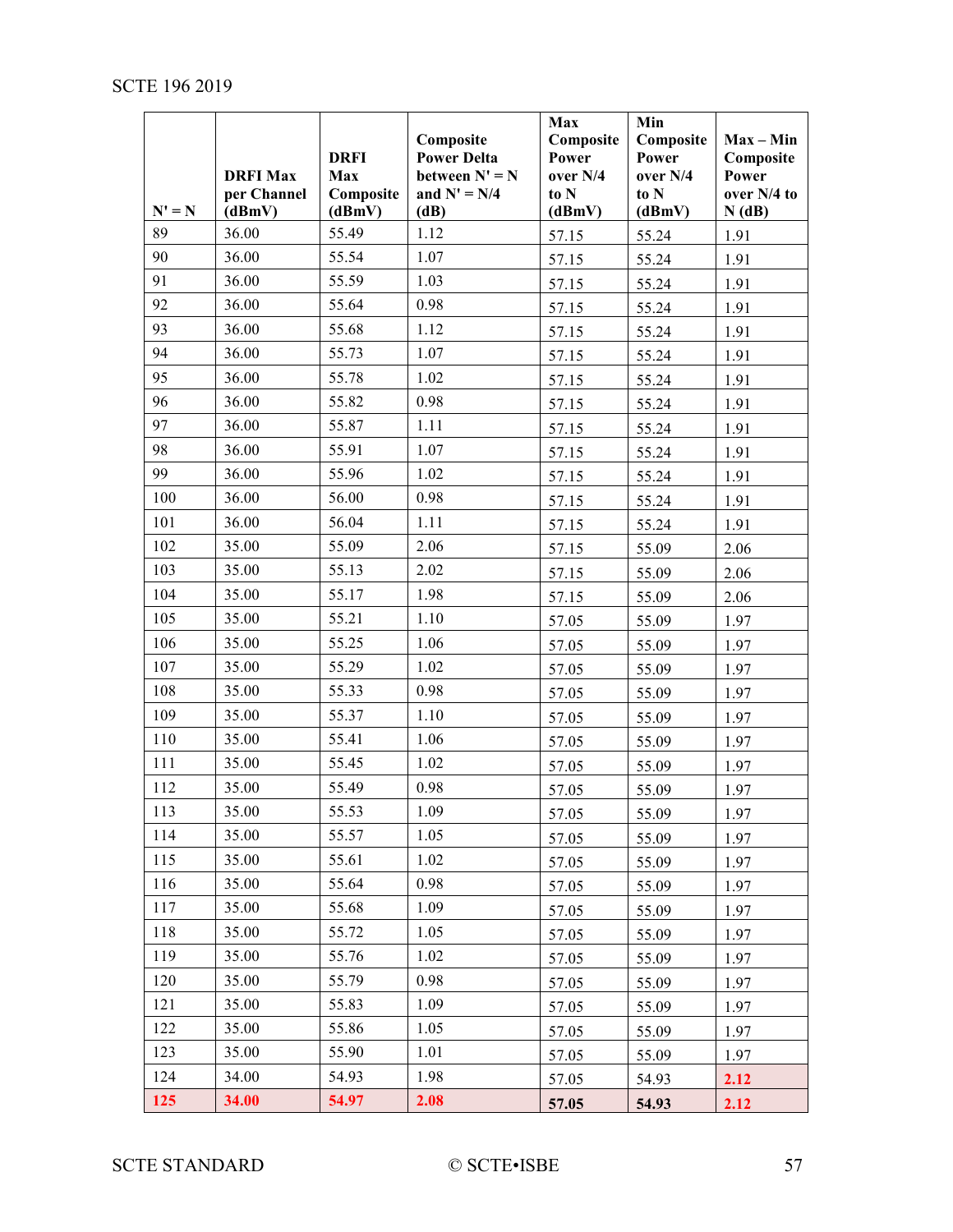<span id="page-57-0"></span>

| $N' = N$ | <b>DRFI Max</b><br>per Channel<br>(dBmV) | <b>DRFI</b><br>Max<br>Composite<br>(dBmV) | Composite<br><b>Power Delta</b><br>between $N' = N$<br>and $N' = N/4$<br>(dB) | Max<br>Composite<br>Power<br>over N/4<br>to N<br>(dBmV) | Min<br>Composite<br>Power<br>over N/4<br>to N<br>(dBmV) | $Max - Min$<br>Composite<br>Power<br>over N/4 to<br>N(dB) |
|----------|------------------------------------------|-------------------------------------------|-------------------------------------------------------------------------------|---------------------------------------------------------|---------------------------------------------------------|-----------------------------------------------------------|
| 126      | 34.00                                    | 55.00                                     | 2.05                                                                          | 57.05                                                   | 54.93                                                   | 2.12                                                      |
| 127      | 34.00                                    | 55.04                                     | 2.01                                                                          | 57.05                                                   | 54.93                                                   | 2.12                                                      |
| 128      | 34.00                                    | 55.07                                     | 1.98                                                                          | 57.05                                                   | 54.93                                                   | 2.12                                                      |
| 129      | 34.00                                    | 55.11                                     | 1.08                                                                          | 56.80                                                   | 54.93                                                   | 1.86                                                      |
| 130      | 34.00                                    | 55.14                                     | 1.05                                                                          | 56.80                                                   | 54.93                                                   | 1.86                                                      |
| 131      | 34.00                                    | 55.17                                     | 1.01                                                                          | 56.80                                                   | 54.93                                                   | 1.86                                                      |
| 132      | 34.00                                    | 55.21                                     | 0.98                                                                          | 56.80                                                   | 54.93                                                   | 1.86                                                      |
| 133      | 34.00                                    | 55.24                                     | 1.08                                                                          | 56.80                                                   | 54.93                                                   | 1.86                                                      |
| 134      | 34.00                                    | 55.27                                     | 1.04                                                                          | 56.80                                                   | 54.93                                                   | 1.86                                                      |
| 135      | 34.00                                    | 55.30                                     | 1.01                                                                          | 56.80                                                   | 54.93                                                   | 1.86                                                      |
| 136      | 34.00                                    | 55.34                                     | 0.98                                                                          | 56.80                                                   | 54.93                                                   | 1.86                                                      |
| 137      | 34.00                                    | 55.37                                     | 1.07                                                                          | 56.80                                                   | 54.93                                                   | 1.86                                                      |
| 138      | 34.00                                    | 55.40                                     | 1.04                                                                          | 56.80                                                   | 54.93                                                   | 1.86                                                      |
| 139      | 34.00                                    | 55.43                                     | 1.01                                                                          | 56.80                                                   | 54.93                                                   | 1.86                                                      |
| 140      | 34.00                                    | 55.46                                     | 0.98                                                                          | 56.80                                                   | 54.93                                                   | 1.86                                                      |
| 141      | 34.00                                    | 55.49                                     | 1.07                                                                          | 56.80                                                   | 54.93                                                   | 1.86                                                      |
| 142      | 34.00                                    | 55.52                                     | 1.04                                                                          | 56.80                                                   | 54.93                                                   | 1.86                                                      |
| 143      | 34.00                                    | 55.55                                     | 1.01                                                                          | 56.80                                                   | 54.93                                                   | 1.86                                                      |
| 144      | 34.00                                    | 55.58                                     | 0.98                                                                          | 56.80                                                   | 54.93                                                   | 1.86                                                      |
| 145      | 34.00                                    | 55.61                                     | 1.07                                                                          | 56.80                                                   | 54.93                                                   | 1.86                                                      |
| 146      | 34.00                                    | 55.64                                     | 1.04                                                                          | 56.80                                                   | 54.93                                                   | 1.86                                                      |
| 147      | 34.00                                    | 55.67                                     | 1.01                                                                          | 56.80                                                   | 54.93                                                   | 1.86                                                      |
| 148      | 34.00                                    | 55.70                                     | 0.98                                                                          | 56.80                                                   | 54.93                                                   | 1.86                                                      |
| 149      | 34.00                                    | 55.73                                     | 1.07                                                                          | 56.80                                                   | 54.93                                                   | 1.86                                                      |
| 150      | 33.00                                    | 54.76                                     | 2.04                                                                          | 56.80                                                   | 54.76                                                   | 2.04                                                      |
| 151      | 33.00                                    | 54.79                                     | 2.01                                                                          | 56.80                                                   | 54.76                                                   | 2.04                                                      |
| 152      | 33.00                                    | 54.82                                     | 1.98                                                                          | 56.80                                                   | 54.76                                                   | 2.04                                                      |
| 153      | 33.00                                    | 54.85                                     | 1.06                                                                          | 56.72                                                   | 54.76                                                   | 1.96                                                      |
| 154      | 33.00                                    | 54.88                                     | 1.04                                                                          | 56.72                                                   | 54.76                                                   | 1.96                                                      |
| 155      | 33.00                                    | 54.90                                     | 1.01                                                                          | 56.72                                                   | 54.76                                                   | 1.96                                                      |
| 156      | 33.00                                    | 54.93                                     | 0.98                                                                          | 56.72                                                   | 54.76                                                   | 1.96                                                      |
| 157      | 33.00                                    | 54.96                                     | 1.06                                                                          | 56.72                                                   | 54.76                                                   | 1.96                                                      |
| 158      | 33.00                                    | 54.99                                     | 1.03                                                                          | 56.72                                                   | 54.76                                                   | 1.96                                                      |
| 159      | 33.00                                    | 55.01                                     | 1.01                                                                          | 56.72                                                   | 54.76                                                   | 1.96                                                      |
| 160      | 33.00                                    | 55.04                                     | 0.98                                                                          | 56.72                                                   | 54.76                                                   | 1.96                                                      |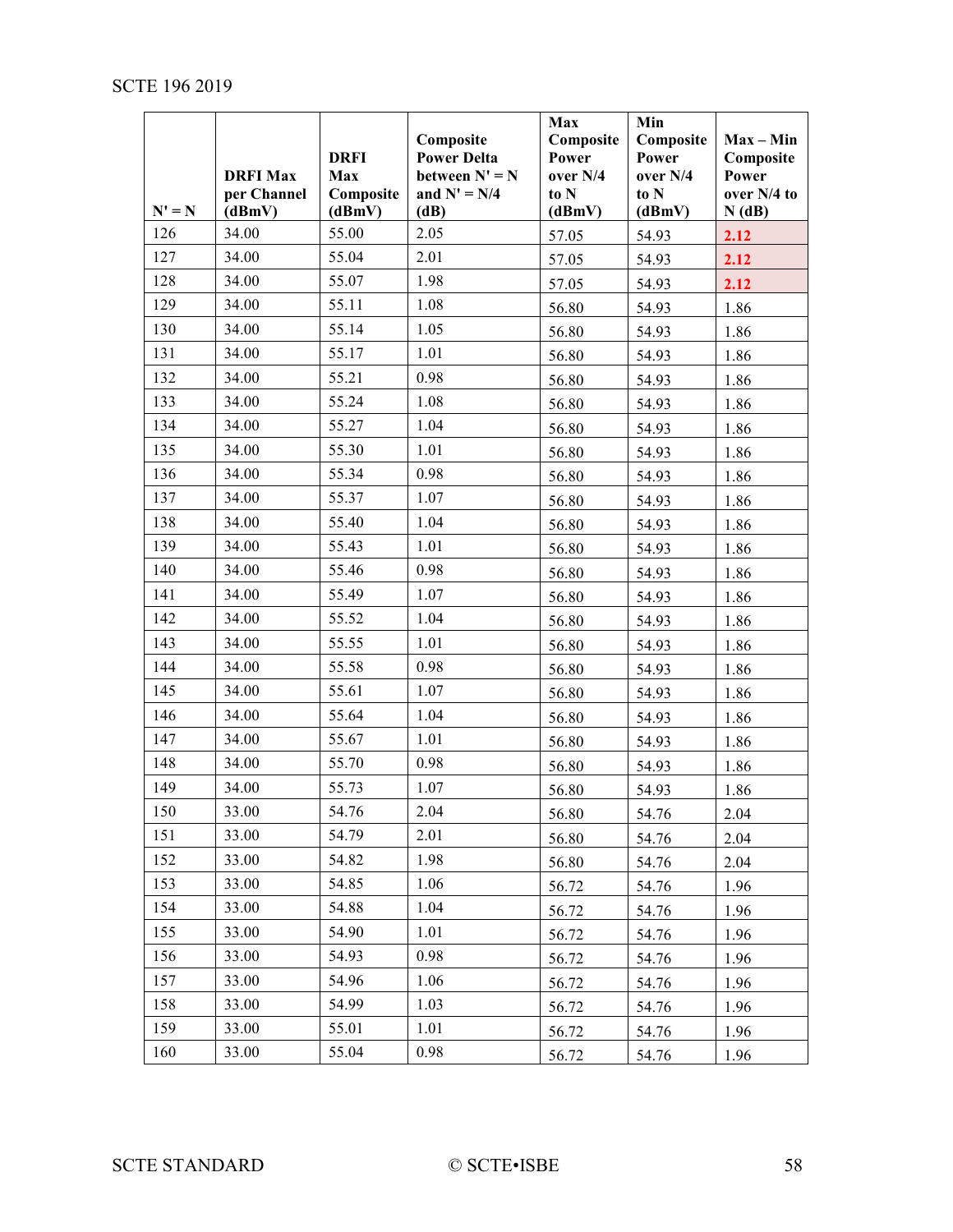# **APPENDIX B: EXAMPLE POWER CHANGES INTO THE MODULE AS A FUNCTION OF THE NUMBER OF ACTIVE CHANNELS**

The following examples illustrate the changes in power applied to the module from the host when the number of active channels changes.

In the first example, when using maximum composite power  $Pmax =$ 3 dBm, the power changes per number of RF channels, where power is equal for all channels, as shown in the [Table 13.](#page-58-0) If an operator planned on eventually deploying 128 channels, but is starting with 40, the power per channel could be set at -18 dBm, making the composite power -2 dBm initially. Then, when the operator activates all 128 channels, the power per channel stays constant, while the composite power increases to the maximum of 3 dBm.

<span id="page-58-0"></span>

| Number of<br><b>Channels</b> | <b>Maximum</b><br><b>Power Per</b><br><b>Channel</b> (dBm) | <b>Maximum</b><br>Composite<br>Power<br>(dBm) | <b>Minimum</b><br><b>Power Per</b><br><b>Channel</b> (dBm) | <b>Minimum</b><br>Composite<br><b>Power</b><br>(dBm) |
|------------------------------|------------------------------------------------------------|-----------------------------------------------|------------------------------------------------------------|------------------------------------------------------|
| 40                           | $-12.97$                                                   |                                               | $-18.97$                                                   | $-3$                                                 |
| 64                           | $-15.00$                                                   |                                               | $-21.00$                                                   | $-3$                                                 |
| 100                          | $-16.93$                                                   |                                               | $-22.93$                                                   | $-3$                                                 |
| 128                          | $-18.00$                                                   |                                               | $-24.00$                                                   | $-3$                                                 |
| 158                          | $-18.91$                                                   |                                               | $-24.91$                                                   | $-3$                                                 |

**Table 13 – Composite Power when Pmax = 3 dBm**

The required power per channel is the minimum compliant power level at the top of the adjustment range, and at least 6 dB adjustment range is required.

The next example illustrates the power changes per number of RF channels, where power is equal for all channels, when  $Pmax = 6$  dBm.

| Number of<br><b>Channels</b> | <b>Maximum</b><br><b>Power Per</b><br><b>Channel</b> (dBm) | <b>Maximum</b><br>Composite<br>Power<br>(dBm) | <b>Minimum</b><br><b>Power Per</b><br><b>Channel</b> (dBm) | <b>Minimum</b><br>Composite<br><b>Power</b><br>(dBm) |
|------------------------------|------------------------------------------------------------|-----------------------------------------------|------------------------------------------------------------|------------------------------------------------------|
| 40                           | $-9.97$                                                    |                                               | $-15.97$                                                   |                                                      |
| 64                           | $-12.00$                                                   |                                               | $-18.00$                                                   |                                                      |
| 100                          | $-13.93$                                                   |                                               | $-19.93$                                                   |                                                      |
| 128                          | $-15.00$                                                   |                                               | $-21.00$                                                   |                                                      |
| 158                          | $-15.91$                                                   |                                               | $-21.91$                                                   |                                                      |

<span id="page-58-1"></span>**Table 14 – Composite Power when Pmax = 6 dBm**